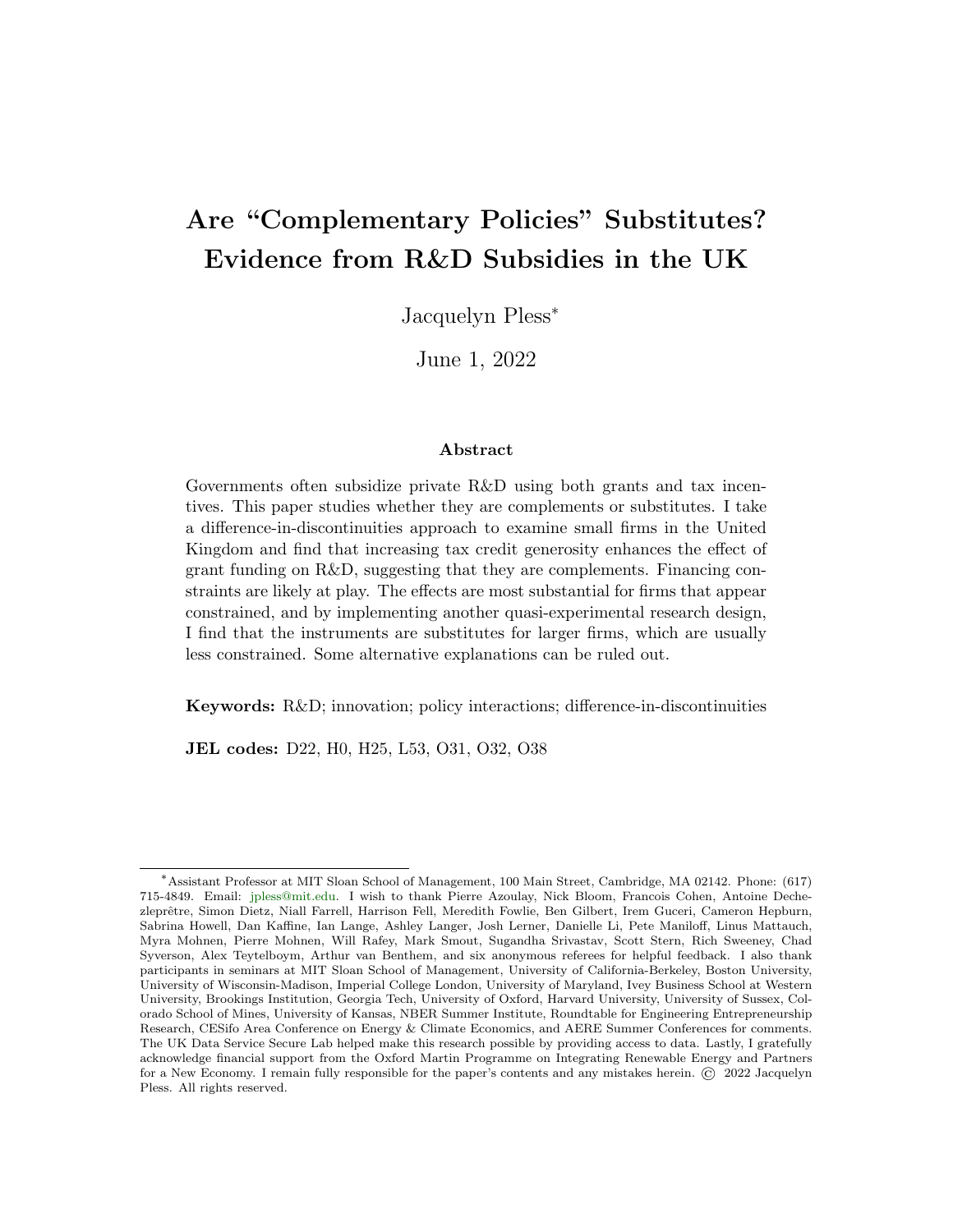# 1 Introduction

Productivity growth has been declining in many developed countries since the 1970s [\(Bloom,](#page-28-0) [Van Reenen and Williams](#page-28-0) [2019\)](#page-28-0). Innovation will likely be at the heart of revitalizing these economies, as it is a central driver of growth and competitiveness, but it tends to be underprovided by markets due to knowledge spillovers [\(Nelson](#page-29-0) [1959;](#page-29-0) [Arrow](#page-28-1) [1962\)](#page-28-1). This market failure underpins justifications for intervention, and indeed, governments globally spend hundreds of billions of dollars on subsidies for research and development (R&D) every year. Yet understanding how to design such incentives so they live up to their promise is a longstanding and increasingly pressing challenge, especially as policymakers are revisiting their industrial strategies and support for R&D is playing a prominent role.[1](#page-1-0)

Subsidies for private R&D most commonly come in the form of direct grants and fiscal incentives, and there is growing evidence that they both boost R&D investment and innovation. One important and unanswered question, though, is whether grants and tax credits interact in their effects on firm behavior, as firms frequently can tap into both. If so, this interaction could either enhance or dampen the marginal returns to each instrument depending on whether they are complements or substitutes.

Consider how grants may help firms overcome high upfront costs associated with starting a new project, like buying new equipment or setting up a lab. This might especially be the case if firms face financing constraints. They can typically then claim tax credits on additional R&D spending beyond what is funded by the grant, such as on the salaries of scientists and engineers. Increasing the generosity of tax credits could enhance the marginal return to grant funding if it enables firms to hire more R&D workers that put the machinery to use. This would suggest that the two support schemes are complements. On the other hand, firms might use the instruments interchangeably to subsidize expenditures that qualify for both, implying that they are substitutes.

In this paper, I present new evidence on whether direct grants and tax credits for R&D are complements or substitutes. Studying this question is empirically difficult because it

<span id="page-1-0"></span><sup>1</sup>For example, President Biden's budget request for FY2023 included \$205 billion for total Federal R&D, an all-time high and 28% increase over FY2021, with \$111 billion of this specifically for basic and applied research [\(The White House](#page-29-1) [2022\)](#page-29-1). The UK's 2017 Industrial Strategy also set a target of increasing overall UK investment in R&D to 2.4% of GDP by 2027. [\(Vagnoni](#page-29-2) [n.d.\)](#page-29-2).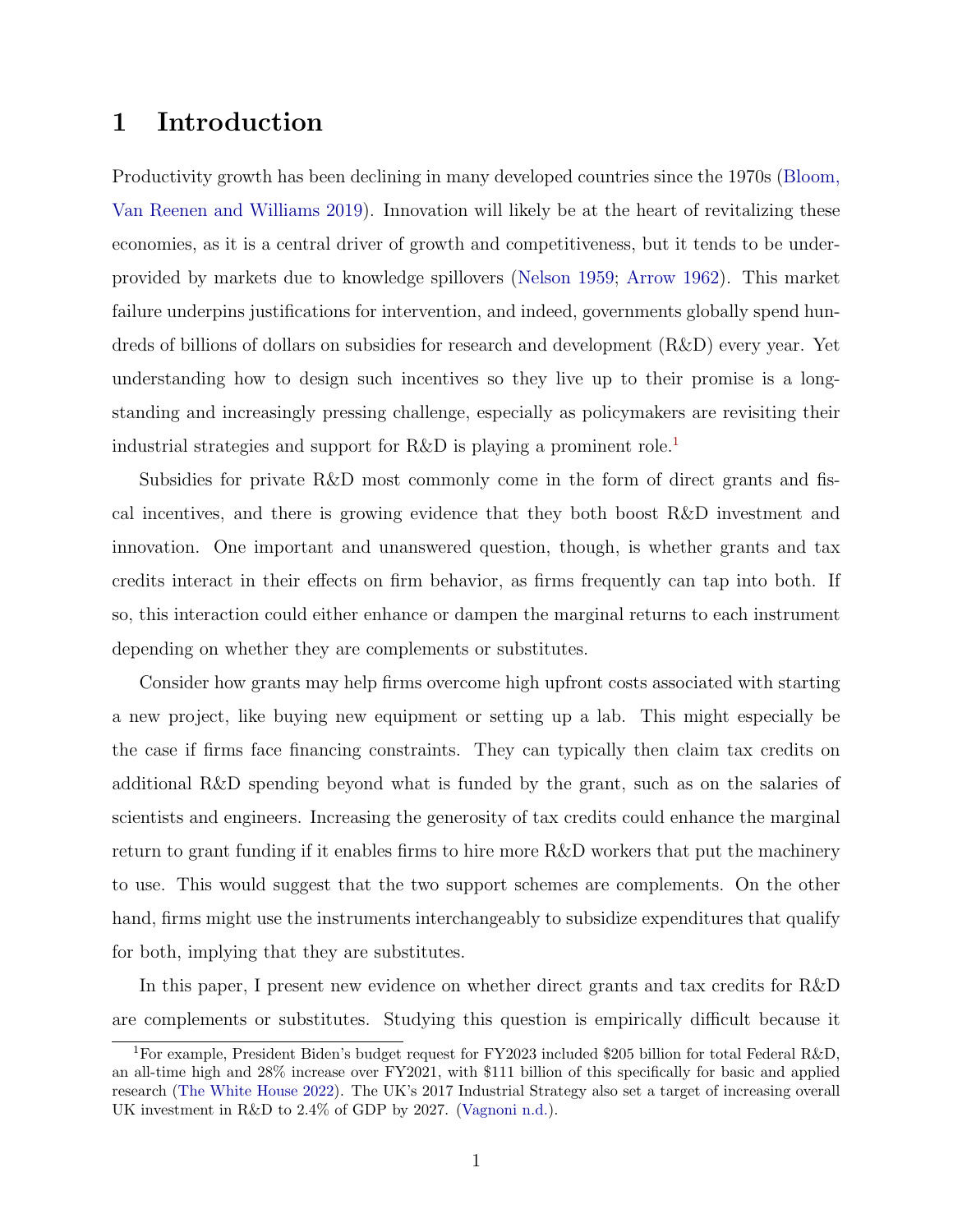requires variation in both support schemes and randomization in industrial policy is rare. I overcome this by exploiting several sources of policy-induced variation in the cost of investing in R&D for firms in the United Kingdom and estimating the effects of subsidy interactions on their R&D expenditures. Small firms are particularly important in the innovation context because of how sensitivities to cost shocks and the types of innovations firms pursue tend to differ across the size distribution, but they are often difficult to study due to data limitations. To provide further insight into the importance of firm size heterogeneity, I also implement a second quasi-experimental research design to examine larger firms.

More specifically, I take a difference-in-discontinuities approach to study the interaction effects of grant funding from Innovate UK, the UK's largest public funding body for private sector innovation, and the UK's R&D Tax Relief for Corporation Tax Scheme (henceforth "tax credit"). I use a discontinuity in grant generosity rates (i.e., the proportion of project costs that is subsidized) to estimate the effect of grant funding on R&D, whereby firms under a size threshold set by Innovate UK at the time when the program launched benefit from a grant funding rate that is 15% higher, on average, than it is for firms over the threshold. To capture the interaction effect, I then test whether there is a difference in the discontinuity (i.e., a change in the grant effect) when tax credit rates increase.

The validity of this research design relies upon a few key conditions being met. Perhaps most importantly, firms must not strategically manipulate their size around the grant funding threshold and increases in tax credit rates must not induce such behavior. The density of firms around the cutoff appears smooth and there is no evidence of bunching in response to the tax credit rate changes. This also suggests that there are likely no other policies generating different incentives to invest in R&D at the cutoff, and through manual inspection, I do not find any that impose the same thresholds. Lastly, firms below and above the threshold appear to be similar in observable characteristics.

The results indicate that the two support schemes are complements for these small firms, as raising tax credit generosity enhances the effect of grant funding on R&D. In my preferred specification, the 33% increase in tax credit benefits augments the marginal effect of grant funding by about  $\pounds$ 430,000. The magnitude of this effect is relatively big when compared to the estimation sample's mean R&D expenditures of  $\pounds 218,000$ , but it is reasonable given the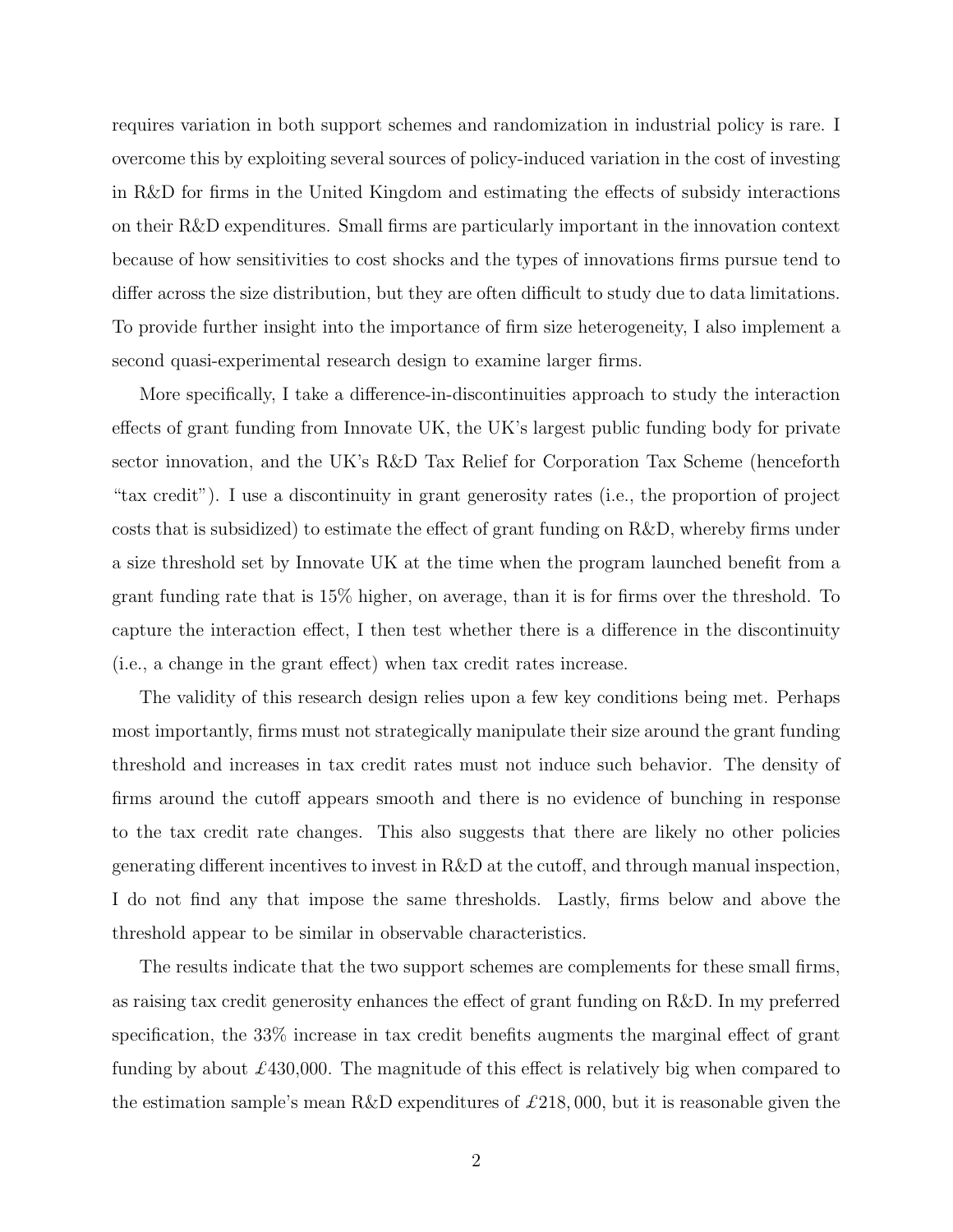context, as the tax credit rate hike is higher than the difference in grant funding generosity. Furthermore, salaries for R&D workers often account for a significant portion of R&D expenditures, and tax credits primarily go towards such expenses. The findings are robust across various modelling assumptions and falsification tests.

To explore some of the potential mechanisms underlying these results, I conduct a series of additional empirical tests and conclude that they are likely driven by financial constraints. First, I find that the interaction effects are much stronger for firms that appear constrained according to three proxies: short-term debt, operating profit, and "available funds" for internally-financing projects. Second, I implement another quasi-experimental research design to study larger firms, which are less likely to be constrained. Finding that the complementarity also exists for these firms would suggest that financing constraints may not be a key driver. My approach for studying larger firms entails exploiting a discontinuity in the tax credit rate, whereby firms with fewer than 500 employees benefit from more generous tax credits. I estimate the effect of grant funding on each side of this threshold within a tight window around it and calculate the difference in the grant funding effects to capture the interaction.[2](#page-3-0) The results indicate that more generous tax credits dampen the effect of grant funding, suggesting that they are substitutes for these larger firms.

I explore some alternative mechanisms as well. I do not find evidence that the results are driven by firms pursuing larger projects, for example, or by pivoting in the type of research that they propose in grant applications. I also explore whether the funding agency preferentially treats past grant winners, as this might suggest that the experience reduced information asymmetries, or that they are selecting projects that they view as having a higher likelihood of success because of already receiving funding. I do not find evidence that this occurs.

This paper is the first, to my knowledge, to provide empirical evidence of whether R&D grants and tax credits are complements or substitutes. Research in the innovation literature has found that they both have positive effects on private sector innovative activity when studying them separately. For example, [Bloom, Griffith and Van Reenen](#page-28-2) [\(2002\)](#page-28-2), [Rao](#page-29-3) [\(2016\)](#page-29-3),

<span id="page-3-0"></span> $2$ Dechezleprêtre, Einiö, Martin, Nguyen and Van Reenen [\(2019\)](#page-29-4) and [Guceri and Liu](#page-29-4) (2019) also use the firm size thresholds when studying the UK's tax credit policy on its own.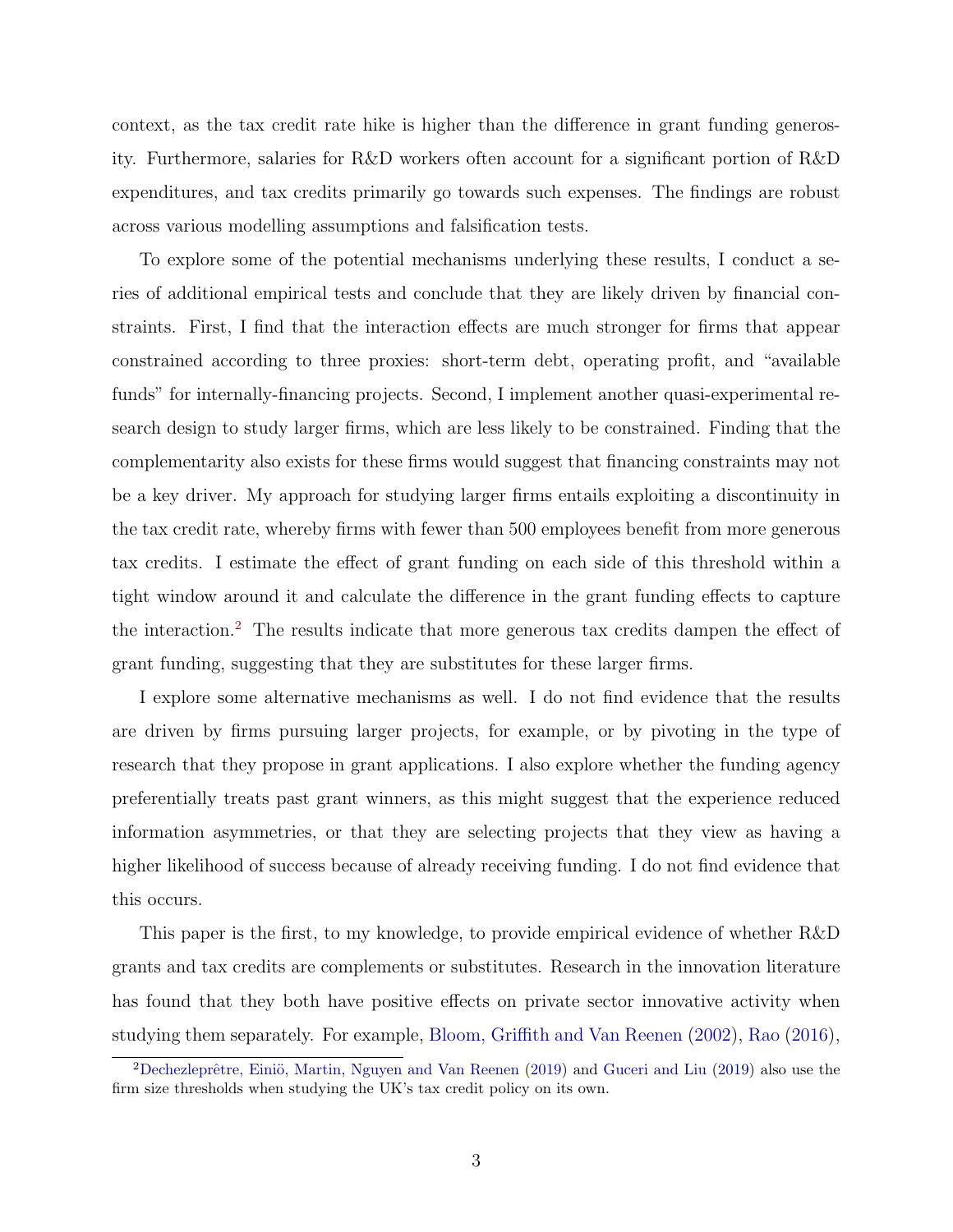[Guceri and Liu](#page-29-4) [\(2019\)](#page-28-3), Dechezleprêtre et al. (2019), and [Agrawal, Rosell and Simcoe](#page-28-4) [\(2020\)](#page-28-4) find that tax incentives increase R&D, and [Bronzini and Iachini](#page-28-5) [\(2014\)](#page-28-5), [Howell](#page-29-5) [\(2017\)](#page-29-5), and [Azoulay, Graff Zivin, Li and Sampat](#page-28-6) [\(2018\)](#page-28-6) find that direct grants have positive effects on patenting. As firms frequently use both, the interactions of these two instruments could also impact their returns, so developing a better understanding of this relationship is important for policy design. My results help narrow this knowledge gap.

Understanding subsidy interactions specifically for small firms also provides new insight into the implications of innovation policy, as they tend to contribute disproportionately to major innovations and grow faster than larger firms but they are often difficult to study due to data limitations [\(Akcigit and Kerr](#page-28-7) [2018\)](#page-28-7). One notable exception is [Agrawal et al.](#page-28-4) [\(2020\)](#page-28-4)'s study of how R&D tax credits impact small firms' R&D in Canada.

The findings are also timely for policy amid the productivity slowdown that many countries have experienced over the past several decades. Providing incentives for firms to invest in R&D has been at the forefront of the industrial strategies that many nations are currently revisiting. Direct grants and tax credits are two of the most commonly deployed approaches, and my results shed light on the importance of considering the policy mix when designing such incentives. Furthermore, while others have shown that grants can alleviate financing constraints, my findings suggest that tax credits can also play a role by enhancing the effectiveness of grant funding.

Lastly, policy interactions are common in many economic settings, but there is limited, well-identified evidence of their effects. This paper therefore also may be of interest to other fields for which policy interactions are prevalent, especially since firm size is frequently used to determine how policies are applied.[3](#page-4-0)

The remainder of this paper is organized as follows. Section [2](#page-5-0) provides background on how governments often subsidize private R&D and the specific programs that I study. Section [3](#page-10-0) discusses my empirical approach and data, and I present the main findings in Section [4.](#page-16-0) Section [5](#page-19-0) explores the underlying mechanisms and I conclude in Section [6.](#page-26-0)

<span id="page-4-0"></span><sup>3</sup>There is a literature examining whether information interventions and market-based tools are complementary [\(Duflo, Dupas and Kremer](#page-28-8) [2012;](#page-28-8) [Ashraf, Jack and Kamenica](#page-28-9) [2013;](#page-28-9) [Dupas](#page-28-10) [2009\)](#page-28-10), and on the complementarity of programs impacting labor supply [\(Inderbitzin, Staubli and Zweimuller](#page-29-6) [2016\)](#page-29-6).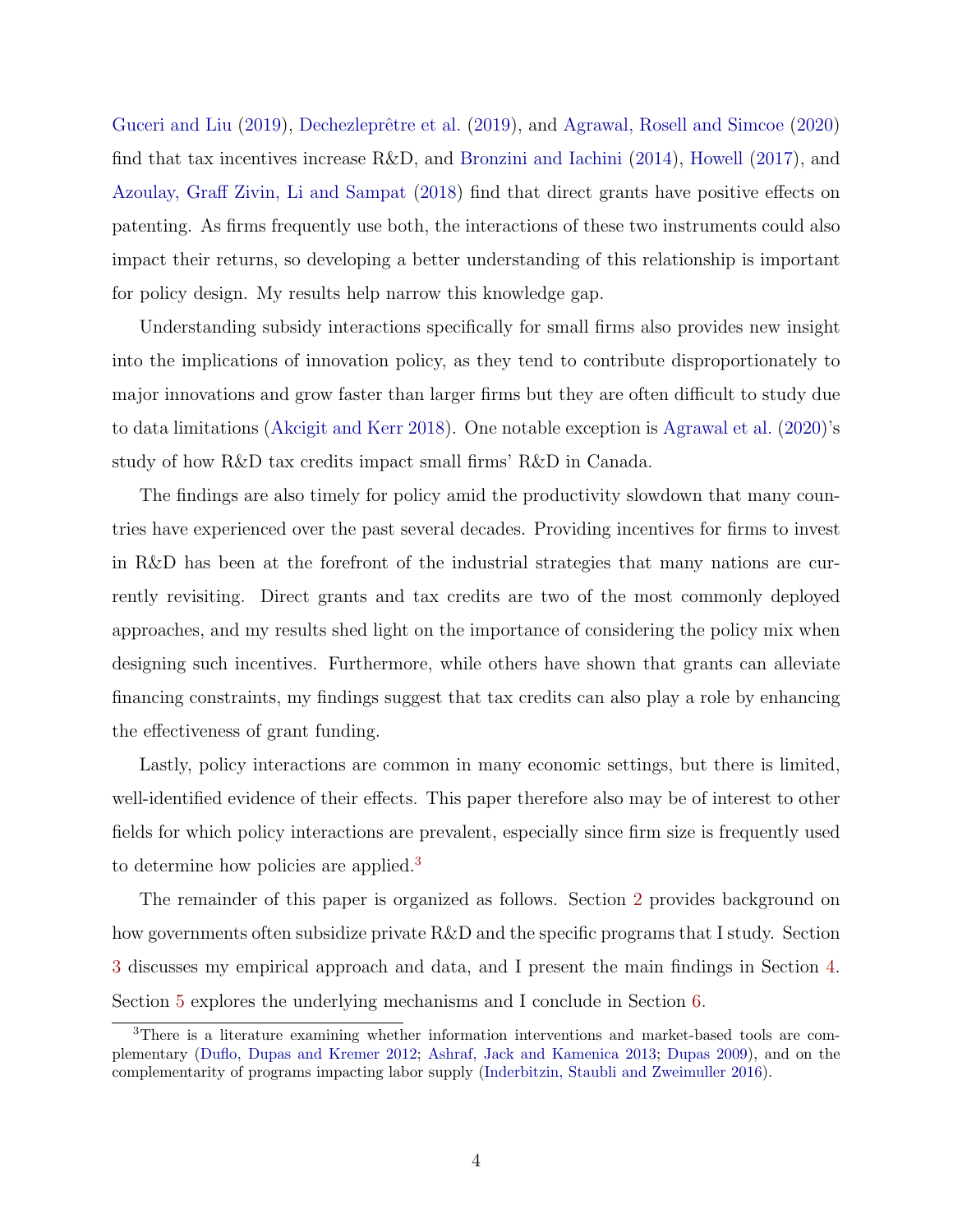# <span id="page-5-0"></span>2 Background and Institutional Details

In this section, I discuss the ways in which governments often fund private R&D, provide intuition around how grants and tax credits could be complements or substitutes, and describe the institutional details of the specific programs that I study.

### 2.1 Public Funding for Private R&D

Government financial support schemes promoting private R&D take on different forms, with direct grants and tax incentives being the most common. Grants are typically awarded through a competitive process whereby firms submit proposals for specific projects that they wish to pursue and funding agencies select which ones to fund. Such direct subsidy programs often provide the agency with the opportunity to target certain industries, projects, or types of R&D. On the other hand, any firm investing in R&D can typically benefit from fiscal incentives. Their design varies across countries—for example, the U.S. tax credit is based on incremental increases in R&D whereas the U.K.'s is volume-based—but in general, they allow for a more generous deduction against corporate tax liabilities beyond the standard write-off that applies to other current costs. While direct grants are usually provided to firms upfront, tax credits are claimed after expenditures are incurred.

Overall, public spending supporting business R&D in many countries is increasing, and policymakers adopt a range of mixes between the two types of subsidies.[4](#page-5-1) Fiscal incentives in particular have been growing in popularity over the past few decades. Tax credits account for more of the support in the UK as a percentage of GDP relative to direct grants as well as in many European countries, which I illustrate in Figure [1.](#page-38-0) In the UK, total government support for private R&D increased from about 0.10% of GDP to 0.37% between 2000 and 2018, with fiscal incentive support specifically increasing from 0.01% of GDP to 0.29%. The UK was second among all OECD countries by 2019 in terms of total government support as a percentage of GDP.

## [FIGURE [1](#page-38-0) HERE]

<span id="page-5-1"></span><sup>&</sup>lt;sup>4</sup>All figures discussed in this section are according to data from the OECD's Main Science and Technology Indicators database.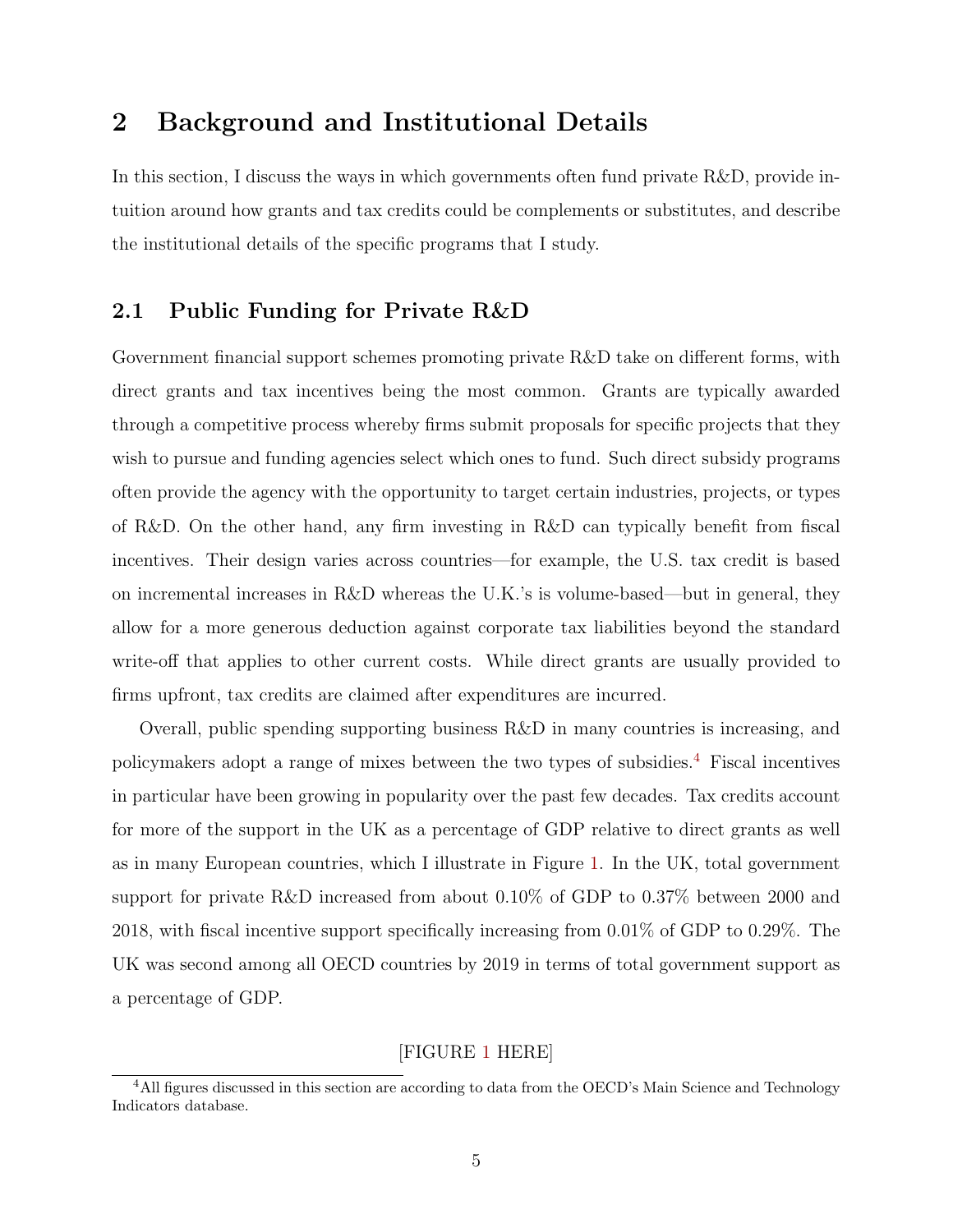A similar trend in the share of public support coming from tax incentives can be seen across the EU-27 and in OECD countries in aggregate but with less growth in total subsidy funding as a percentage of GDP. The number of countries providing R&D tax relief in the OECD increased from 20 in 2000 to 34 in 2021, and many have been increasing the generosity of tax credit rates over time as well [\(OECD](#page-29-7) [2020\)](#page-29-7).

On the other hand, the U.S. has historically relied much more upon direct grants, and although R&D financed by both subsidy types in total as a percentage of GDP was still above the OECD average as of 2021, it has declined since its peak in 2008-09 when a surge of funding was allocated through the American Recovery and Reinvestment Act of 2009 in response to the great recession. Subsidies in total increased from 0.24% of GDP in 2000 to 0.33% in 2009 and then were back down to 0.24% in 2018. The majority of funding in this time period came from grants, but the share coming in the form of tax credits has started to increase in more recent years such that they were split about evenly in 2018. That said, the generosity of the tax credit declined slightly, falling to just 0.07 for SMEs whereas the OECD median rate was 0.20.

### 2.2 Grants and Tax Credits as Complements or Substitutes

Direct subsidies and tax credits reduce the cost of investing in R&D and thus should, in theory, increase R&D expenditures under standard assumptions. However, as firms frequently are able to access both, the subsidies may interact in their effects on firm behavior. If this is the case, the marginal effect of one subsidy type is not just its direct effect but the sum of the direct effect and the indirect effect through the other (i.e., the cross-partial). In other words, the interaction between the two could enhance or dampen the returns to each depending on whether they are complements or substitutes.

There are various ways in which such interactions could emerge that make the direction of this relationship theoretically ambiguous. As one example, consider a world in which some firms face financing constraints. They are innovative but small and do not have sufficient internal resources to begin developing a new technology, and they have not yet established a track record of success, so they struggle to secure external finance due to information asymmetries. Winning a grant that provides upfront funding allows them to overcome such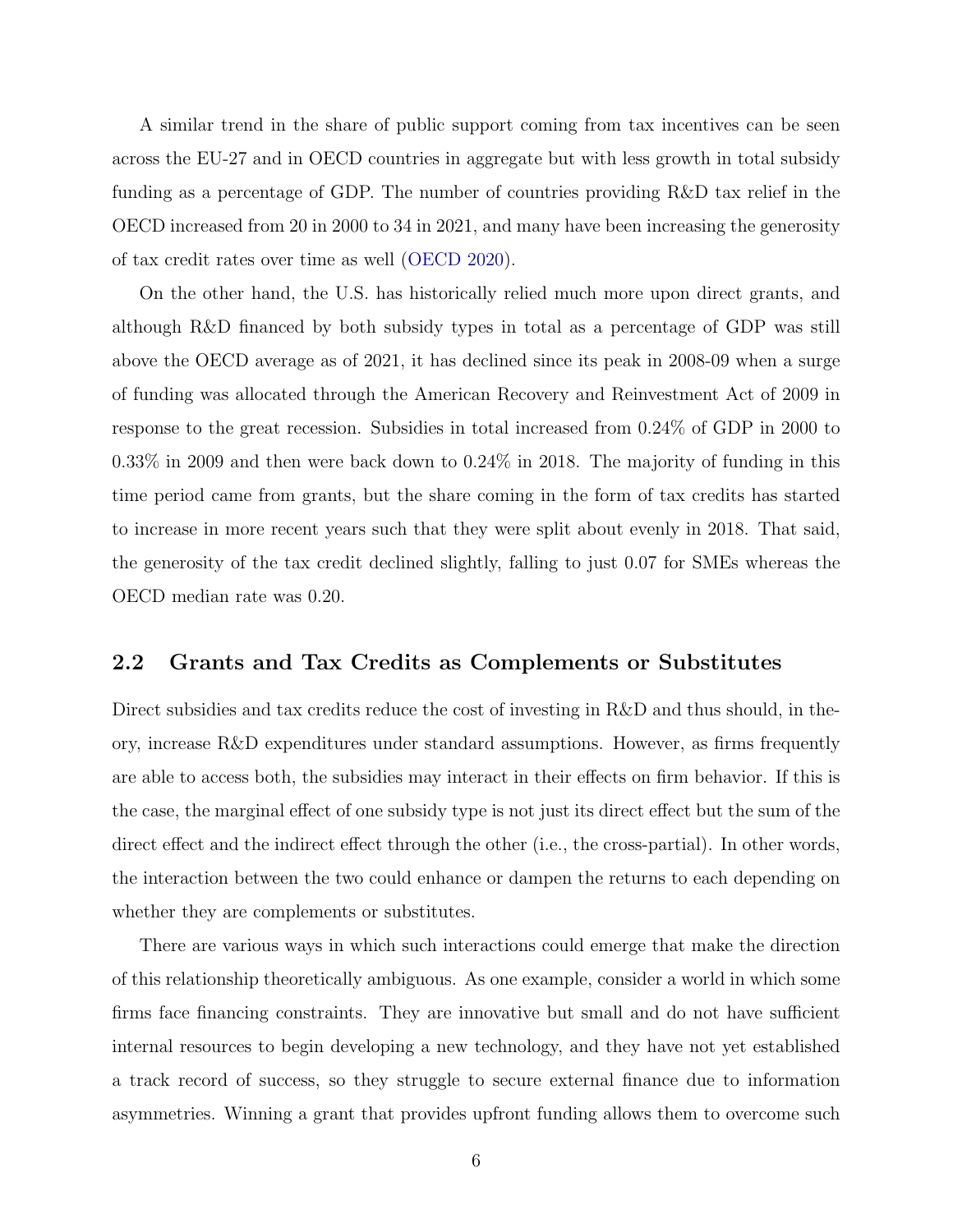constraints and purchase new machinery or set up a lab. Additional R&D expenditures beyond that which is funded by the grant—such as for the salaries of scientists and engineers—qualify for tax credits. When tax credits become more generous (i.e., the proportion of spending that is refunded), they can hire more labor to put the grant-funded capital to use. The tax credits thus enhance the marginal effect of grant funding on total R&D expenditures in this scenario, suggesting that the two instruments are complements.

On the other hand, consider firms that do not face such financing constraints and therefore do not require upfront funding to start a new project. These firms may still apply for and receive grants but use the two support schemes interchangeably for expenditures that qualify for both (like labor). In this case, an increase in the tax credit rate might reduce the demand for grant funding, suggesting that they are substitutes.

Understanding whether direct grants and tax credits are complements or substitutes entails knowing whether firm costs are super- or sub-modular in the two subsidy types. As such, one way to explore whether they are complements or substitutes is to estimate their interaction effects. This is the empirical approach that I take, observing how the marginal effect of grant funding changes with increases in tax credit generosity. Interpreting the results does not rely on a specific theory. Instead, after presenting my main findings, I provide additional sets of results to shed light on some potential explanations.

### 2.3 Institutional Details

#### 2.3.1 Direct Grants from Innovate UK

Innovate UK, a non-departmental public body, is the UK's premier grant-awarding agency for the private sector, providing more than £2 billion in direct funding for R&D to private businesses since 2007 that are awarded through competitions [\(InnovateUK](#page-29-8) [n.d.\)](#page-29-8). The competitions are often sector-specific or mission-driven but they can also be open, calling for any novel R&D innovations that have potential to make a "significant impact on the UK economy." Applicants submit proposals that detail the scope of the project, including costs, timelines, and planned activities. Once selected, awardees are subjected to finance checks for the duration of the funded project. All costs must be incurred and paid between the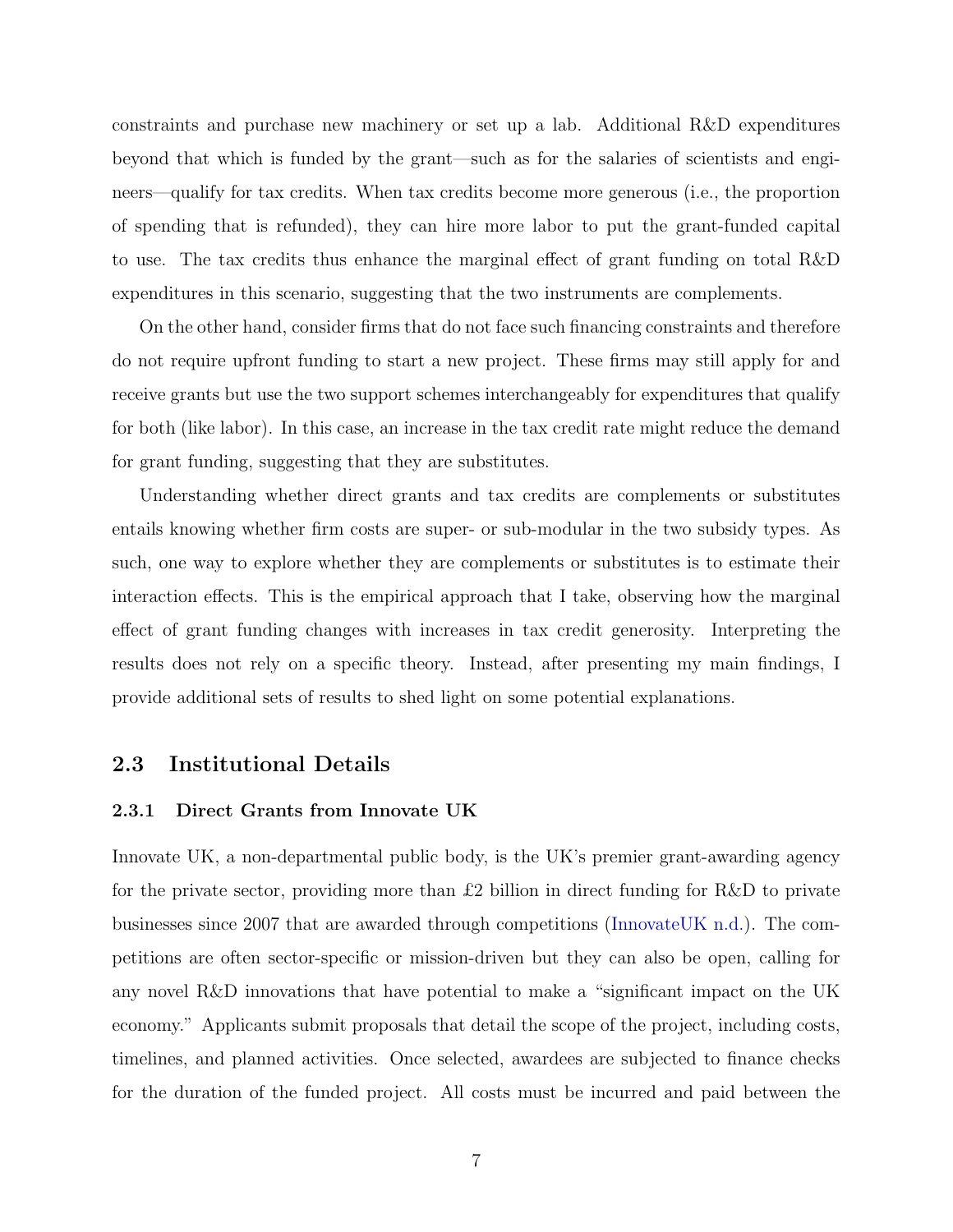proposal's start and end dates, and claims are subject to independent audits.

The main feature of the program that I exploit is a funding rule that determines grant "rates" (i.e., the proportion of the proposed project costs that is funded by the grant). The Innovate UK guidelines define different funding rates for firms of different sizes, which were set at the program's launch. Firms are classified as small, medium, or large based upon staff headcount and either turnover or balance sheet totals following the definitions set out by the European Commission. Small firms are classified as those with fewer than 50 employees and either a maximum turnover or balance sheet total of  $\epsilon$ 10m. While the UK has a number of other support programs for private businesses in place for small- and medium-sized enterprises (SMEs), far fewer specifically target small firms as defined in the same way. Other policies targeting small firms generally set different eligibility requirements and thresholds, which I discuss in more detail in Section [3.3.](#page-13-0)

Firms under the small firm threshold are eligible for 70 percent, 70 percent, and 45 percent of total project costs to be subsidized for feasibility studies, industrial research, and experimental development projects, respectively. On the other hand, those just over the threshold are eligible for funding that subsidizes 60 percent, 60 percent, and 35 percent of project costs, respectively. Fundamental research projects are 100 percent funded for firms of all sizes. This averages to the grant funding rates for firms just under the threshold being 15%, or 7.5 percentage points, higher than they are for those over it.

#### 2.3.2 R&D Tax Credits in the UK

The UK's R&D Tax Relief for Corporation Tax Scheme (henceforth "R&D tax credit") was introduced in 2000 for small- and medium-sized enterprises (SMEs) and extended to large companies in 2002. The policy consists of large public expenditures: more than £16.5 billion in tax relief has been claimed under the R&D tax credit scheme since its launch, with £2.9 billion spent in fiscal year 2015/16, [\(HMRC](#page-29-9) [2017\)](#page-29-9) and it accounted for more than 80% of government support for business R&D in 2019.

The program design is volume-based, reducing corporate tax liabilities through an enhanced deduction of current R&D expenditures from taxable income. This differs from incremental R&D tax incentives used in some other countries, such as in the U.S, where firms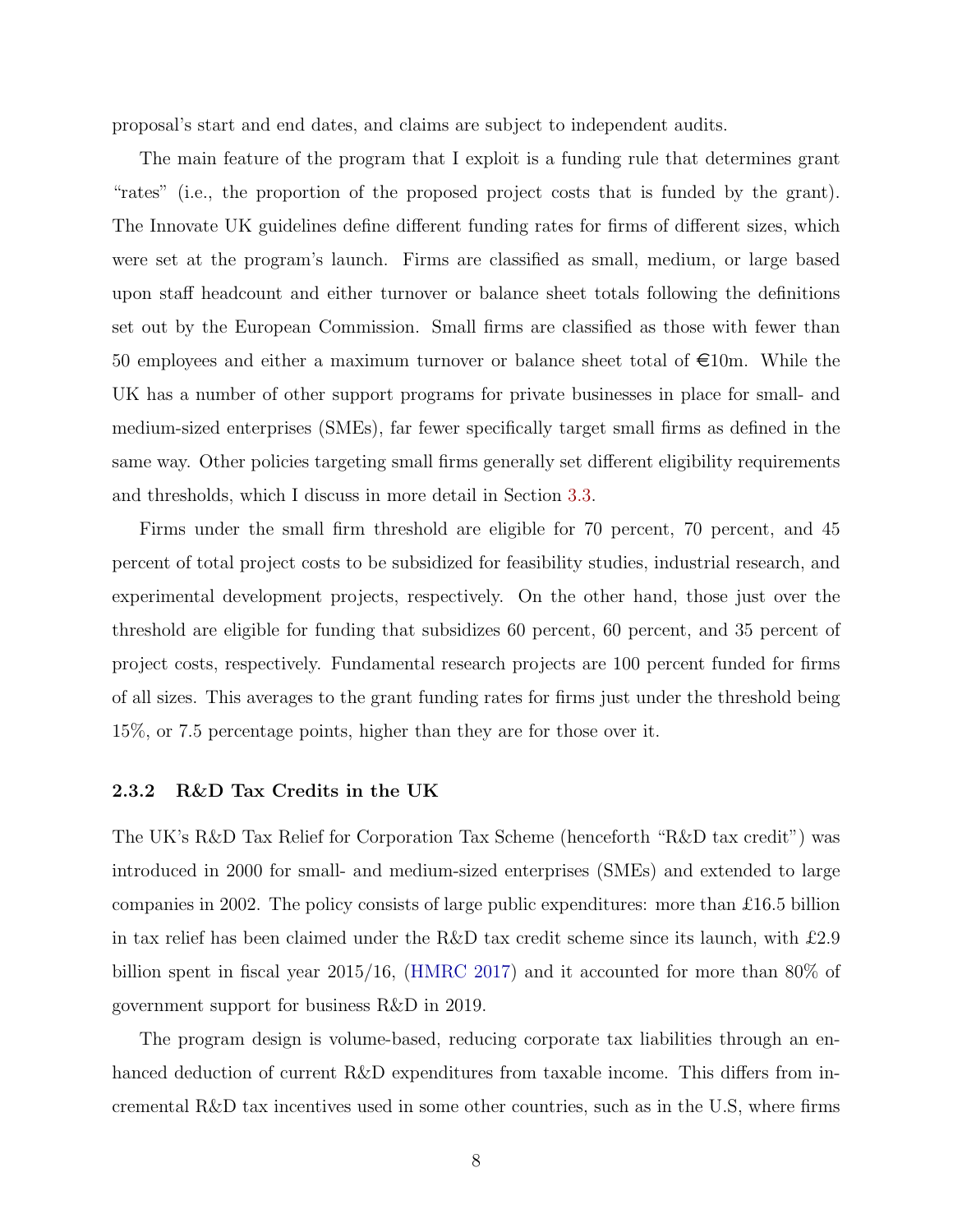benefit only if their R&D expenditures exceed some base level of previous expenditures. The main benefit that the volume-based design offers is simplicity, and thus it is widely used by firms investing in R&D despite their size or age. Furthermore, loss-making firms also benefit through a payable tax credit. The enhancement rates are particularly generous for SMEs, and increasingly so over time. Table [1](#page-31-0) details all of the components that determine a firm's tax credit rate from 2008 forward. For profit-making firms, the percentage of R&D expenditures that the tax credit subsidizes is equal to the product of the enhancement rate and the corporate tax rate.<sup>[5](#page-9-0)</sup> The same formula applies for loss-making firms except that the corporate tax rate is replaced with the payable credit rate.

### [TABLE [1](#page-31-0) HERE]

Between 2008 and 2017, the enhancement rate increased from 0.75 to 1.30. I exploit changes over time in my empirical analyses. The first major increase happened in 2011, followed by another big increase in 2012 and smaller changes in later years. I split the years into a pre-tax credit change period (2008-2012) and post-tax credit rate change period (2013- 2017) for the empirical analyses and use the average tax credit benefit in the two periods (i.e., the percentage of R&D expenditures that is subsidized according to the formula described above).<sup>[6](#page-9-1)</sup> The average benefit increased by  $33\%$  from  $16.5\%$  of expenditures in the pre-tax credit change period to 22% afterwards.

Another feature of the policy is that, as of 2008, the firm size thresholds that determines SME status under the R&D tax credit scheme doubled to include firms with fewer than 500 employees and either no more than  $\epsilon$ 100m in sales or no more than  $\epsilon$ 86m in total assets. This new SME definition applied for R&D tax credit eligibility purposes only and the original lower thresholds remained in place for all other policies in the UK. I do not use this policy change or the SME thresholds throughout the main analysis when studying small firms but do when exploring firm size heterogeneity to study larger firms. Despite these firms being labeled as SMEs for the R&D tax credit purposes, I refer to firms with more

<span id="page-9-0"></span> ${}^{5}$ Firms with less than £300,000 in profit face a different corporate tax rate in the early years, and then they are the same by 2015, as shown in Table [1.](#page-31-0)

<span id="page-9-1"></span><sup>6</sup> I take 2013 as the first post-change year to account for how a policy change in 2012 would affect the incentive to invest in fiscal year 2012-13, and the 2011 and 2012 changes were both large yet followed by only incremental changes.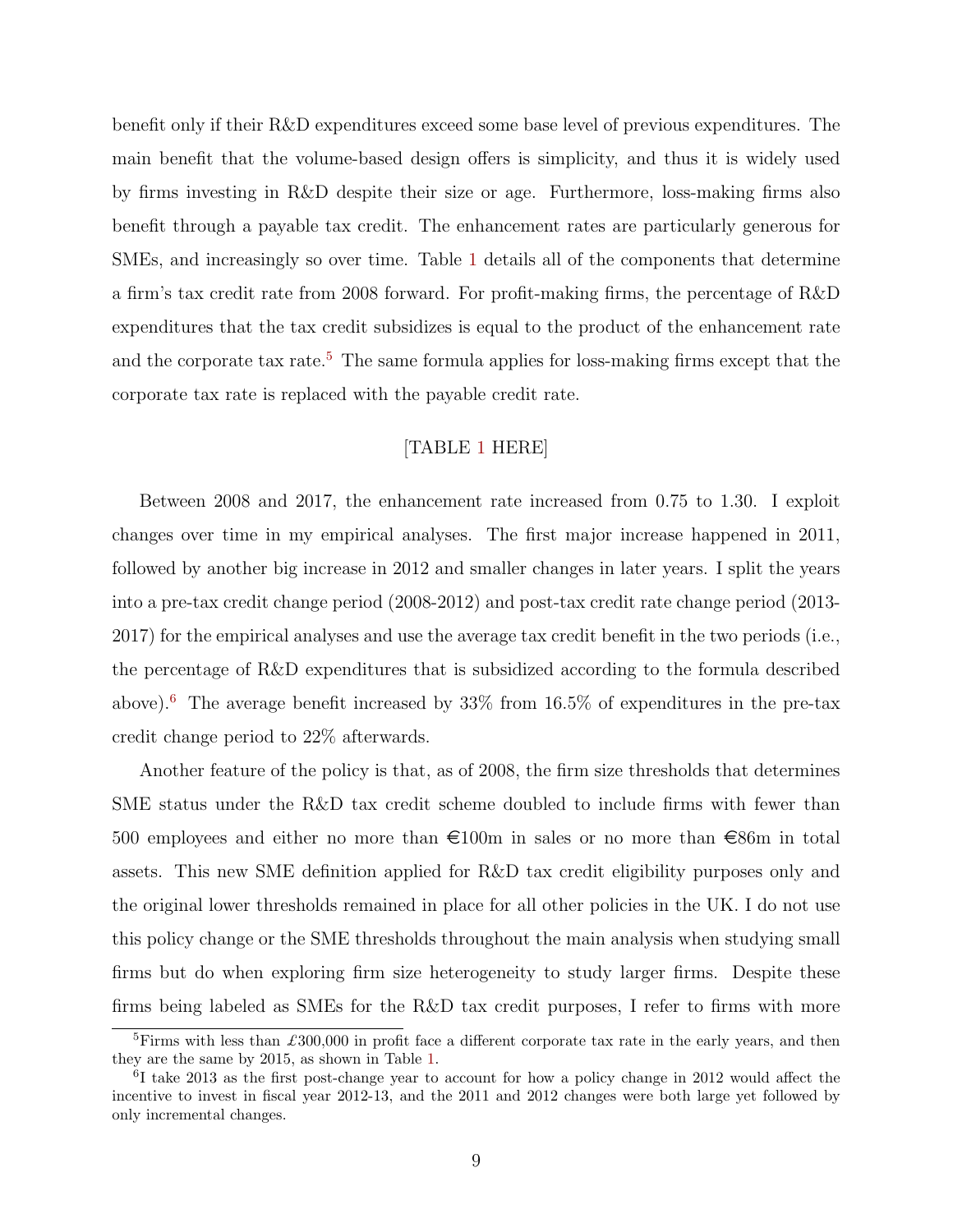than 250 employees as being large because they are considered as such for all other intents and purposes in the UK, and I specifically study those around the 500 employee threshold in my empirical analyses.[7](#page-10-1)

Appendix Table [C.1](#page-49-0) provides the enhancement rates for firms that are over the R&D tax credit SME thresholds from 2008 to 2014. On average, the proportion of R&D that is subsidized for firms over the thresholds is 17 percentage points lower than it is for those under them. On average, the proportion of R&D that is subsidized for firms over the thresholds is 17 percentage points lower than it is for those under them.

# <span id="page-10-0"></span>3 Empirical Strategy and Data

This section starts by describes my empirical strategy and data. I then discuss the identification assumptions and explore the research design's validity.

### 3.1 Econometric Framework

To study whether grant funding and tax credits are complements or substitutes, I estimate the effects of their interactions on R&D by using the two main sources of policy-induced variation in the cost of investing in R&D described in Section [2:](#page-5-0) 1) the discontinuity in Innovate UK's grant funding rates, whereby firms with fewer than 50 employees are eligible for a larger proportion of their project to be subsidized, and 2) before and after variation associated with when the tax credit rate increases, using the average tax credit benefit in 2008-2012 as the pre-policy period and 2013-2017 as the post-policy period.

I implement a difference-in-discontinuities ("diff-in-disc") research design. Intuitively, the approach entails testing whether increases in tax credit rates affect any discontinuity in R&D expenditures that might exist at the grant funding threshold.<sup>[8](#page-10-2)</sup> I estimate a local linear regression of the following form:

<span id="page-10-1"></span> $7$ Dechezleprêtre et al. [\(2019\)](#page-28-3) use these thresholds to study the effects of the tax credit policy on its own, showing that the more generous rates have positive effects on R&D expenditures and patenting. I use them when examining the tax credit interaction with grant funding.

<span id="page-10-2"></span><sup>8</sup>[Grembi, Nannicini and Troiano](#page-28-11) [\(2016\)](#page-28-11) show how the diff-in-disc estimator identifies the (local) average treatment effect of an interaction like this.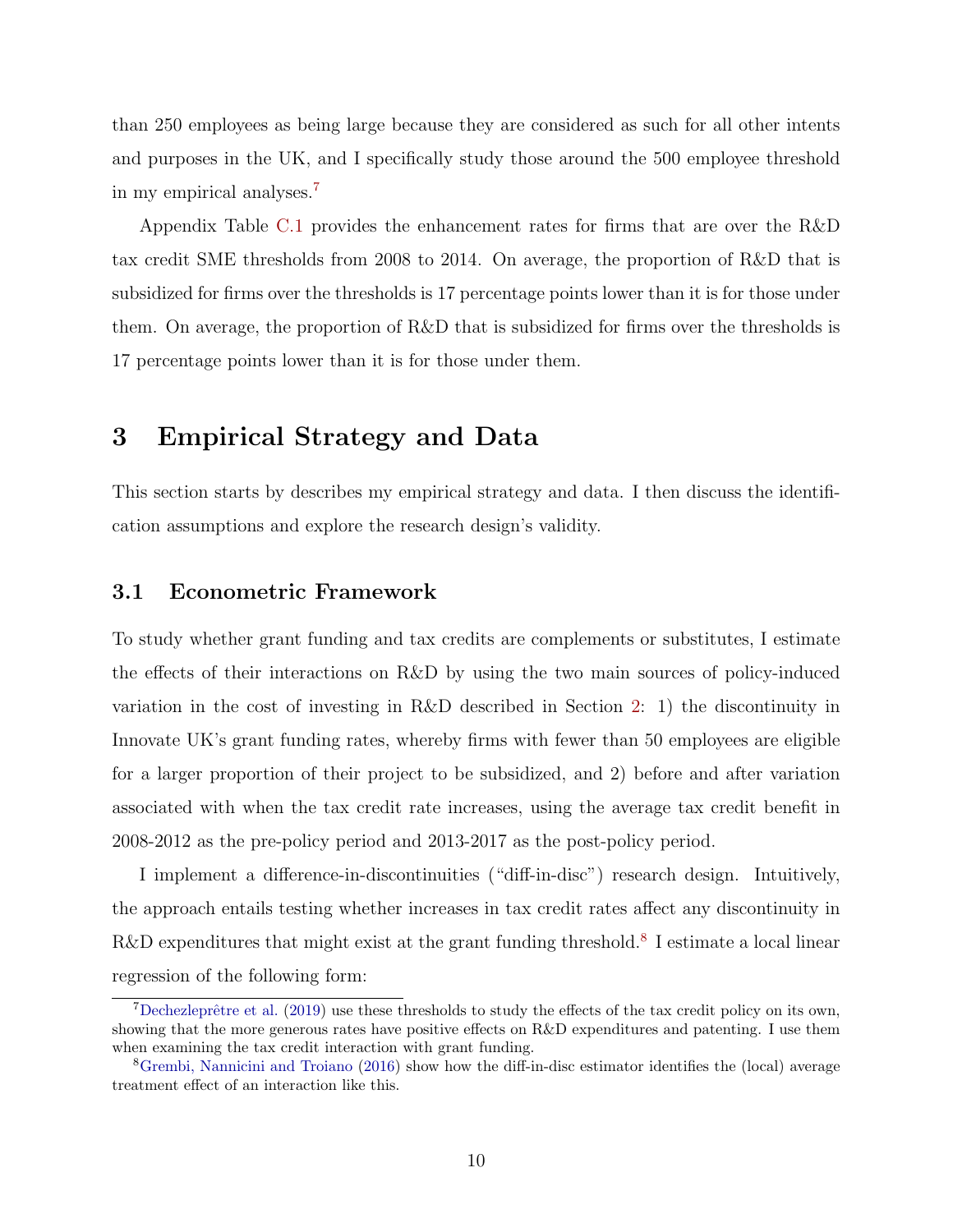$$
Y_{it} = \delta_0 + \delta_1 A_{it}^* + J_{it}(\gamma_0 + \gamma_1 A_{it}^*) + T_t[\alpha_0 + \alpha_1 A_{it}^* + J_{it}(\beta_0 + \beta_1 A_{it}^*)] + \mathbf{X}_{it}\phi + \gamma_i + \delta_{ts} + \varepsilon_{it},
$$
\n(1)

<span id="page-11-2"></span>where  $Y_{it}$  is the outcome variable for firm i (primarily R&D expenditures),  $J_{it}$  is an indicator for grant rate treatment status equal to 1 if firm  $i$ 's (lagged) employment is less than 50 when receiving a grant and zero otherwise,  $T_t$  is an indicator equal to 1 in the tax credit rate increase post-tax credit rate increase period and zero in the pre-policy change period, and  $\varepsilon_{it}$  is the random error.<sup>[9](#page-11-0)</sup> The (lagged) employment function,  $A_{it}^* = A_{it} - A_c$ , is normalized at the cutoff point of the running variable,  $A_c$ , and its slope is allowed to differ on each side of the cutoff following the standard for regression discontinuity designs (RDDs). I use employment as the running variable since it is the binding eligibility criteria, however firms also must have no more than  $\epsilon$ 10m in turnover or total assets. I account for this by limiting the estimation sample to include only those with lagged turnover or total assets under those thresholds.

The main coefficient of interest is  $\beta_0$ , the diff-in-disc estimator, identifying the subsidy interaction effect. If  $\beta_0$  is positive, increasing tax credit generosity enhances the effect of grant funding, suggesting that the two subsidies are complements. Alternatively, if  $\beta_0$  is negative, they are substitutes. Finding no interaction effect would imply that they are independent.

Consistent with how a standard RDD approach would be carried out, I estimate this model for firms just around the 50 employee cutoff point using varying sample windows, restricting the data to  $A_{it} \in [A_c-h, A_c+h]$ , where h represents a distance from the threshold. Throughout the analysis, I include observations for the year in which the firm receives a grant as well as the two years that follow. I therefore define firms as being treated (i.e., as falling below the threshold and qualifying for more generous grant funding rates) for all three years if the firm qualifies in the year before it wins the grant.<sup>[10](#page-11-1)</sup>

<span id="page-11-0"></span><sup>&</sup>lt;sup>9</sup>I use lagged employment since grant awards are determined when the project proposal is submitted and reviewed, and competitions typically span two calendar years.

<span id="page-11-1"></span><sup>&</sup>lt;sup>10</sup>As noted, the figures preceding the grant year define treatment status. Since I include two years after firms receive grants, treatment status in those years must align with that which defined the grant rate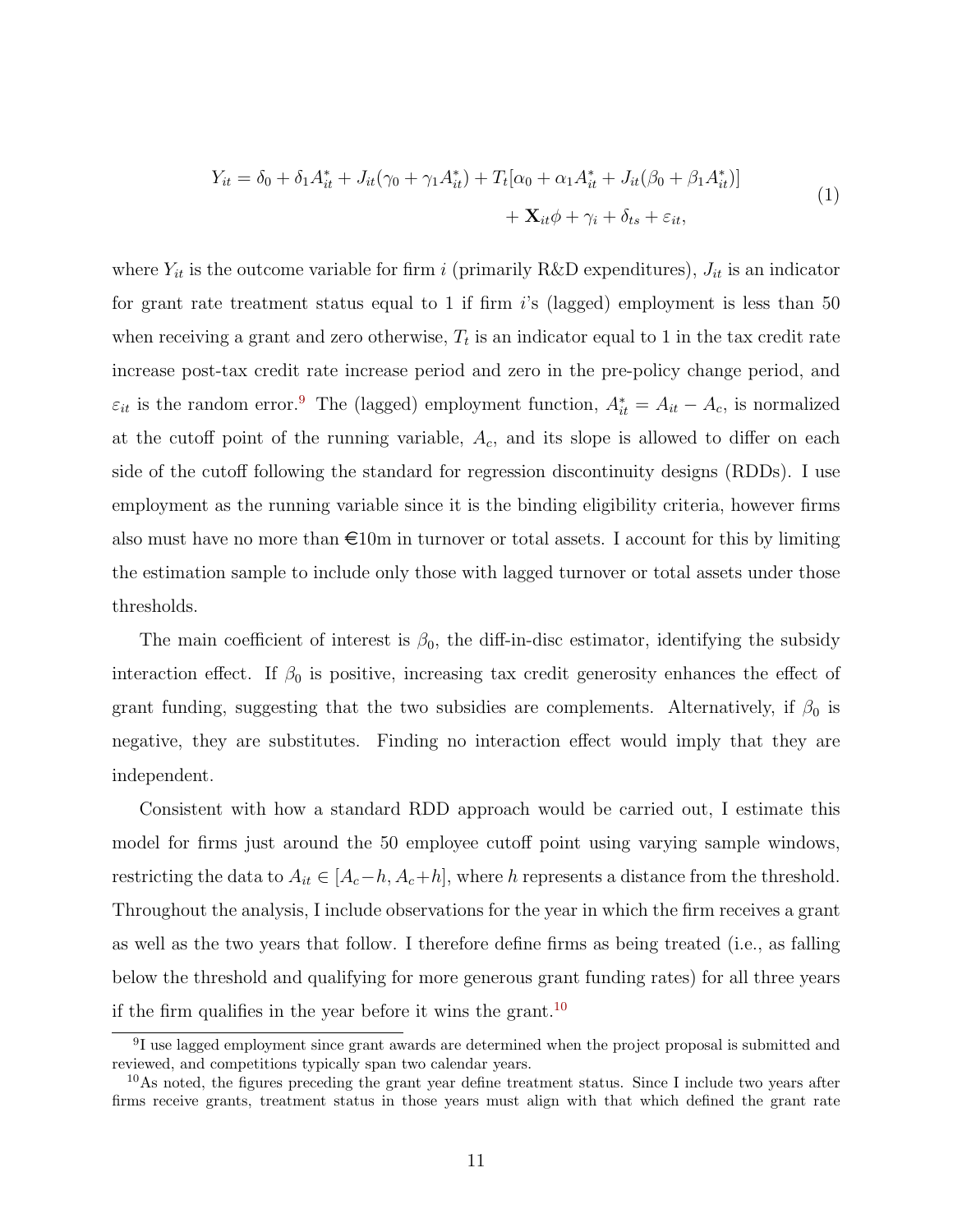I include a number of other controls. Firm-level fixed effects,  $\gamma_i$ , account for unobservable differences in R&D investment patterns across firms. Year-by-industry fixed effects,  $\delta_{ts}$ , control for macroeconomic shocks in year  $t$  that can differ by industry  $s$ , defining industry as the first two digits of the firm's standard industrial classification (SIC) code. The matrix  $\mathbf{X}_{it}$  includes total assets and current liabilities and standard errors are clustered by industry.

#### 3.2 Data and Descriptive Statistics

I compile data from two sources for the main analysis. First, I collect grant-level information from Innovate UK's public Transparency Database for 2005 through 2017. This data provides basic information on all grants distributed by the program, such as when organizations received them, the funding amount, and total proposed project costs. It also includes company registration numbers (CRNs) so that firms can be uniquely identified and matched to other firm-level data sets.

For information on R&D expenditures, the main outcome variable that I study, as well as firm size and other financial variables used throughout the analysis, I match the grant data to Bureau van Dijk's Financial Analysis Made Easy (FAME) database. This is a commercial database containing detailed balance sheet data on about 11 million companies and unincorporated businesses in the UK and Ireland. Official filings content are gathered from Companies House and then enriched with additional efforts to ensure accuracy.

Of the 10,787 firm-year observations in the Innovate UK data, only 353 do not have matches in FAME (a 97% match rate), resulting in 10,434 observations across 6,479 unique firms. Appendix [A](#page-41-0) details the steps I then take to prepare the data, such as dropping observations with clear data entry errors as well as the top one percent of the R&D investment distribution to help ensure the findings are not driven by outliers, as firm-level innovation investments can be highly volatile [\(Bronzini and Iachini](#page-28-5) [2014\)](#page-28-5). I also assume that missing R&D expenditures represent zeros, which I address in more detail in Section [4.3.](#page-17-0) Finally, I limit the sample to 2008-2017, as a much smaller number of grants were provided in the first few years after the program's launch, and I keep observations for the year in which a firm

eligibility status. I also use employment from the year prior to receiving a grant when constructing the running variables.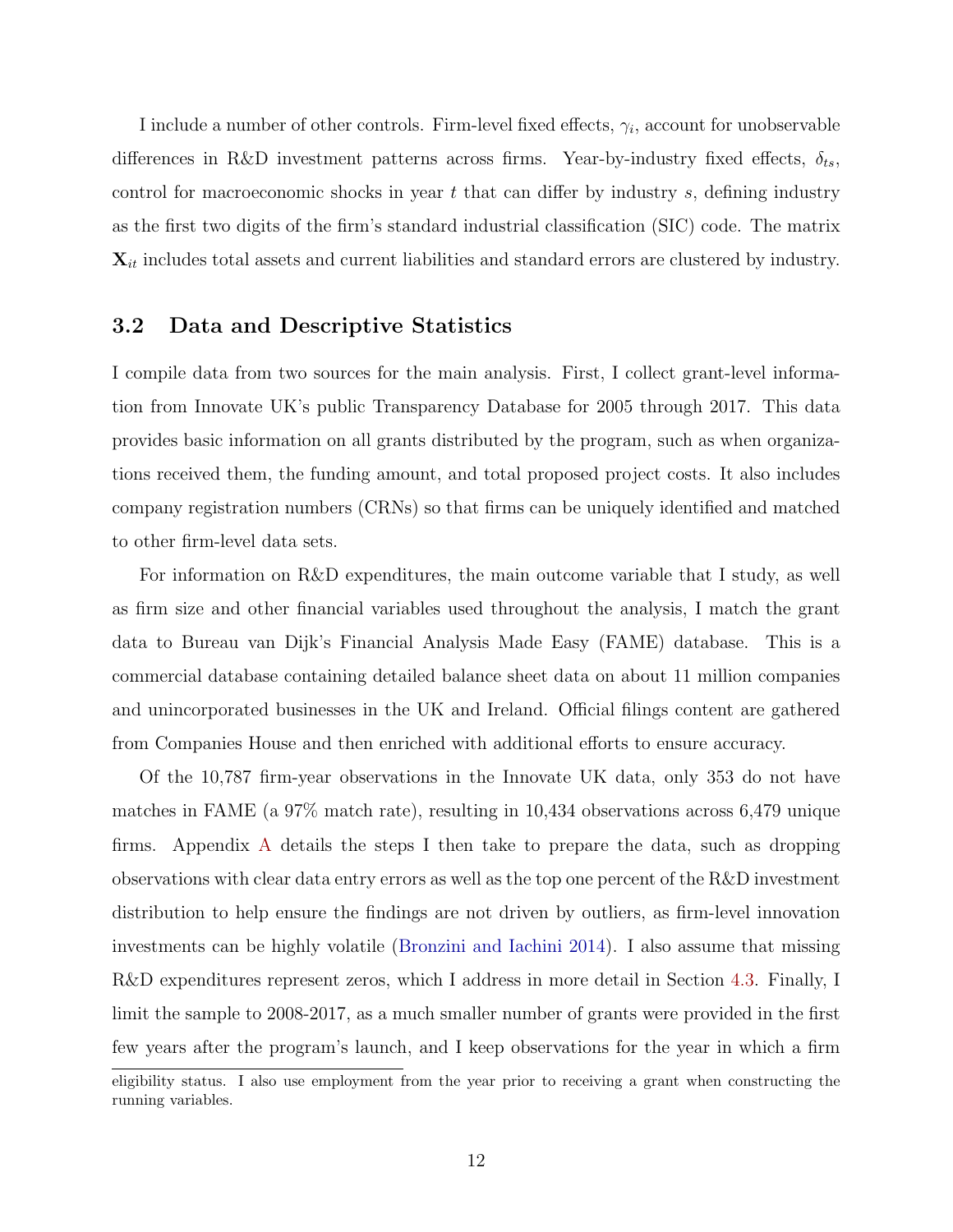receives a grant as well as the two years that follow.

Table [2](#page-32-0) presents summary statistics of the final prepared data.<sup>[11](#page-13-1)</sup> The full data set before limiting the sample to small firms includes 10,029 grants across 6,340 unique firms, and for firms with 20 to 80 employees, which is the baseline sub-sample that I use throughout the analysis, there are 721 grants given to 533 unique firms. Annual R&D expenditures are about £179,000 on average.

#### [TABLE [2](#page-32-0) HERE]

### <span id="page-13-0"></span>3.3 Identification and Research Design Validity

The conditions for a difference-in-discontinuities approach to be valid are similar to those of a standard RDD but with additional elements related to the time variation dimension. First, the running variable must be determined before treatment is assigned. This is the case in my setting because of the firm's size in the year in which it applies for the grant determines treatment (i.e., the higher grant rate), which comes before the time at which it actually receives the grant.

A related condition is that the running variable—number of employees—cannot be manipulated around the cutoff that determines the grant funding generosity rate. Such manipulation of firm size would be problematic because it would imply that firms below and above the threshold differ in systematic ways that are unobservable and correlated with R&D activities. The typical approach to exploring this is to examine whether there is bunching around the cutoff. The diff-in-disc design also requires there to not be a change in the density of firms around the cutoff before and after the tax credit rate increases.

To explore this, I start by examining whether there is a difference in the density of firms at the 50 employee threshold on average across all years. I plot the distribution of firms by size as a histogram and a scatter plot using a third-order polynomial fit in Panels A and B of Appendix Figure [B.1,](#page-47-0) respectively. There does not appear to be bunching visually, and the formal McCrary density test also does not provide evidence of manipulation<sup>[12](#page-13-2)</sup>

<span id="page-13-1"></span><sup>11</sup>All nominal financial variables are converted to 2010 real prices using the World Bank's Consumer Price Index for the UK.

<span id="page-13-2"></span> $12$ The log difference in the density height is 0.121 with a standard error of 0.163, which is not statistically significant.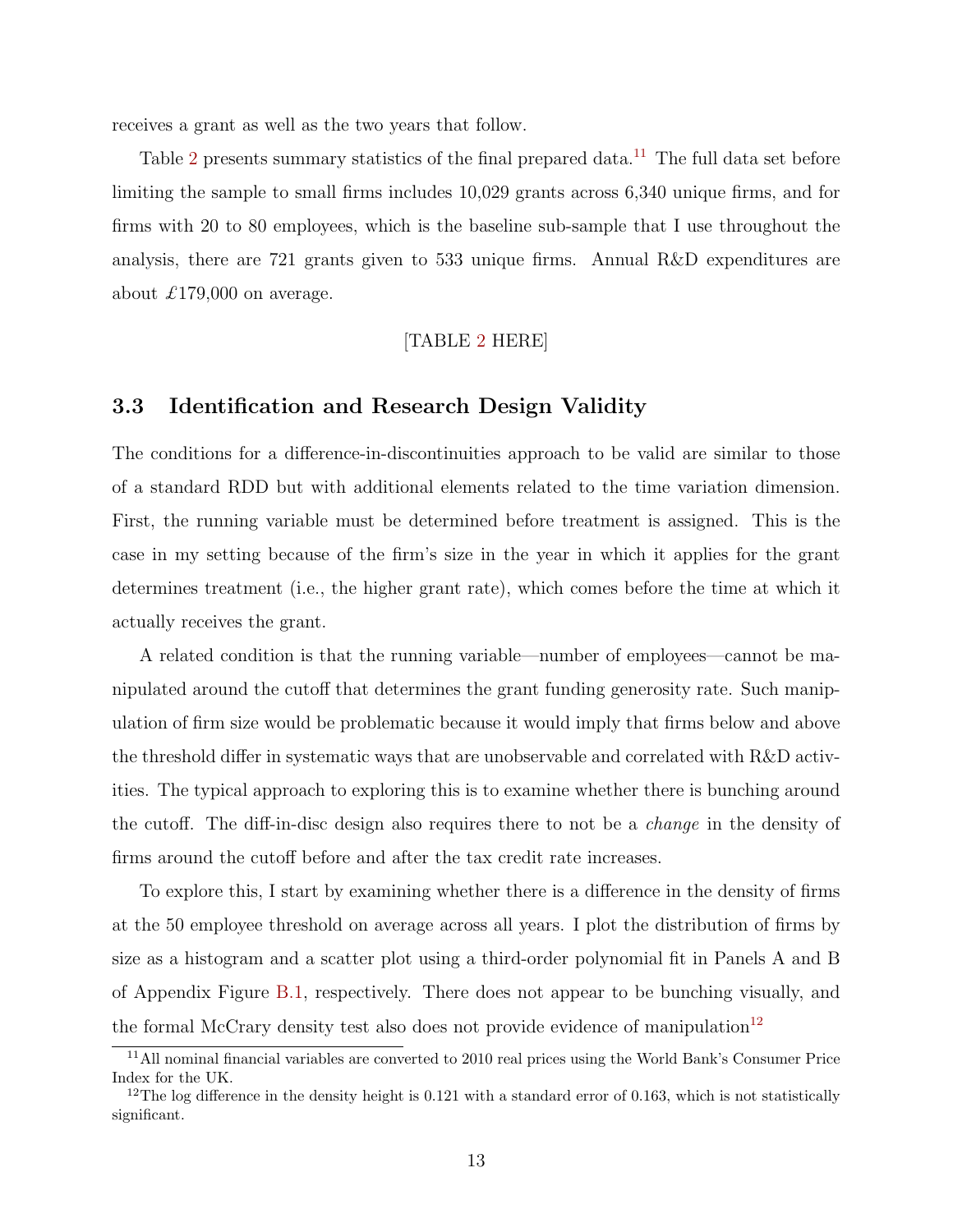Next, to observe whether the increase in tax credit rates induced manipulation, I carry out the same exercises separately for the pre-tax credit change years (Panels A and B of Figure [2\)](#page-39-0) and post-tax credit change years (Panels C and D of Figure [2\)](#page-39-0) and test whether there is a change in any such discontinuity. Firms do not appear to manipulate their size in either period and visual inspection suggests that there is no change in the density around the threshold. The formal tests also do not provide evidence of bunching or a change in bunching. The differences at the threshold are statistically zero and the difference-in-discontinuity is as well. A simple t-test for whether the difference is statistically significant produces a t-statistic of 1.123.[13](#page-14-0)

#### [FIGURE [2](#page-39-0) HERE]

The third assumption is that the cutoff is not endogenously determined by firm characteristics. A standard way of testing this is to examine whether observable covariates are continuous across the threshold. In the difference-in-discontinuities setting, the change in tax credit rates also should not induce differences in covariates for firms around the cutoff. I estimate a standard RDD model as well as the diff-in-disc specification of Equation [1](#page-11-2) using age and operating cash in the year before they win a grant as the outcome variables and do not find evidence of any such discontinuity or differences in discontinuities (see Columns 1-4 of Appendix Table [C.2\)](#page-50-0).

I also explore whether firms under and over the threshold are just as likely to win a grant. Since grant generosity rates differ, firms may have different propensities to apply, which could affect competition as well as the likelihood of winning and thus lead to differences in the quality of projects. Likewise, increases in tax credit rates might induce such behavior if, for example, the more generous support for additional expenditures makes applying for a grant more attractive for firms on one side of the threshold more so than the other.

It is worth noting that covariates would likely differ at the threshold if this is the case. However, the ideal approach to testing it directly would be to see if there are differences in the number of applications and applicants' characteristics. Unfortunately I have not been able to access data on all applicants. Alternatively, I can provide some insight into

<span id="page-14-0"></span><sup>&</sup>lt;sup>13</sup>The log difference is 0.491 with a standard error of 0.283 in the 2008-12 period and -0.112 with a standard error of 0.184 in the post period.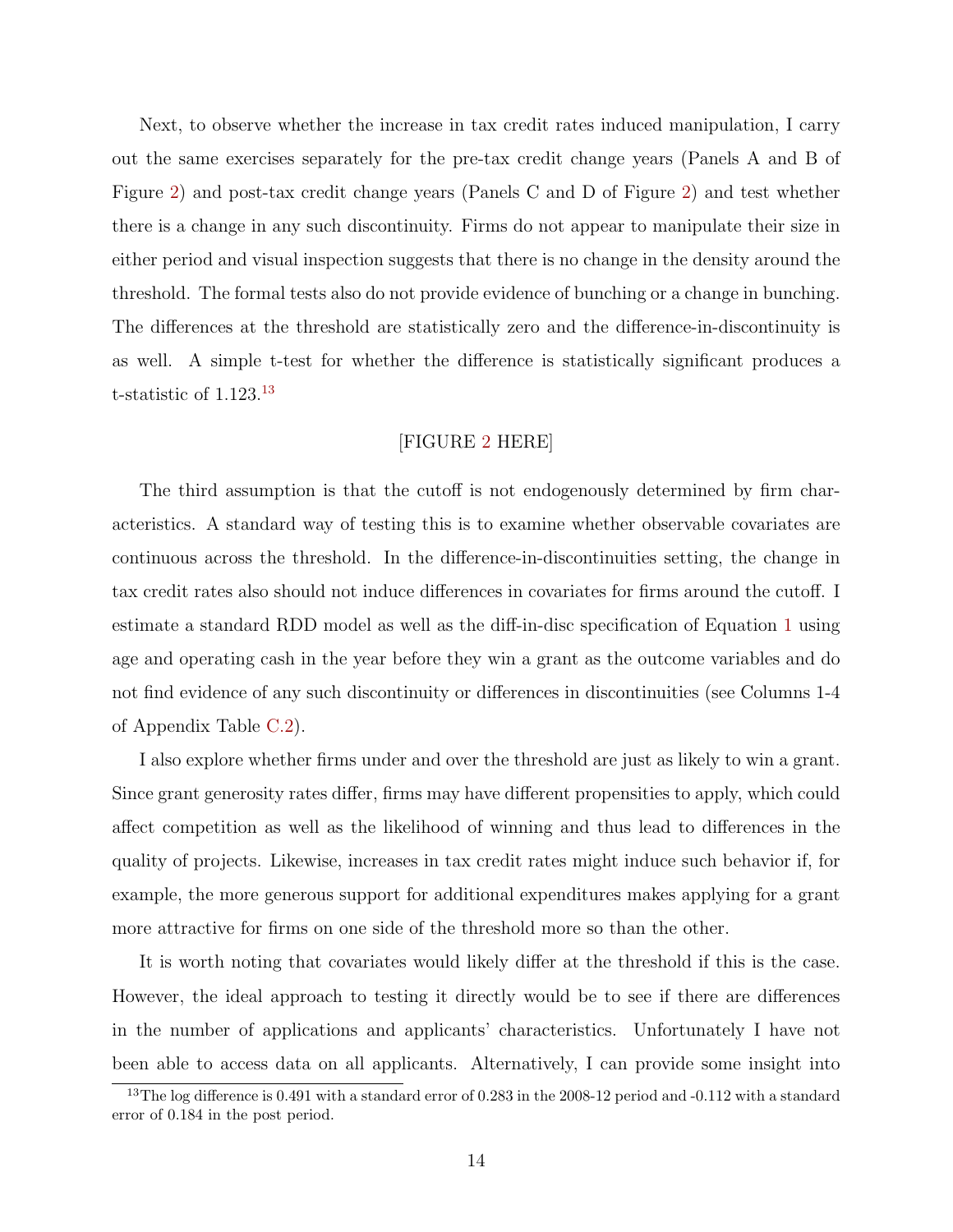differences in the likelihood of winning a grant for firms that win one at some point in time. My sample includes observations for the years in which firms receive grants as well as the two years that follow, and these firms do not win grants every year. I estimate the effects using an indicator equal to one if the firm receives a grant that year and zero otherwise as the dependent variable and provide the results in Columns 5-6 of Appendix Table [C.2.](#page-50-0) The likelihood of receiving a grant is smooth across the threshold and there is also no evidence of tax credits inducing differences.

Another way in which the cutoff independence assumption might be violated is if the funding agency preferentially treats certain firm size groups. Results from the preceding test for whether firms under the threshold are more likely to receive a grant suggests that this is probably not the case (see Columns 5-6 of Appendix Table [C.2\)](#page-50-0). The other balance tests also suggest that the threshold is independent from their evaluation process, as preferential treatment would likely lead to differences in firm characteristics—for example, perhaps weaker firms end up receiving funding if the agency aims to disproportionately fund small firms. Another point to highlight, though, is that Innovate UK more frequently limits eligibility to SMEs rather than strictly small firms when they do indeed target smaller firms, so it is more common for the applicant pools to include firms on both sides of the small firm threshold.

Lastly, the final assumption is that there are no other policies generating different incentives to invest in R&D for firms just under and over the small firm size threshold, and likewise, no changes in such policies aligning with the tax credit rate increases if they do exist. The lack of firm size manipulation is consistent with this being true, as confounding policies would likely induce the same type of sorting.

I dig into this further, though, since there are policies like this in other countries.<sup>[14](#page-15-0)</sup> I manually reviewed many UK programs and policies that provide incentives based on firm size (see Appendix Table [C.3\)](#page-51-0). The majority of policies with preferential treatment tend to include both small- and medium-sized enterprises, which are defined as those with fewer than 250 employees. Those that do target small firms also tend to define "small" based on various other criteria and thresholds. One thing to note though is that financial reporting

<span id="page-15-0"></span><sup>&</sup>lt;sup>14</sup>For instance, in France, many labor laws start to bind for firms with more than 50 employees, and this results in bunching just below the 50 employee threshold [\(Garicano, Lelarge and Van Reenen](#page-28-12) [2016\)](#page-28-12).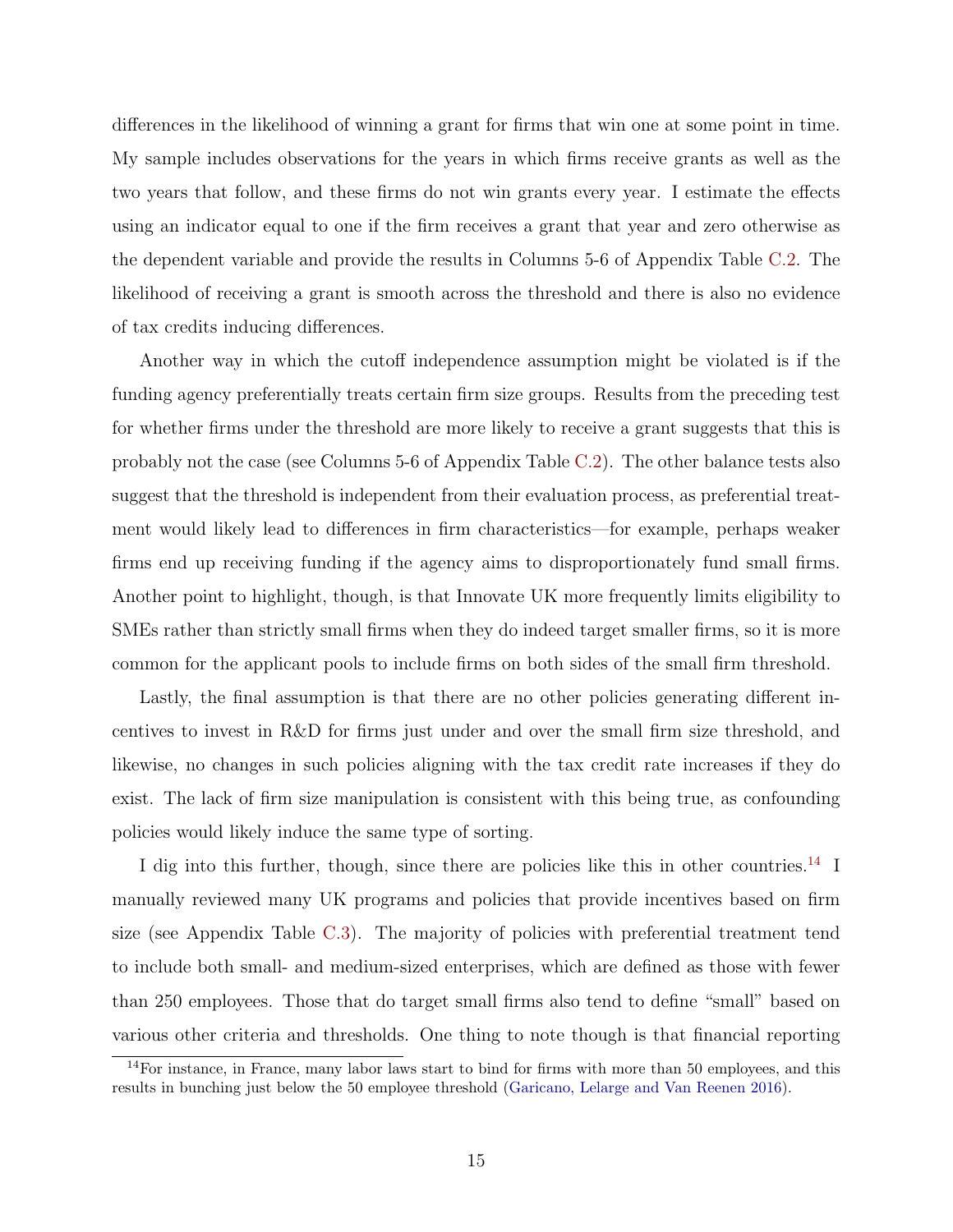requirements differ for small firms. This should not generate different incentives to invest in R&D, but I explore the implications of this further in Section [4.3.](#page-17-0)

## <span id="page-16-0"></span>4 Main Results

#### 4.1 Graphical Evidence

I now turn to the main results and start with a visual depiction in Figure [3.](#page-40-0) Limiting the sample to firms with 20 to 80 employees in the year before they receive a grant, I create bins of observations across the firm size distribution and plot their average R&D expenditures separately for the years before the tax credit rate increased (Panel A) and after (Panel B).[15](#page-16-1) There is no clear discontinuity in R&D expenditures at the threshold when tax credits are lower (2008-2012), but R&D expenditures for firms just under the threshold jump substantially once tax credit rates increase. Firms over the small firm threshold also increase R&D effort as tax credits also increase for them but to a lesser degree, and a clear discontinuity emerges relative to the pre-tax credit change period.

#### [FIGURE [3](#page-40-0) HERE]

This jump in R&D expenditures at the threshold corresponds with the difference-indiscontinuity estimate,  $\beta_0$  of Equation [1,](#page-11-2) and direction of the jump is consistent with the two subsidies being complements.

### 4.2 Econometric Results

Moving on to the econometric analysis, I estimate the subsidy interaction effect on R&D spending using the model of Equation [1](#page-11-2) and present the results in Table [3.](#page-33-0) The primary coefficient of interest is the diff-in-disc estimate in the first row, capturing the impact of increasing tax credit rates on the effect of grant funding. In Column 1, only firm fixed effects are included, and I add year fixed effects in Column 2, year-by-industry fixed effects in Column 3, and additional controls (total assets and current liabilities) in Column 4.

<span id="page-16-1"></span><sup>&</sup>lt;sup>15</sup>I use quantile-spaced bins and assign weights based on their distance from the threshold.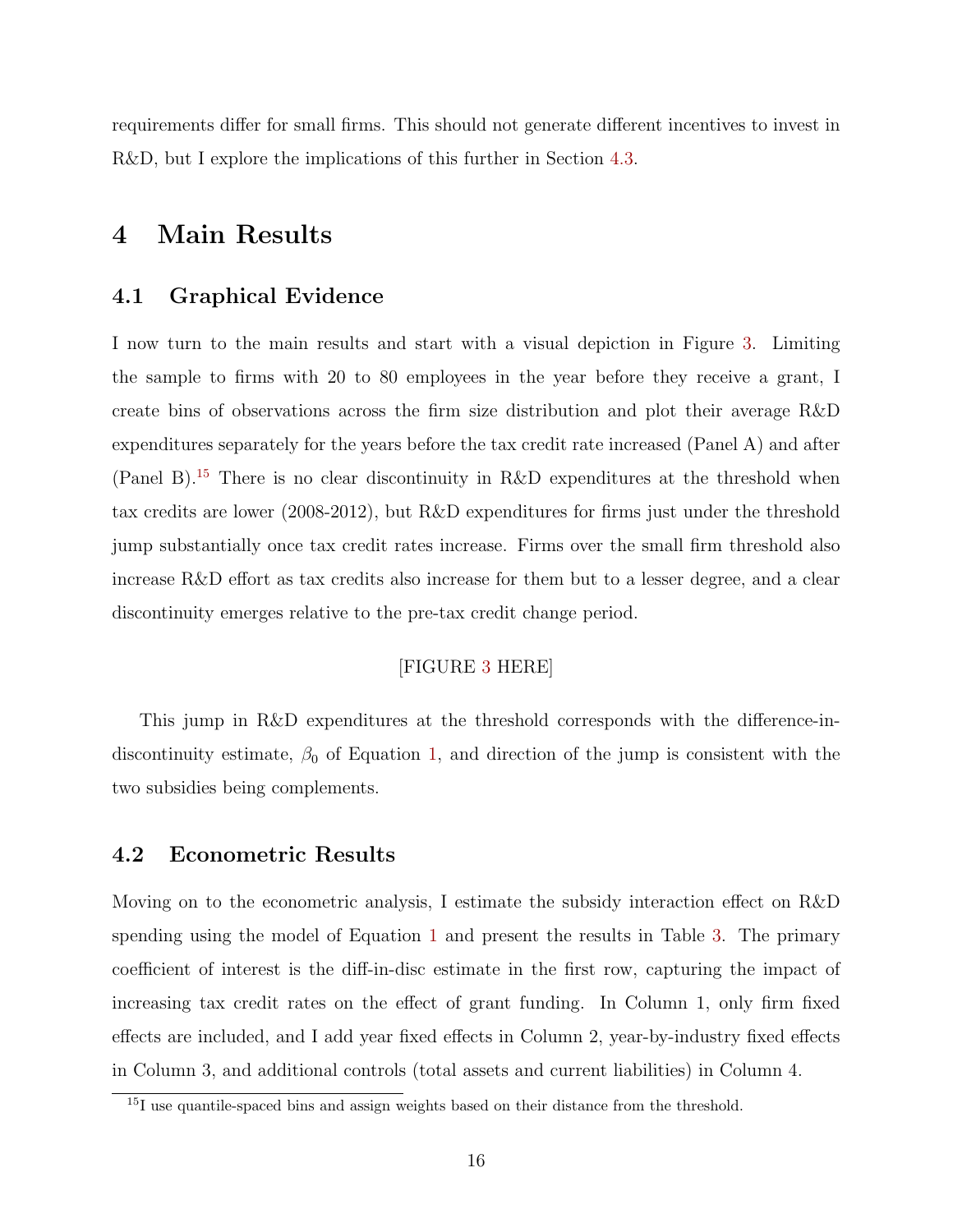The results are consistent with Figure [3.](#page-40-0) The interaction effect is positive and statistically significant, suggesting that grants and tax credits are complements for these firms, and the magnitude of the coefficient is stable when moving from Column 1 to 4. Taking Column 4 with all fixed effects and controls as the baseline specification, the results indicate that the increase in tax credit rates enhances the marginal effect of grant funding on R&D by about £430,000 on average.

### [TABLE [3](#page-33-0) HERE]

This effect is large relative to the mean value of R&D expenditures for firms in the estimation sample  $(\text{\textsterling}218,000)$ . However, it is not unreasonably large when considering the size of the tax credit rate increase and the types of expenditures that it typically subsidizes (e.g., labor). The tax credit benefit increased from 24% increase in the tax credit rate for profit-making firms and 53% for loss-making firms, averaging to a 33% increase relative to the average 15% difference in grant funding rates.

#### <span id="page-17-0"></span>4.3 Robustness Checks

#### <span id="page-17-1"></span>4.3.1 No Evidence of Relabelling

One potential concern with interpreting these findings is that firms have an incentive to relabel other investments or expenditures as R&D when the generosity of the support schemes increases in order to reap larger rewards, which would imply that firms are not actually engaging in additional innovation activities [\(Hall and Van Reenen](#page-29-10) [2000;](#page-29-10) [Agrawal et al.](#page-28-4) [2020\)](#page-28-4). For example, [Chen, Liu, Suarez Serrato and Yi Xu](#page-28-13) [\(2021\)](#page-28-13) found that firms relabeled in response to a change in corporate tax rules in China. This is particularly a possibility for increases in the tax credit rate in my context, as expenditures are not monitored as closely as they are for grant-supported projects.

To explore this, I estimate the baseline model with ordinary investment as the dependent variable. Ordinary investment should decrease in response to the subsidies if firms are relabeling. I construct investment as the change in tangible assets relative to the preceding year plus depreciation following [Zetlin-Jones and Shourideh](#page-29-11) [\(2017\)](#page-29-11) as well as a second measure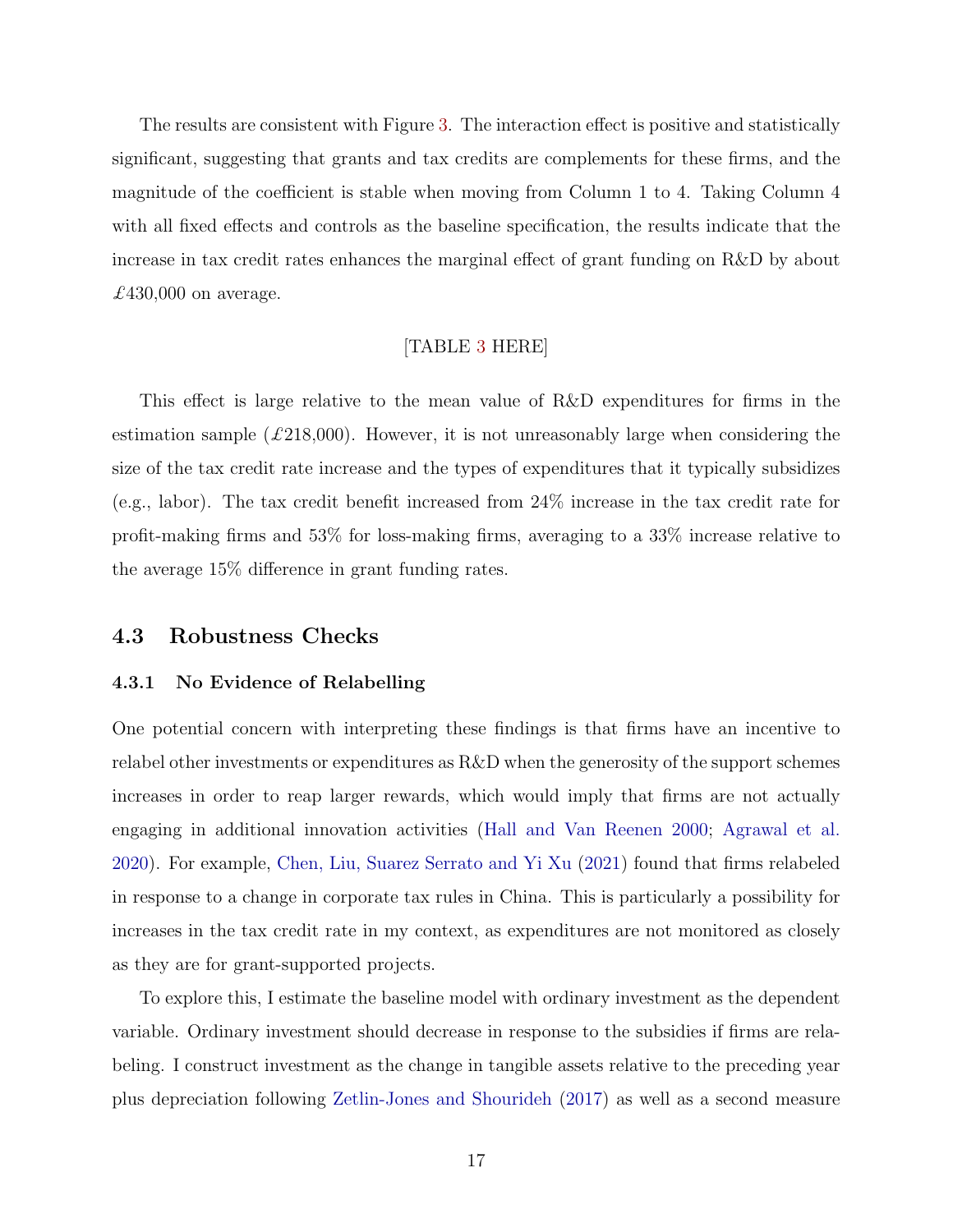that omits depreciation to strictly capture changes in capital from year to year. The results are presented in Appendix Table [C.4](#page-52-0) using the investment variables in levels in Columns 1 and 2, and in Columns 3 and 4, I take the inverse hyperbolic sine. There are no statistically significant effects in all four cases and the coefficient signs are positive.

#### 4.3.2 Financial Reporting Requirements and Missing Data

Although there are no confounding policies creating different incentives for firms to invest in R&D to the best of my knowledge, there are differences in financial reporting requirements. Small firms are only required to report a subset of information to Companies House, and R&D expenditures are not required. My assumption that missing R&D expenditures are zeros could therefore introduce some bias. For example, the interaction effects could be over-estimated if increases in the tax credit rate induce small firms to begin reporting, perhaps because reporting could reduce information asymmetries and increase access to capital. Observed changes in R&D for small firms due to tax credit rate increases might then be greater than the true effect if their expenditures are incorrectly assumed to be zero in the pre-tax credit change period.

To explore this, I estimate the effects on the likelihood of reporting other financial variables that small firms are also not required to report—profits, shareholder funds, and cost of sales. I consider missing data as truly not reported as opposed to zeros since these variables are much less likely to ever be zero, and I estimate the baseline model with an indicator equal to one if the variable is reported and zero otherwise as the dependent variable. Assuming that firms are more likely to report R&D if they also report this information, effects on the likelihood of reporting R&D likely follow similar patterns.

Appendix Table [C.5](#page-53-0) provides the results. I first estimate just the effect of grant funding conditional on the standard running variables and baseline controls in Columns 1-3 and then the full diff-in-disc model in Columns 4-6. There is no evidence of differences or changes in the likelihood of reporting.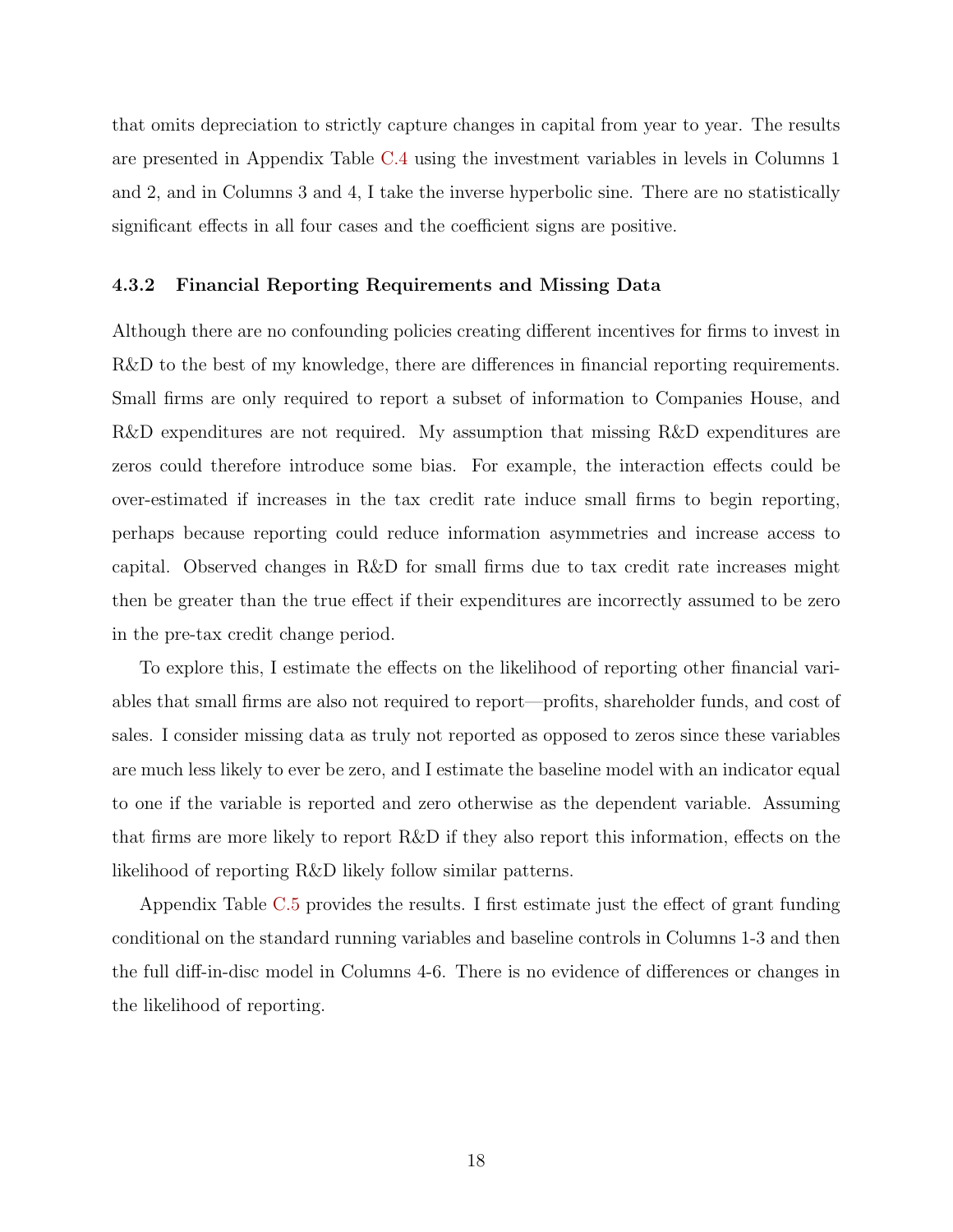#### 4.3.3 Additional Robustness Checks

I carry out a number of final robustness checks to see if the baseline estimates are sensitive to my modelling choices and provide the results in [C.6.](#page-54-0) I start by increasing the range of firm sizes included in the sample. Columns 1 and 2 show the effects when widening the window around the threshold to 10 to 90 and 1 to 100 employees, respectively. The magnitudes of the effects decrease slightly as the sub-sample increases, but they are stable in terms of their percentage increases over the sample means and statistically significant at the 1% and 5% levels. Next, Columns 3 and 4 provide results from increasing the running variable flexibility to include quadratic and cubic polynomials. The results hold here as well.

Lastly, to investigate whether effects at the small firm threshold arise by chance, I perform falsification tests by imposing pseudo-thresholds (30 and 70 employees) and estimating the diff-in-disc with these arbitrary cutoffs. Expenditures should be smooth across these thresholds since there are no differences in the cost of investing in R&D, and if they are not, this would suggest that the main results are simply an artifact of the data. The results in Columns 5 and 6 of Appendix Table [C.6](#page-54-0) show that there are indeed no effects.

# <span id="page-19-0"></span>5 What Drives Subsidy Complementarity?

In this section, I explore the potential mechanisms underlying the main findings, concluding that they most likely can be explained by firms facing financing constraints.

#### 5.1 Unlikely Explanations

#### 5.1.1 Increase in Grant Award Amounts

One explanation for the grant effect increasing is that firms under the grant threshold may propose higher project costs when the tax credit rates increase and thus receive bigger grant awards, either because they actually pursue more ambitious projects or because they manipulate the costs. For example, since tax credits help subsidize additional R&D spending, the more generous tax credits may enable them to invest in larger projects. To explore this, I estimate the subsidy interaction effect on proposed project costs, and I do not find evidence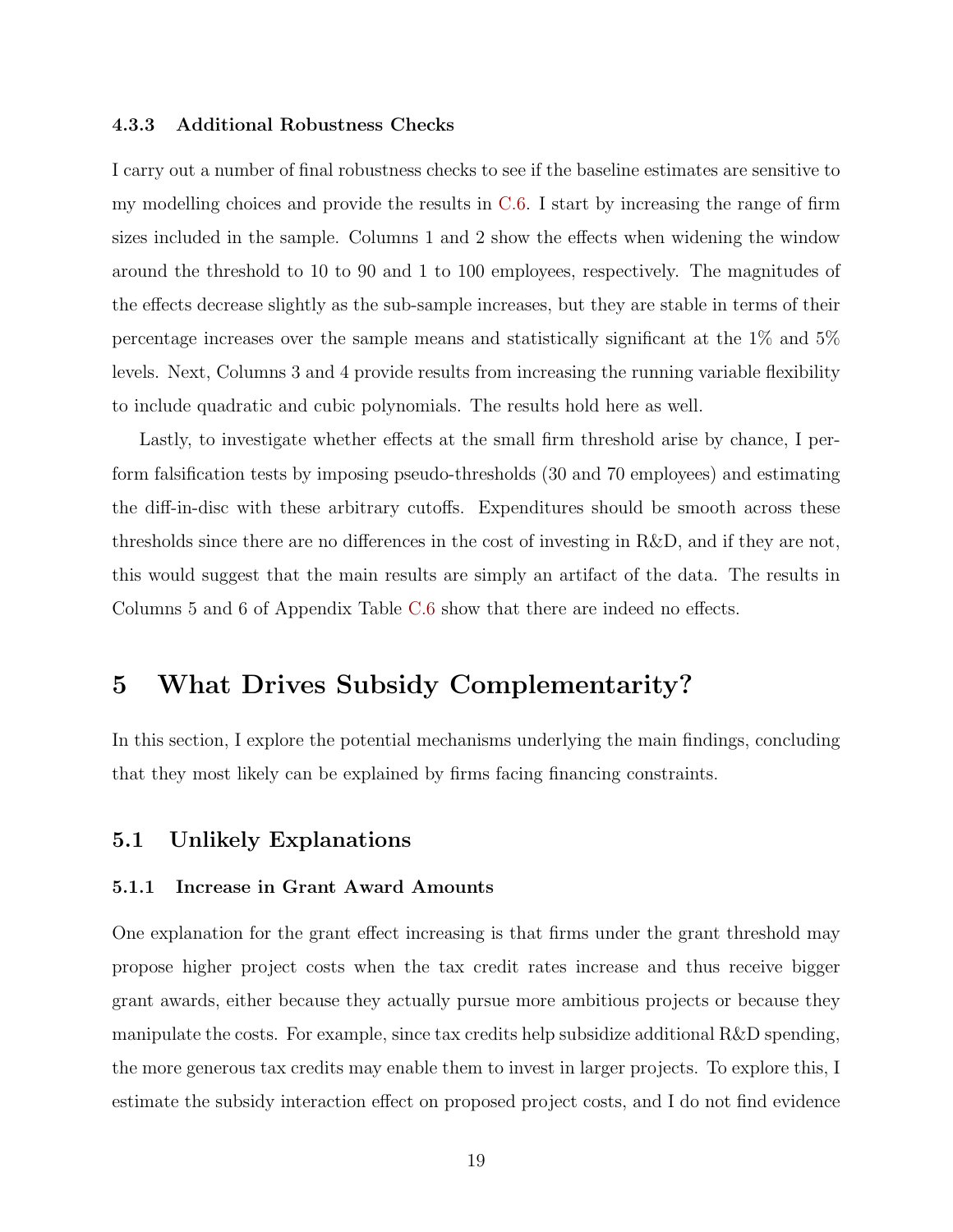that this occurred (see Column 1 of Table  $4^{16}$  $4^{16}$  $4^{16}$  I also interact the proposed project cost with the main diff-in-disc variable to see whether larger grants enhance the interaction effect further, but this does not appear to be the case (Column 2).

#### [TABLE [4](#page-34-0) HERE]

#### 5.1.2 Shift in Type of Research

The complementary also might emerge if firms pursue different types of research when tax credits become more generous, as the type of research determines the proportion of a project that is funded by the grant. This could be the case if tax credits are more important for the success of certain types of research, for instance. If one type of research requires more labor in addition to what is funded by the grant, or will in the future, the firm might pivot to focus on a different project, since R&D labor expenditures qualify for tax credits and can be substantial over a project's (or follow on project's) lifetime. This pivot may lead to grants having a bigger impact on a firm's total R&D expenditures.

I investigate this by estimating the subsidy effects on indicators for whether the project is a feasibility study (Column 3 of Table [4\)](#page-34-0) or for developing a new prototype (Column 4 of Table [4\)](#page-34-0).<sup>[17](#page-20-1)</sup> There are no statistically significant effects.

#### 5.1.3 Cumulative Grant Funding

Lastly, the effect of grants may increase over time if firms that previously won grants are more likely to win again.<sup>[18](#page-20-2)</sup> For example, perhaps the funding agency favors past winners because it believes that a previously-funded project is more likely to succeed with continued support, as the agency has incentives to demonstrate program success in order to secure support from the government moving forward. Receiving a grant in the past also can provide signals that

<span id="page-20-0"></span><sup>16</sup>Since I define firms as treated by the grant for the year that they receive them as well as the following two years, I divide the grant amount by three and assign that amount as the dependent variable for each year that they are treated.

<span id="page-20-1"></span><sup>&</sup>lt;sup>17</sup>The data do not provide an explicit category for whether the project is considered basic research, applied, or experimental, but it does break down project types in some ways, which I use as a proxy.

<span id="page-20-2"></span><sup>&</sup>lt;sup>18</sup>Of course, for this to explain the results, there must be a difference in this behavior for firms just under or over the threshold that changes at the same time that the tax credit rates increased.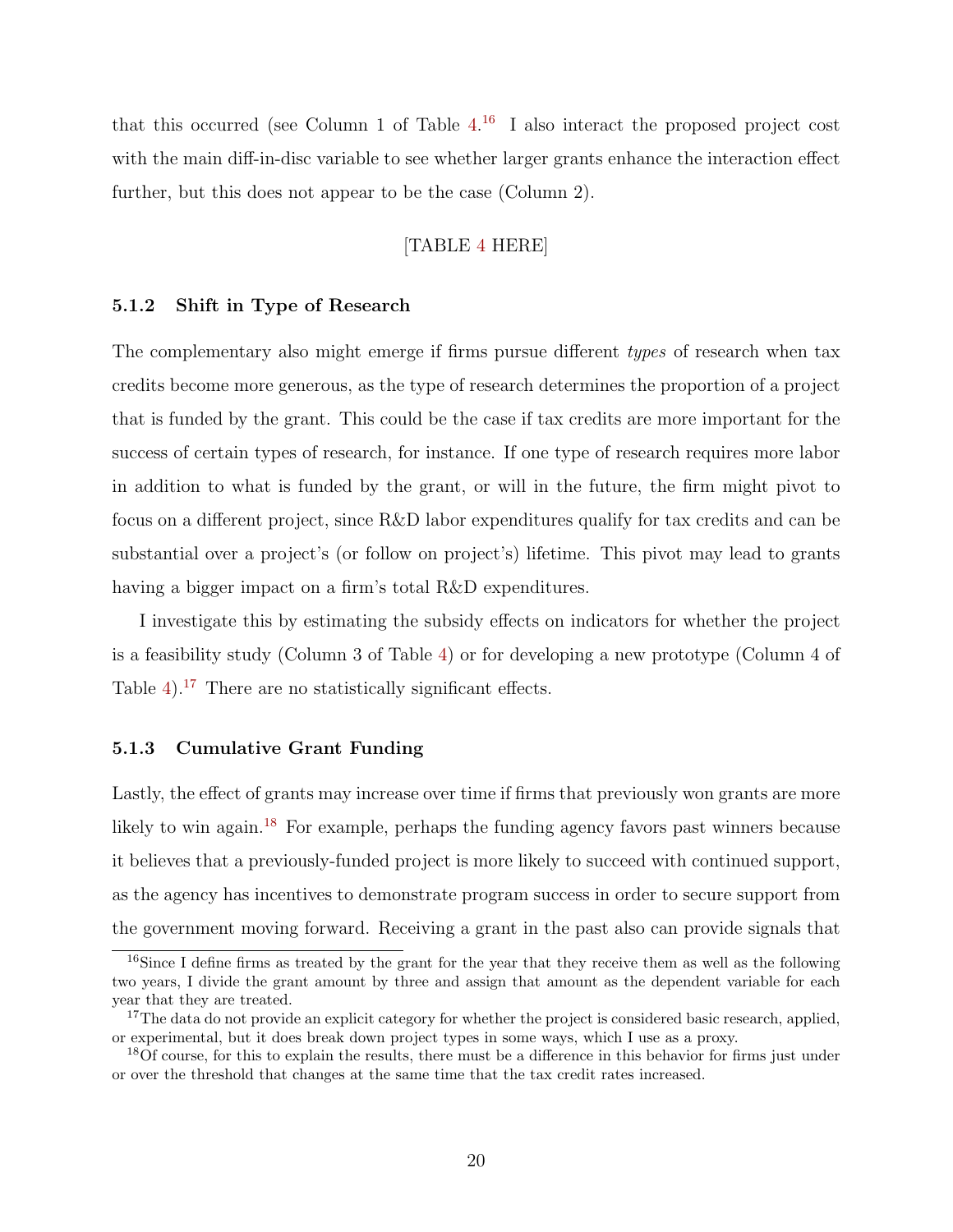reduce information asymmetries that then increase the firm's chance of winning again.<sup>[19](#page-21-0)</sup> I estimate the effect of the subsidies on the probability of winning a grant conditional on receiving a grant in the past and do not find evidence of this happening (Column 5 of Table [4\)](#page-34-0).[20](#page-21-1) I then also interact firms' cumulative awards with the main diff-in-disc variable (while also controlling for cumulative awards) and do not find that receiving funding in the past impacts the subsidy interaction effect (Column 6 of Table [4\)](#page-34-0).

## 5.2 Financing Constraints as a Likely Explanation

Small firms may face financing constraints for a variety of reasons. Investors having insufficient knowledge about a firm's ability to develop a new technology could reduce its chances of securing external finance, for example. Such information asymmetries also could increase the cost of capital when such financing is secured. In this section, I provide two sets of results that are consistent with financing constraints being a driver of subsidy comlementarity.

#### 5.2.1 Effects are Largest for Constrained Firms

Since constrained firms are more sensitive to cash flow shocks, the subsidy interaction effects should be larger for them. I estimate the effects separately for firms that appear to be more or less constrained according to three balance sheet items to explore this: short-term debt, operating profit, and "available funds." Firms facing financing constraints are more likely to have short-term loans and overdrafts, as these types of loans are typically sought when firms do not have internal funds to cover unexpected costs. Firms are also more likely to be able to internally-finance projects when their operating profits are healthier. As a final method for capturing this concept, I construct an "available funds" variable as the sum of before-tax profits and depreciation, capturing the internal resources available for investment.[21](#page-21-2)

I split the baseline sample according to the median values of these financing constraint proxies in the year before firms receive grants and present the results in Table [5.](#page-35-0) The

<span id="page-21-0"></span> $19$ For example, once the funding agency has a few years to closely monitor a firm, it may be convinced that a project is likely to succeed.

<span id="page-21-1"></span> $^{20}\text{As}$  before, since I do not have data for all applicants, my sample includes firms that win at some point in time and so non-receiving years are the two that follow any year in which it received a grant.

<span id="page-21-2"></span><sup>21</sup>I follow [Zetlin-Jones and Shourideh](#page-29-11) [\(2017\)](#page-29-11) in my approach.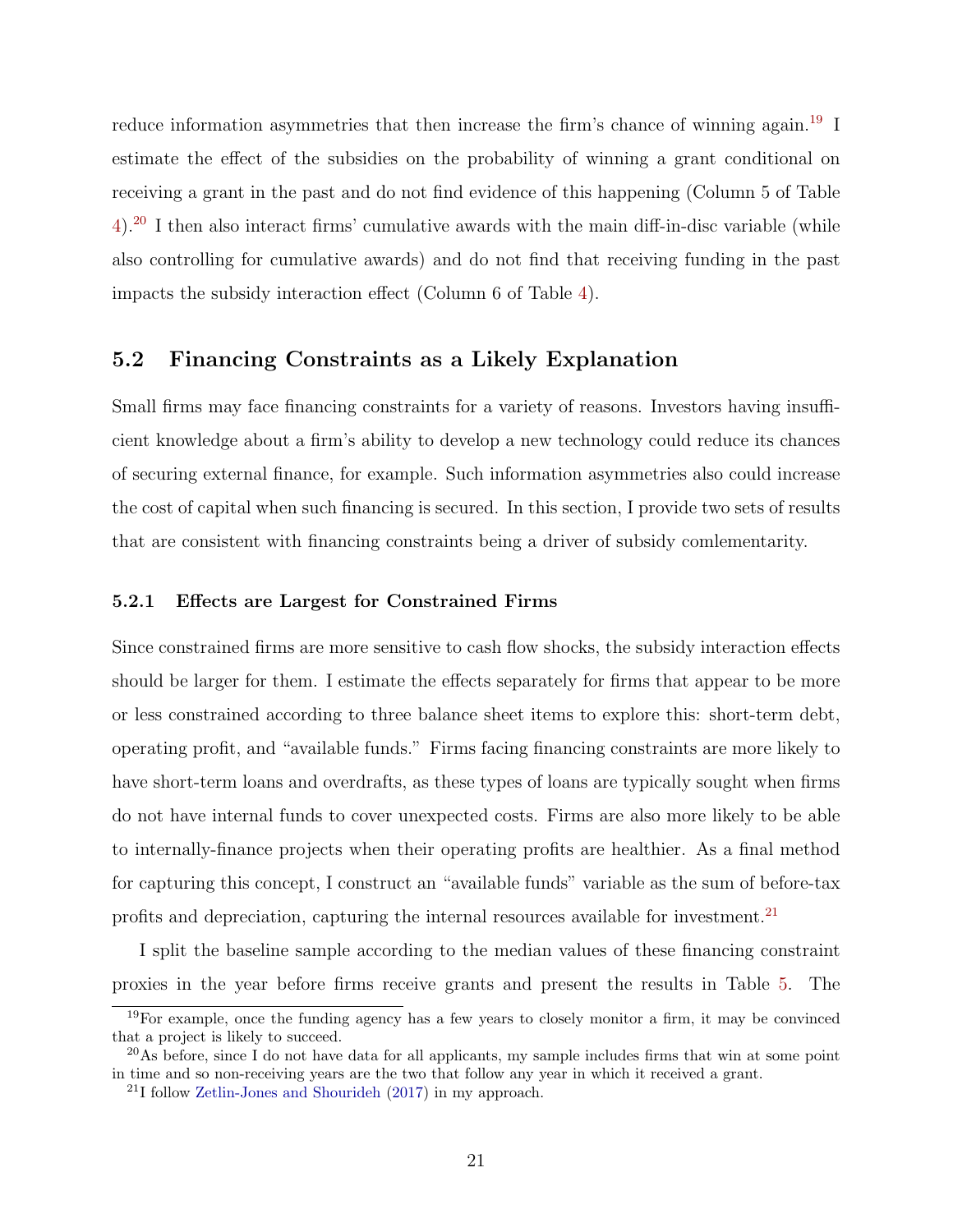effects on firms that appear "constrained" according to these measures are in odd-numbered columns and those that are "unconstrained" are in even-numbered columns. The effects are positive and statistically significant only for constrained firms, which is consistent with financing constraints being one of the underlying drivers of the main results.

#### [TABLE [5](#page-35-0) HERE]

#### 5.2.2 No Complementarity for Larger Firms

I now extend the analysis to study larger firms. Since larger firms are less likely to be constrained, I expect there to be no subsidy complementarity for these firms if financing constraints are indeed a key driver of the results. I implement a second quasi-experimental research design, as the approach for studying small firms entails limiting the sample to only firms within a narrow window around the small firm size threshold, and I find no evidence of subsidies being complements for these larger firms. They appear to be substitutes.

Data for Studying Larger Firms. Since the Innovate UK grant scheme primarily focuses on small and medium-sized firms, I must use a different measure of grant funding to study larger firms. I collect data from the UK's Business Enterprise Research and Development (BERD) database and Business Structure Database (BSD), which are provided by the Office of National Statistics (ONS). The BERD survey provides information on R&D expenditures for firms that are identified as actively performing R&D.

Although firm size is reported in the BERD, it is measured at the reporting unit level whereas tax credit rates are determined at the enterprise group level, so I gather employment data from the BSD, which covers this information for the universe of UK firms.<sup>[22](#page-22-0)</sup> This allows me to determine tax credit rate eligibility by aggregating the data to the enterprise group level. I match firms over time to create unbalanced panels from 2009 through 2014.<sup>[23](#page-22-1)</sup> The final dataset consists of about 2,000 to 2,500 enterprise groups per year. A full discussion of

<span id="page-22-0"></span> $22$ These data are derived from the Inter-Departmental Business Registrar (IDBR), which is a live register of administrative data collected by HMRC.The BSD includes all businesses that are liable for VAT and/or have at least one member of staff registered for the Pay as You Earn tax collection system.

<span id="page-22-1"></span><sup>&</sup>lt;sup>23</sup>I start the sample in 2009 because the new size thresholds in the R&D tax credit policy that I use in my empirical approach were not implemented until 2008, so 2009 was the first year in which firms with up to 500 employees were eligible for the higher rates.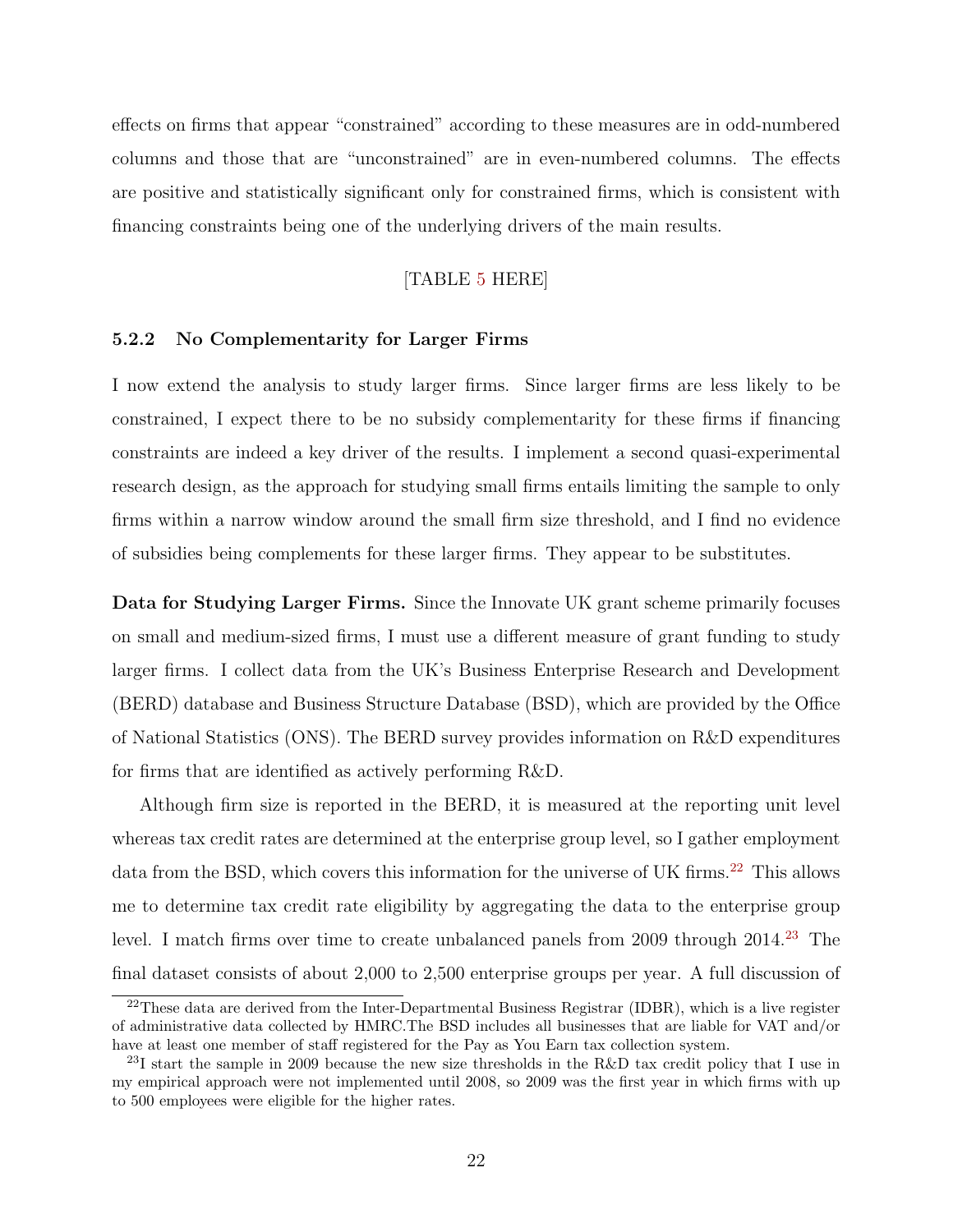the data sources, preparation, and matching procedures can be found in Appendix [A.](#page-41-0)<sup>[24](#page-23-0)</sup>

The R&D expenditures measure in BERD is broken down by source of financing (i.e., the government, internal finance, and external private finance). I proxy for "direct grants" with the amount that is funded by the central government. These can include grants allocated through funding competitions, but also other forms of direct support.<sup>[25](#page-23-1)</sup> Appendix Table [C.7](#page-55-0) provides summary statistics of the final data set. One observation to highlight is that they make, unsurprisingly, much larger R&D investments than small firms. Firms with 250 to 750 employees spend about £1.4 million on R&D on average.

A Discontinuity-in-Effects Research Design for Larger Firms. The key feature of the tax credit policy that I exploit now is a discontinuity in the tax credit rate, whereby firms with fewer than 500 employees benefit from higher tax credit rates than those above it.[26](#page-23-2) This generates an exogenous difference in the cost of investing in R&D that does not align with how firm sizes are categorized in other policies.<sup>[27](#page-23-3)</sup> Appendix Table [C.1](#page-49-0) details the enhancement rates and the associated tax credit benefits for which large firms were eligible over this time period.<sup>[28](#page-23-4)</sup> On average, the benefit for firms just under the threshold is  $17$ percentage points higher than for those just over it.

While Dechezleprêtre et al. [\(2019\)](#page-29-4) and [Guceri and Liu](#page-29-4) (2019) use the policy's thresholds to identify the tax credit effect alone, I use it in a slightly different way to estimate the subsidy interaction effect. I limit the sample to a narrow window around the threshold, as one would do in a standard RDD, and estimate the effect of grant funding on R&D for firms just below and above the tax credit threshold separately. The difference in the grant effects at the cutoff captures whether more generous tax credits dampen or enhance the marginal effect of grants.

<span id="page-23-0"></span> $^{24}$ The appendix also explains why these data are not preferred for the main small firm analysis, which is primarily because the coverage of small firms is not comprehensive and inconsistent methods for interpolation are used over time.

<span id="page-23-1"></span><sup>&</sup>lt;sup>25</sup>The exact source is not identified, but importantly, the variable does not include funding received through R&D tax credits.

<span id="page-23-2"></span> $^{26}$ Dechezleprêtre et al. [\(2019\)](#page-29-4) and [Guceri and Liu](#page-29-4) (2019) refer to these firms as SMEs, since they are defined as such for the R&D tax credit purposes. I refer to them as larger firms here because they are large firms by all other definitions in the UK and EU.

<span id="page-23-3"></span><sup>27</sup>SMEs are defined as those with fewer than 250 employees in all other contexts.

<span id="page-23-4"></span><sup>&</sup>lt;sup>28</sup>Recall that the benefit as a percentage of R&D is a function of the corporate tax and enhancement rates.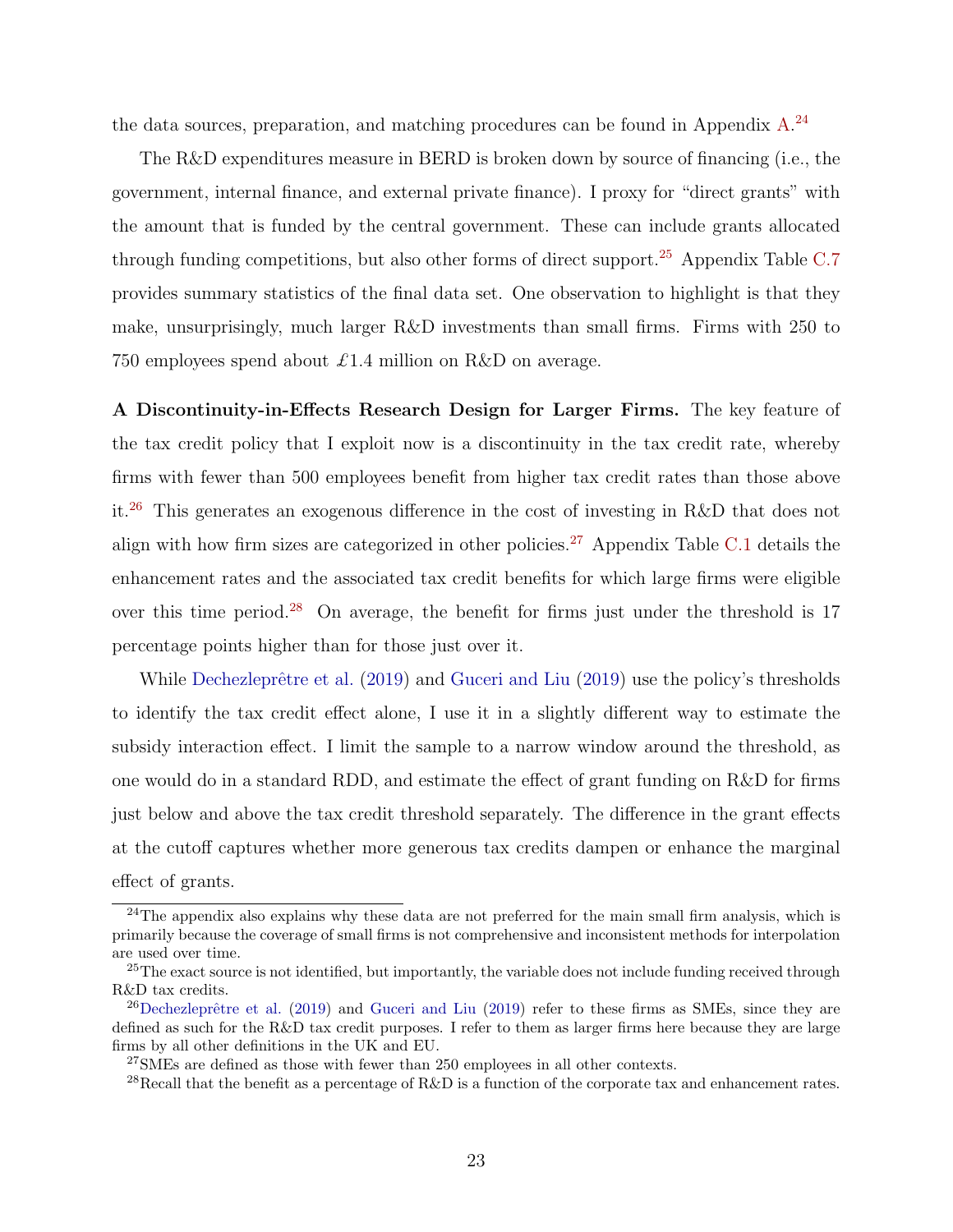As such, I estimate the following model:

$$
Y_{it} = \alpha + \beta_1 G_{it} + \mathbf{X}_{it} \phi + \gamma_t + \delta_b + \eta_p + \varepsilon_{it},\tag{2}
$$

where  $Y_{it}$ , is R&D expenditures for firm i in year t and  $G_{it}$  is firm i's direct subsidy funding received  $(\text{\pounds}000s)$  in year t. The running variable (number of employees) is allowed to differ on each side of the threshold and is included in matrix  $\mathbf{X}_{it}$ <sup>[29](#page-24-0)</sup>. The specification also controls for macroeconomic shocks with year fixed effects  $(\gamma_t)$  as well as time-invariant mean differences in R&D effort across types of organizations with business structure fixed effects  $(\delta_b)$  and product group fixed effects  $(\eta_p)$ . Additional controls are included in  $\mathbf{X}_{it}$ : firm age, driving distance to the UK's primary funding agency HQ, and the total value of subsidies allocated in each industry-year. Standard errors are clustered by industry, defined as the first two digits of the firm's SIC.

The main coefficient of interest is  $\beta_1$ , which is the effect of total direct subsidy funding on R&D expenditures. I use a simple  $Z$ -score to test whether the difference in grant effects at the threshold is statistically significant. If the effect of grant funding for firms just below the threshold is higher than the effect for those just above it, more generous tax credits enhance the effect of grants and the two subsidy types are complements. If it is lower, they are substitutes, as the more generous tax credits dampen the grant effect.

Although larger firms are not the core focus of this paper, it is worth discussing the validity of the research design. One assumption is that there are no other policies generating different R&D incentives for firms around the tax credit generosity threshold. This is indeed the case. Small- and medium-sized enterprises do often receive special treatment, but the standard size requirements to qualify as a SME in other policies are half of those that are applied by the R&D tax credit policy.

Second, firms must not select into the higher tax credit rates, such as by strategically downsizing so that they fall below the threshold. Savvy firms exhibiting this behavior may differ systematically from those that do not manipulate their size, making firms just above

<span id="page-24-0"></span><sup>&</sup>lt;sup>29</sup>The tax credit policy requires the firm to meet the eligibility for two years prior to claiming the tax credit. I use just the current level of employment in the baseline model to maintain a larger sample size, but I show that the results hold when using lagged values of employment in the robustness checks that follow.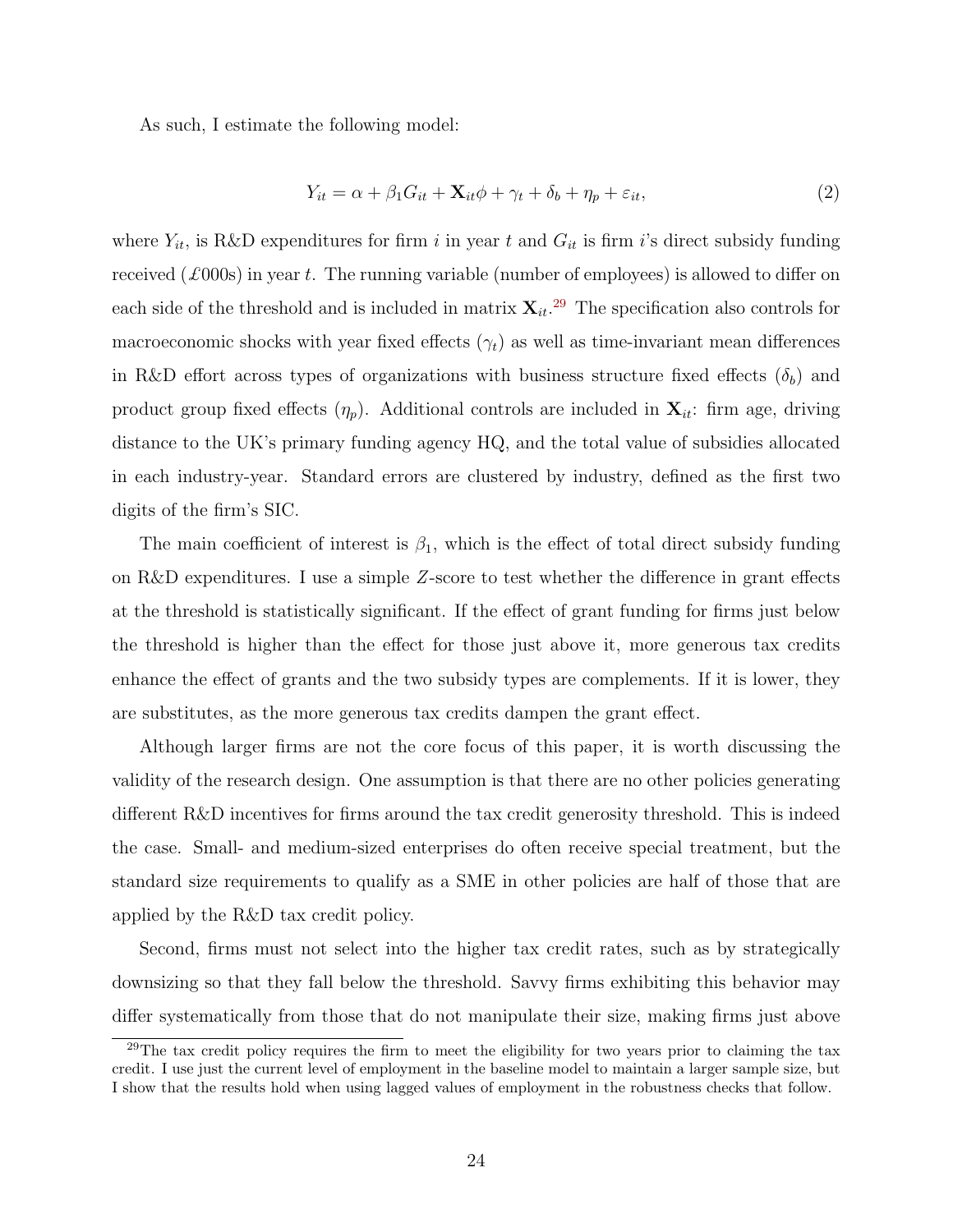the threshold a poor control group. I check whether this appears to be happening by plotting the firm size distribution density in Appendix Figure [B.2.](#page-48-0) Visually, there does not appear to be a discontinuity, and a formal McCrary test also provides no evidence of bunching.<sup>[30](#page-25-0)</sup>

Third, the threshold must not have been endogenously chosen. I explore this by testing for continuity in observable covariates around the threshold in pre-policy years. Appendix Table [C.8](#page-55-1) presents mean values for several R&D-related variables in years prior to 2008. I find no statistically significant differences in R&D expenditures, the proportion of R&D that is funded by the government, turnover per employee, or expenditures specifically on basic and applied research, suggesting that firms did not differ systematically in their R&D activities before the tax credit threshold was implemented.<sup>[31](#page-25-1)</sup>

Lastly, although the causal effect of grant funding cannot be identified in this case, the difference in the grant effect is driven by the exogenous variation in the tax credit rate. As long as the direction and magnitude of the endogeneity of grant funding does not differ systematically for firms just below and above the tax credit threshold, the discontinuity in the grant funding effect should provide reasonable insight into whether the subsidies are complements. Furthermore, since one of the primary concerns about grant funding endogeneity is that more innovative firms are those that are also more likely to win grant competitions, the results from the covariate balance tests in Appendix Table [C.8](#page-55-1) provide some assurance that the endogeneity is similar for firms around the threshold.

Results for Larger Firms. Table [6](#page-36-0) provides the subsidy interaction effects for larger firms when limiting the sample to various windows around the threshold. The grant effects for those under and over the threshold are presented in odd- and even-numbered columns, respectively, and the difference in the effects are in the bottom row, capturing the interaction between tax credits and grants. The subsidy interaction effect is consistently negative and statistically significant, suggesting that the subsidies are substitutes, if anything. In the most conservative case (Columns 3 and 4), the more generous tax credits cut the effect of grants in half.

## [TABLE [6](#page-36-0) HERE]

<span id="page-25-0"></span> $30$ The log difference in density height is  $-0.108$  with a standard error of 0.323.

<span id="page-25-1"></span> $31$ I test for statistically significant differences using t-tests.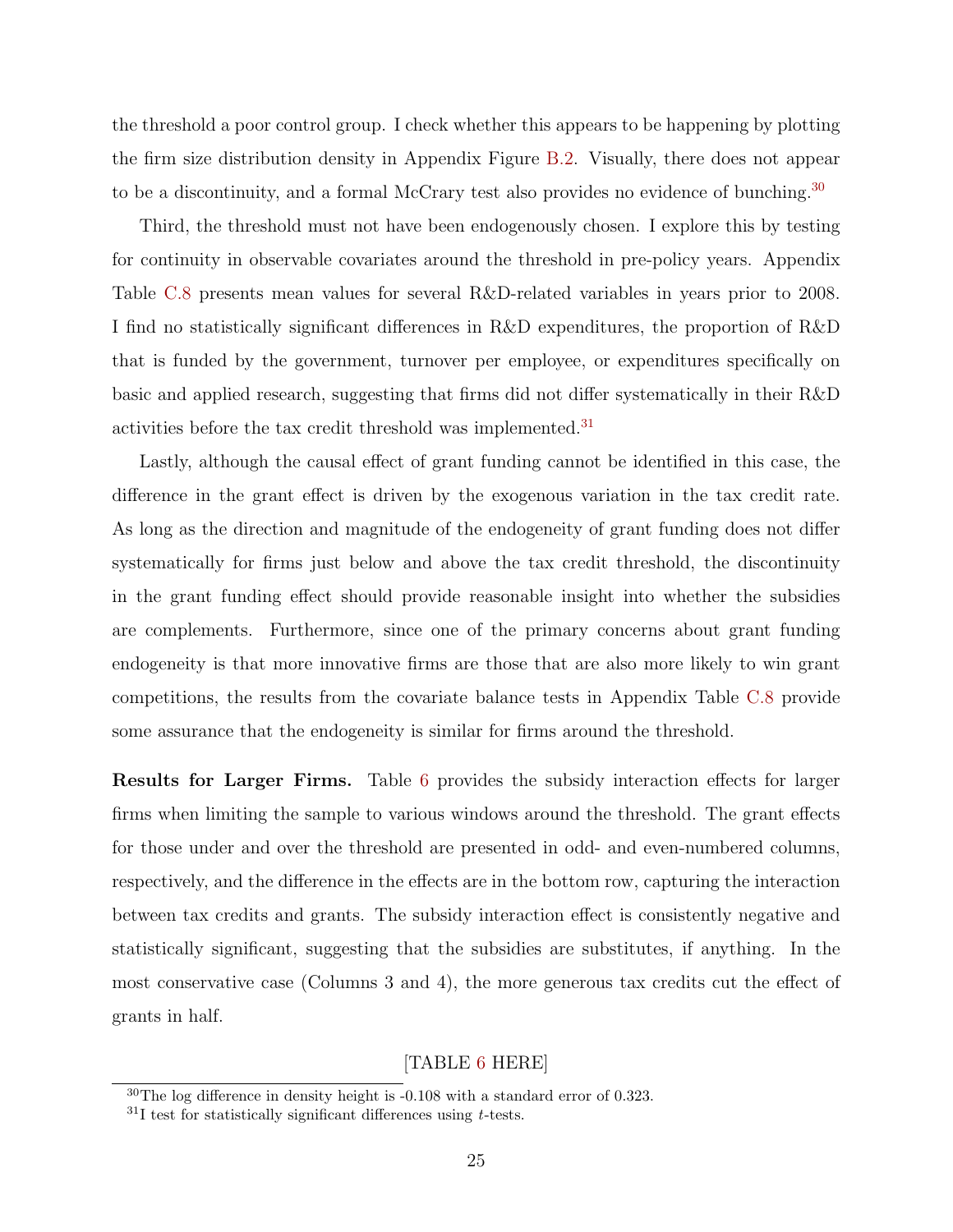To provide further confidence in the results, I conduct the same analysis but split the dependent variable into capital and non-capital R&D expenditures. Most R&D capital expenditures do not qualify for tax credits in the UK, so the substitution effect should primarily occur for non-capital expenditures. This is what I find (see Table [7\)](#page-37-0). The effect of grants is cut in half for non-capital expenditures, consistent with the baseline finding, but there is no interaction effect for capital expenditures.

## [TABLE [7](#page-37-0) HERE]

I conduct a few final robustness checks. First, I test whether the grant funding effect is smooth across arbitrary pseudo-thresholds where there is no difference in the tax credit rates and should therefore find no interaction effect. These results are presented in Appendix Table [C.9](#page-56-0) when imposing cutoffs at 200, 250, 750, and 800 employees. There are no statistically significant interactions detected and the magnitude of the differences are small.

Next, I use additional lagged years to define tax credit generosity treatment. In the baseline, I only use the current year's employment, but eligibility formally requires firms to fall under the thresholds for two consecutive years.<sup>[32](#page-26-1)</sup> Appendix Table [C.10](#page-57-0) presents results when defining tax credit generosity status according to the preceding years' employment as well. Columns 1 and 2 use just the previous year's employment, Columns 3 and 4 use both the current year and the previous year, and Columns 5 and 6 use the current year and the two previous years. The negative interaction effects increase in magnitude.

Lastly, I use increasingly flexible running variables and provide the results in Appendix Table [C.11.](#page-58-0) The baseline results are provided in Columns 1 and 2 for reference, quadratic polynomials are used in Columns 3 and 4, and cubic polynomials are included in Columns 5 and 6. The results hold and are similar to the baseline.

# <span id="page-26-0"></span>6 Conclusion

Fostering innovation is an increasingly urgent policy priority amid the recent productivity growth declines experienced by many developed countries. Governments globally are revisiting their industrial strategies, and finding ways to invigorate innovative activity has been

<span id="page-26-1"></span><sup>&</sup>lt;sup>32</sup>The panel is unbalanced, so relying on too many years of lagged values reduces the sample size.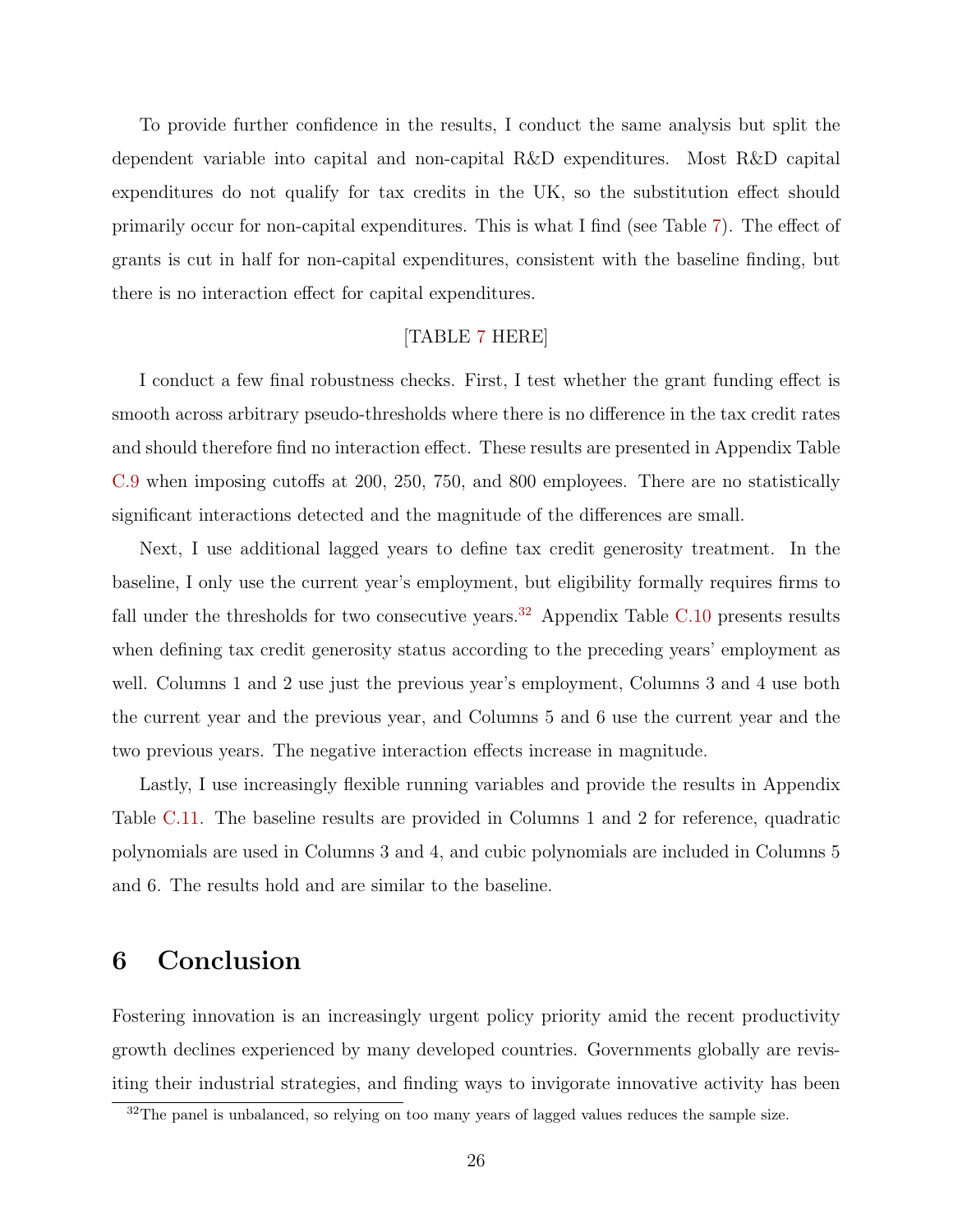at the forefront of these plans. In the U.S., for example, President Biden's budget requests have incorporated all-time high levels of funding for R&D, and the UK has set long-terms goals for increasing private sector R&D as well.

Yet understanding how to design incentives to reach these ambitions remains a longstanding challenge. Many countries offer some combination of direct grants and fiscal incentives, and there is indeed growing evidence that they increase R&D and innovation. But as firms frequently tap into both, it is also important to understand whether they are complements or substitutes, as this can impact the marginal return to each of them.

In this paper, I present new evidence on this question by implementing two quasiexperimental research designs to estimate the effects of grant and tax credit interactions on R&D, finding that these instruments are complements for small firms and substitutes for larger firms in the United Kingdom. Increasing tax credit rates enhances the effect of grant funding for small firms and dampens it for larger firms. Financing constraints seem to be a key driver of the complementary relationship. While previous work has found that financing constraints can explain large effects of grants alone, my results suggest that tax credits may also help address this by enhancing the effects of grant funding. Furthermore, they highlight the importance of considering firm size heterogeneity in policy design.

Policy interactions are also ubiquitous across many economic settings. My findings may therefore also be of interest to other fields, especially when firm size is relevant to the implementation or implications of policies that interact.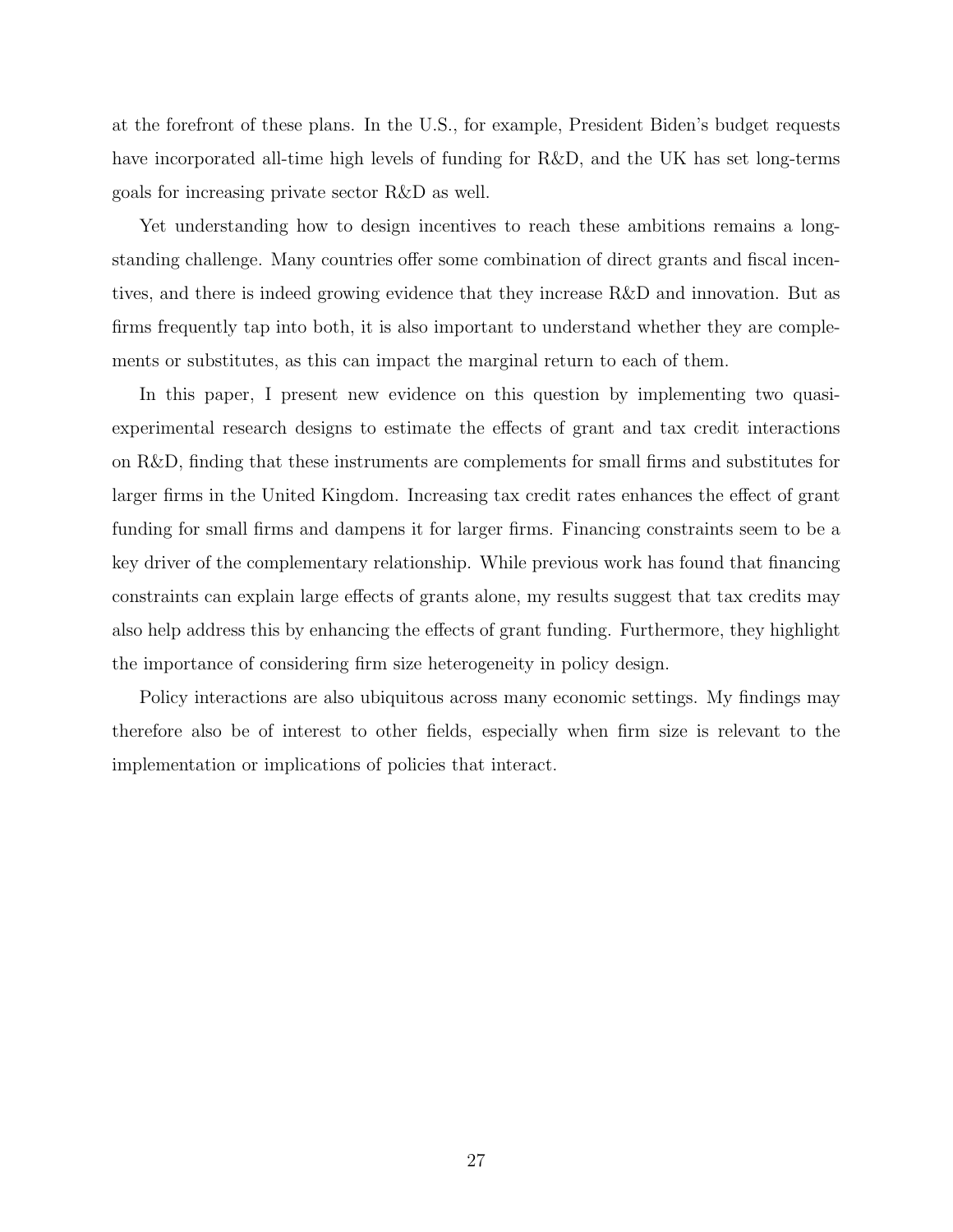# References

- <span id="page-28-4"></span>Agrawal, A., C. Rosell, and T. Simcoe, "Tax Credits and Small Firm R&D Spending," American Economic Journal: Economic Policy, 2020, 12 (2), 1–21.
- <span id="page-28-7"></span>Akcigit, U. and W.R. Kerr, "Growth through Heterogeneous Innovations," *Journal of* Political Economy, 2018, 126 (4), 1374–1443.
- <span id="page-28-1"></span>Arrow, K.J., "The Economic Implications of Learning by Doing," Review of Economic Studies, 1962, 29, 155–173.
- <span id="page-28-9"></span>Ashraf, N., B.K. Jack, and E. Kamenica, "Information and subsidies: Complements or substitutes?," Journal of Economic Behavior and Organization, 2013, 88, 133–139.
- <span id="page-28-6"></span>Azoulay, P., J.S. Graff Zivin, D. Li, and 2018 Sampat B.N., "Public R&D Investments and Private-sector Patenting: Evidence from NIH Funding Rules," Review of Economic Studies, 2018.
- <span id="page-28-0"></span>Bloom, N., J. Van Reenen, and H. Williams, "A Toolkit of Policies to Promote Innovation," Journal of Economic Perspectives, 2019, 33 (3), 163–184.
- <span id="page-28-2"></span> $\equiv$ , R. Griffith, and J. Van Reenen, "Do R&D Tax Credits Work? Evidence from a Panel of Countries 1979-1997," Journal of Public Economics, 2002, 85 (1), 1–31.
- <span id="page-28-5"></span>Bronzini, R. and E. Iachini, "Are Incentives for R&D Effective? Evidence from a Regression Discontinuity Approach," American Economic Journal: Economic Policy, 2014,  $6(4)$ , 100-134.
- <span id="page-28-13"></span>Chen, Z., Z. Liu, J.C. Suarez Serrato, and 2021 Yi Xu D., "Notching R&D Investment with Corporate Income Tax Cuts in China," American Economic Review, 2021, 111  $(7), 2065 - 2100.$
- <span id="page-28-3"></span>Dechezleprêtre, A., E. Einiö, R. Martin, K-T. Nguyen, and J. Van Reenen, "Do Tax Incentives for Research Increase Firm Innovation? An RD Design for R&D," CEP Discussion Paper No. 1413, 2019.
- <span id="page-28-8"></span>Duflo, E., P. Dupas, and M. Kremer, "Education, HIV and early fertility: experimental evidence from Kenya," Mimeo, 2012.
- <span id="page-28-10"></span>Dupas, P., "What matters (and what does not) in households' decisions to invest in malaria prevention?," American Economic Review: Papers and Proceedings, 2009, 99 (2), 224–230.
- <span id="page-28-12"></span>Garicano, L., C. Lelarge, and J. Van Reenen, "Firm Size Distortions and the Productivity Distribution: Evidence from France," American Economic Review, 2016, 106 (11), 3439–79.
- <span id="page-28-11"></span>Grembi, V., T. Nannicini, and U. Troiano, "Do Fiscal Rules Matter?," American Economic Journal: Applied Economics, 2016, 8 (3), 1–30.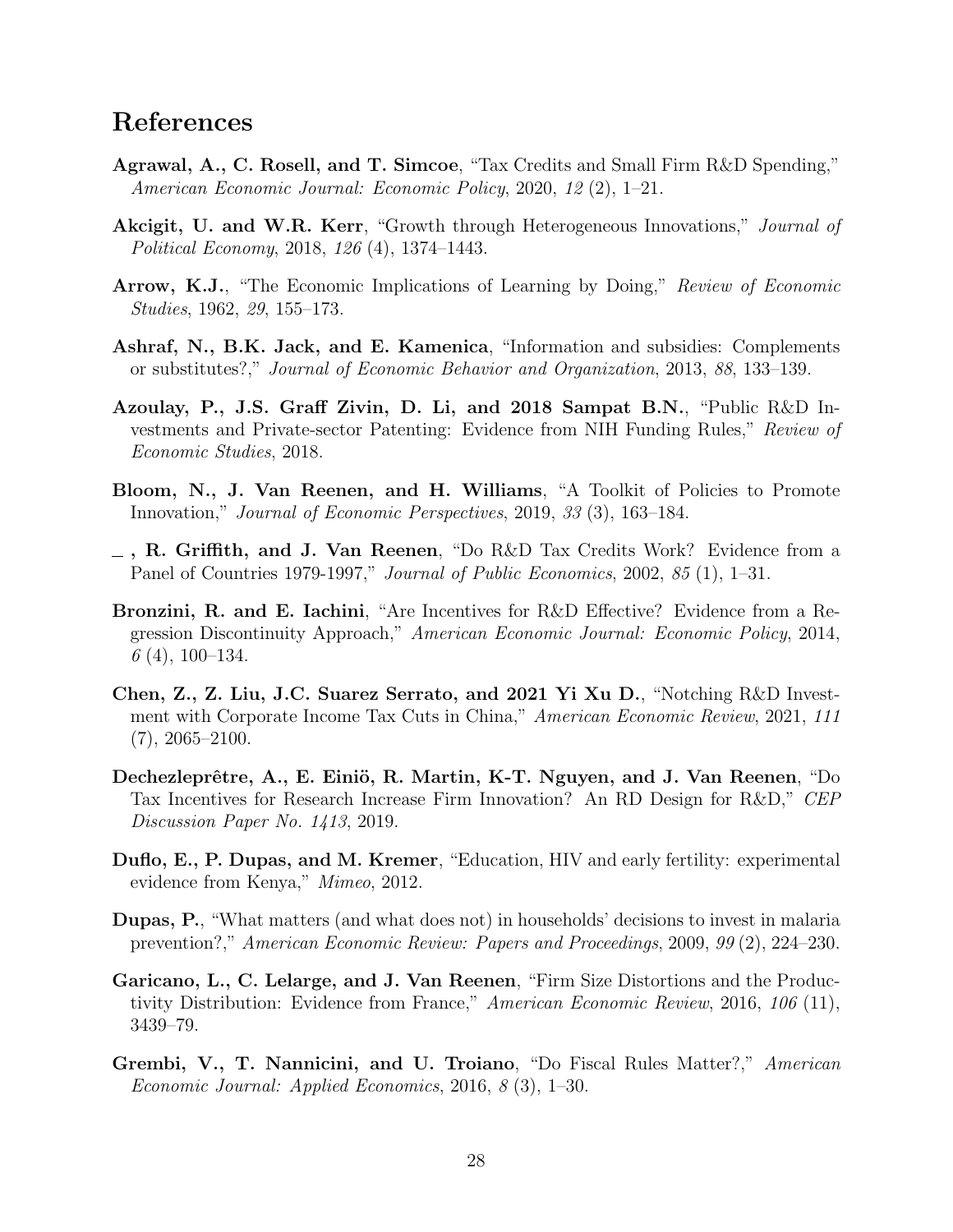- <span id="page-29-4"></span>Guceri, I. and L. Liu, "Effectiveness of Fiscal Incentives for R&D: Quasi-experimental Evidence," American Economic Journal: Economic Policy, 2019, 11 (1), 266–91.
- <span id="page-29-10"></span>Hall, B.H. and J. Van Reenen, "How Effective are Fiscal Incentives for R&D? A Review of the Evidence," Research Policy, 2000, 29, 449–69.
- <span id="page-29-9"></span>HMRC, "Research and Development Tax Credits Statistics," 2017.
- <span id="page-29-1"></span>House, . The White, "The Biden-Harris Administration FY 2023 Budget Makes Historic Investments in Science and Technology [press release]," 2022.
- <span id="page-29-5"></span>Howell, S., "Financing Innovation: Evidence from R&D Grants," American Economic Review, 2017, 107 (4), 1136–1164.
- <span id="page-29-6"></span>Inderbitzin, L., S. Staubli, and J. Zweimuller, "Extended Unemployment Benefits and Early Retirement: Program Complementarity and Program Substitution," American Economic Journal: Economic Policy, 2016, 8 (1), 253–288.
- <span id="page-29-8"></span>InnovateUK, "About Us," n.d.
- <span id="page-29-0"></span>Nelson, R.R., "The Simple Economics of Basic Scientific Research," Journal of Political Economy, 1959, pp. 297–306.
- <span id="page-29-7"></span>OECD, "Main Science and Technology Indicators, Volume 2020 Issue 2," 2020.
- <span id="page-29-3"></span>Rao, N., "Do tax credits stimulate R&D spending? The effect of the R&D tax credit in its first decade," Journal of Public Economics, 2016, 140, 1–12.
- <span id="page-29-12"></span>S., Sorenson B.-Villegas-Sanchez C.-Volosovych V. Kalemli-Ozcan and S. Yesiltas, "How to Construct National Representative Firm Level Data from the ORBIS Global Dataset," *Working paper*, 2015.
- <span id="page-29-2"></span>**Vagnoni, C.**, "The future of UK research: structure and funding," UK Parliament.
- <span id="page-29-11"></span>Zetlin-Jones, A. and A. Shourideh, "External financing and the role of financial frictions over the business cycle: Measurement and theory," Journal of Monetary Economics, 2017,  $92, 1-15.$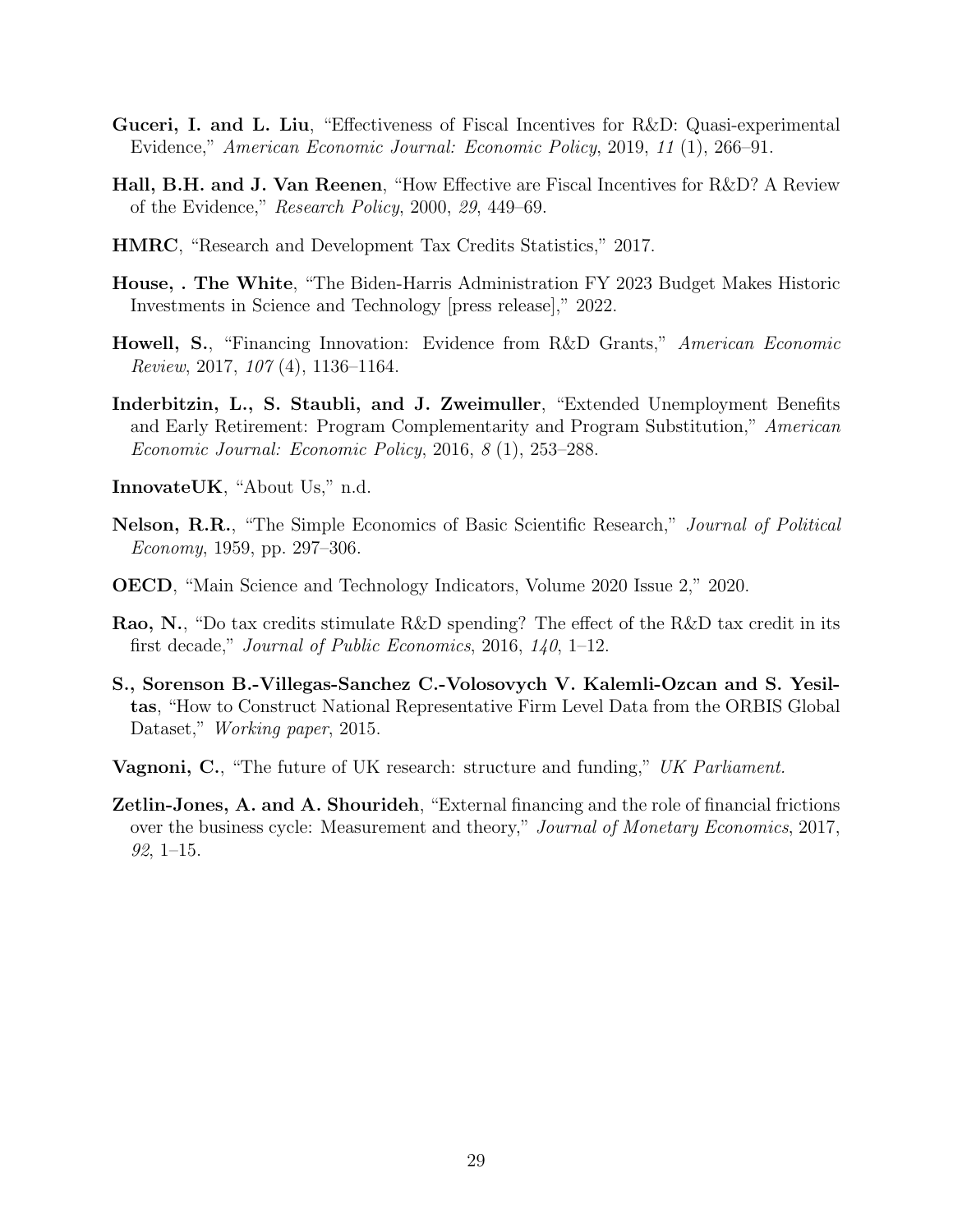# Data References

Financial Analysis Made Easy (FAME), Bureau van Dijk. Available at: https://www.bvdinfo.com/en-gb/our-products/data/national/fame

Department for Business, Energy & Industrial Strategy, Innovate UK, UK Research and Innovation. (2017). Transparency Data: Innovate UK funded projects since 2004. Available at: https://www.gov.uk/government/publications/innovate-uk-funded-projects

Office for National Statistics. (2017). Business Expenditure on Research and Development, 1994-2015: Secure Access. [data collection]. 6th Edition. UK Data Service. SN: 6690, http://doi.org/10.5255/UKDA-SN-6690-6

Office for National Statistics. (2017). Business Structure Database, 1997-2017: Secure Access. [data collection]. 9th Edition. UK Data Service. SN: 6697, http://doi.org/10.5255/UKDA-SN-6697-9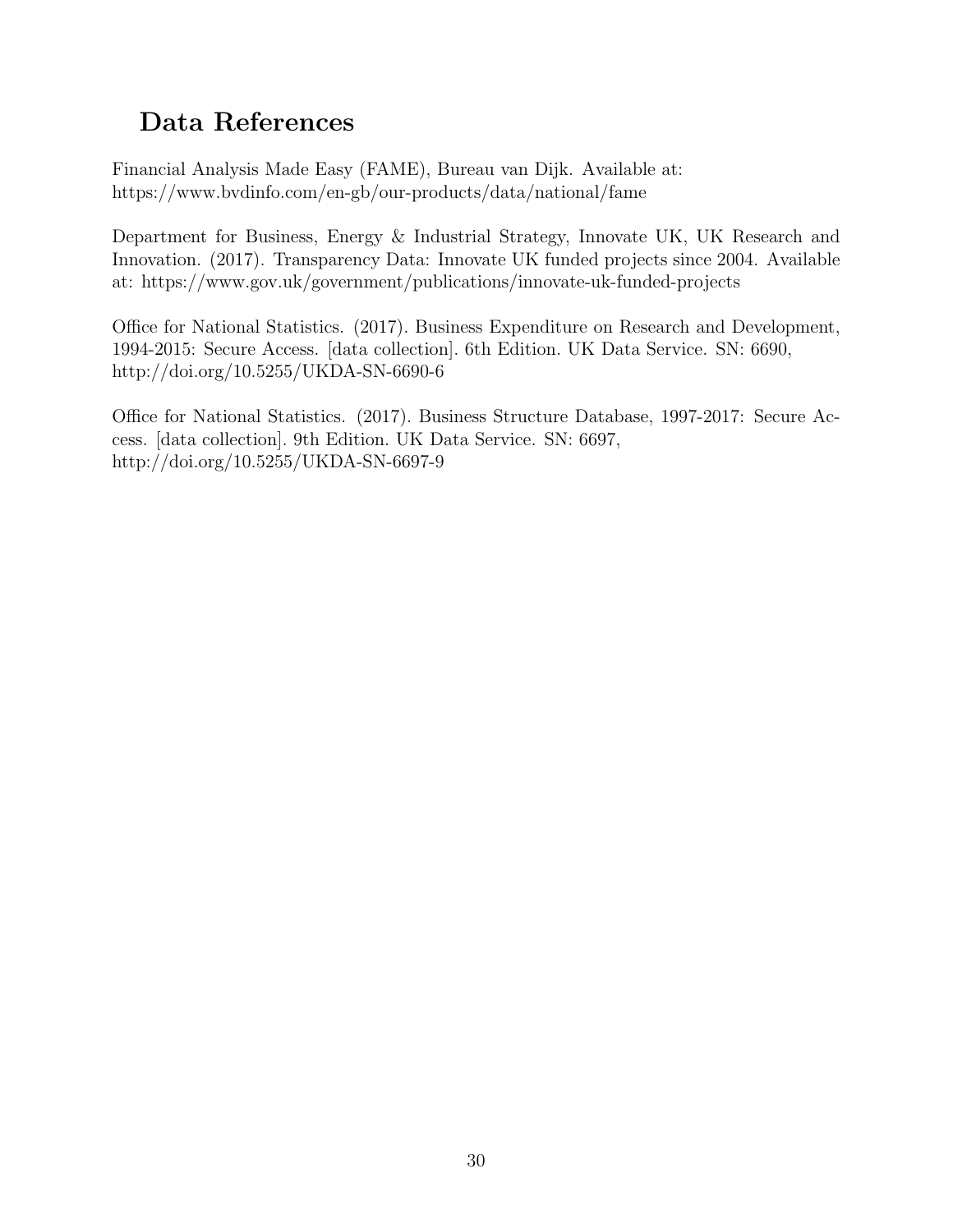# MAIN TEXT TABLES

| <b>Table 1:</b> R&D Tax Credit Rates for Small and Medium-Sized Firms |  |
|-----------------------------------------------------------------------|--|
|-----------------------------------------------------------------------|--|

<span id="page-31-0"></span>

|                                                | $\left  \right $    | $\left( 2\right)$ | $\left( 3\right)$ | $\left(4\right)$                    | (5)  | $\left( 6\right)$            | (7)                        |
|------------------------------------------------|---------------------|-------------------|-------------------|-------------------------------------|------|------------------------------|----------------------------|
| Panel A: Enhancement Rates and Corporate Taxes |                     |                   |                   |                                     |      |                              |                            |
| Year                                           | Enhancement<br>Rate | Credit            | Tax               | Payable Low Corp. Main Corp.<br>Tax |      | Profit-Making<br>$%$ Benefit | Loss-Making<br>$%$ Benefit |
|                                                |                     |                   |                   |                                     |      | Low Tax Main Tax             | No Tax                     |
| 2008                                           | 0.75                | 0.14              | 0.21              | 0.28                                | 0.16 | 0.21                         | 0.105                      |
| 2009                                           | 0.75                | 0.14              | 0.21              | 0.28                                | 0.16 | 0.21                         | 0.105                      |
| 2010                                           | 0.75                | 0.14              | 0.21              | 0.28                                | 0.16 | 0.21                         | 0.105                      |
| 2011                                           | 1.00                | 0.125             | 0.20              | 0.26                                | 0.20 | 0.26                         | 0.125                      |
| 2012                                           | 1.25                | 0.11              | 0.20              | 0.24                                | 0.25 | 0.30                         | 0.138                      |
| 2013                                           | 1.25                | 0.11              | 0.20              | 0.23                                | 0.25 | 0.29                         | 0.138                      |
| 2014                                           | 1.25                | 0.145             | 0.20              | 0.21                                | 0.25 | 0.26                         | 0.181                      |
| 2015                                           | 1.30                | 0.145             | 0.20              | 0.20                                | 0.26 | 0.26                         | 0.189                      |
| 2016                                           | 1.30                | 0.145             | 0.20              | 0.20                                | 0.26 | 0.26                         | 0.189                      |
| 2017                                           | $1.30\,$            | 0.145             | 0.19              | 0.19                                | 0.25 | 0.25                         | 0.189                      |

#### Panel B: Average Tax Credit Benefits and Changes

|                              |              | 2008-2012 2013-2017 % Change |        |
|------------------------------|--------------|------------------------------|--------|
| Profit-making<br>Loss-making | 0.21<br>0.12 | 0.26<br>0.18                 |        |
| Average                      | 0.165        | 0.22                         | $33\%$ |

Notes: Table provides R&D enhancement rates for small and medium-sized firms as well as corporate tax rates (Columns 1-4 in Panel A), which determine the R&D benefits (Columns 5-7 in Panel A). The R&D benefit is determined by whether the firm is loss-making and thus qualifies for the payable credit or profit-making and thus qualifies for the tax credit. For profit-making firms, the benefit depends on whether they make less than 300k in profits or more than 300k in profits, whereby they face the low corporate tax rate in the former case and the main tax rate in the latter case. The percent benefits of the tax credits is calculated as the product of the enhancement rate and corporate tax rate for profit-making firms and the enhancement rate times the payable credit for loss-making firms. Panel B provides the average rates for profit-making and loss-making benefits during the pre- and post-policy change years, the percentage changes, and the average percentage change.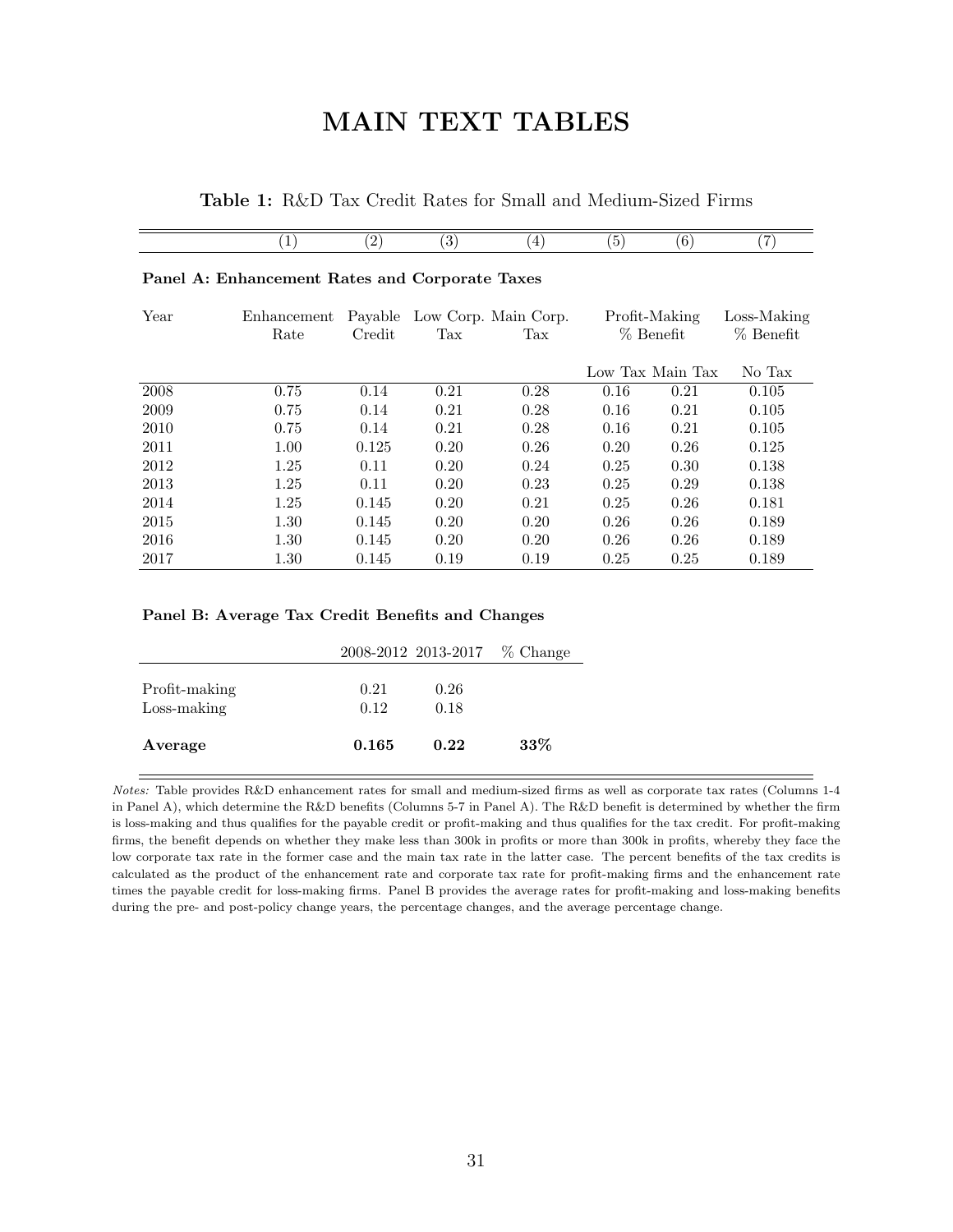<span id="page-32-0"></span>

|                                | Full Sample<br>$\left( 1\right)$ | $<100$ Empl.<br>$\left( 2\right)$ | $10 \text{ to } 90 \text{ Empl.}$<br>$\left( 3\right)$ | $20$ to $80$ Empl.<br>$\left(4\right)$ |  |  |  |
|--------------------------------|----------------------------------|-----------------------------------|--------------------------------------------------------|----------------------------------------|--|--|--|
| Panel A: Grant Awards          |                                  |                                   |                                                        |                                        |  |  |  |
| No. of Unique Grants           | 10,029                           | 1,797                             | 1,123                                                  | 721                                    |  |  |  |
| No. of Unique Firms            | 6,340                            | 1,377                             | 812                                                    | 533                                    |  |  |  |
| Panel B: Funding Amounts       |                                  |                                   |                                                        |                                        |  |  |  |
| Grant Amount (£000s)           | £227.49                          | £210.31                           | £236.67                                                | £240.38                                |  |  |  |
|                                | (£1,363)                         | £382.34)                          | $(\pounds430.10)$                                      | £442.49)                               |  |  |  |
| Total Project Cost Funded (%)  | 57.8%                            | $60.3\%$                          | 57.4\%                                                 | $60.0\%$                               |  |  |  |
|                                | $(17.9\%)$                       | $(17.2\%)$                        | $(17.2\%)$                                             | $(17.8\%)$                             |  |  |  |
| No. of Observations            | 9,913                            | 1,784                             | 1,113                                                  | 715                                    |  |  |  |
| Panel C: Main Outcome Variable |                                  |                                   |                                                        |                                        |  |  |  |
| $R&D$ Expenditures (£000s)     | £166.33                          | £123.92                           | £160.96                                                | £179.16                                |  |  |  |
|                                | £938.82)                         | £657.47)                          | (E772.48)                                              | £770.57)                               |  |  |  |
| No. of Observations            | 22,071                           | 3,337                             | 2,267                                                  | 1,534                                  |  |  |  |

## Table 2: Innovate UK Grant Awards and Summary Statistics

Notes: Table provides summary statistics for firms receiving Innovate UK grants between 2008 and 2017. Panel A provides information on the number of grants and awardees and Panels B and C provide mean values and standard deviations (in parentheses) of funding levels and R&D expenditures. Only firm-year observations when grants are received from 2008 to 2017 are included in Panels A and B. In Panel C, observations for the two years following a grant are also included, consistent with the baseline estimation sample.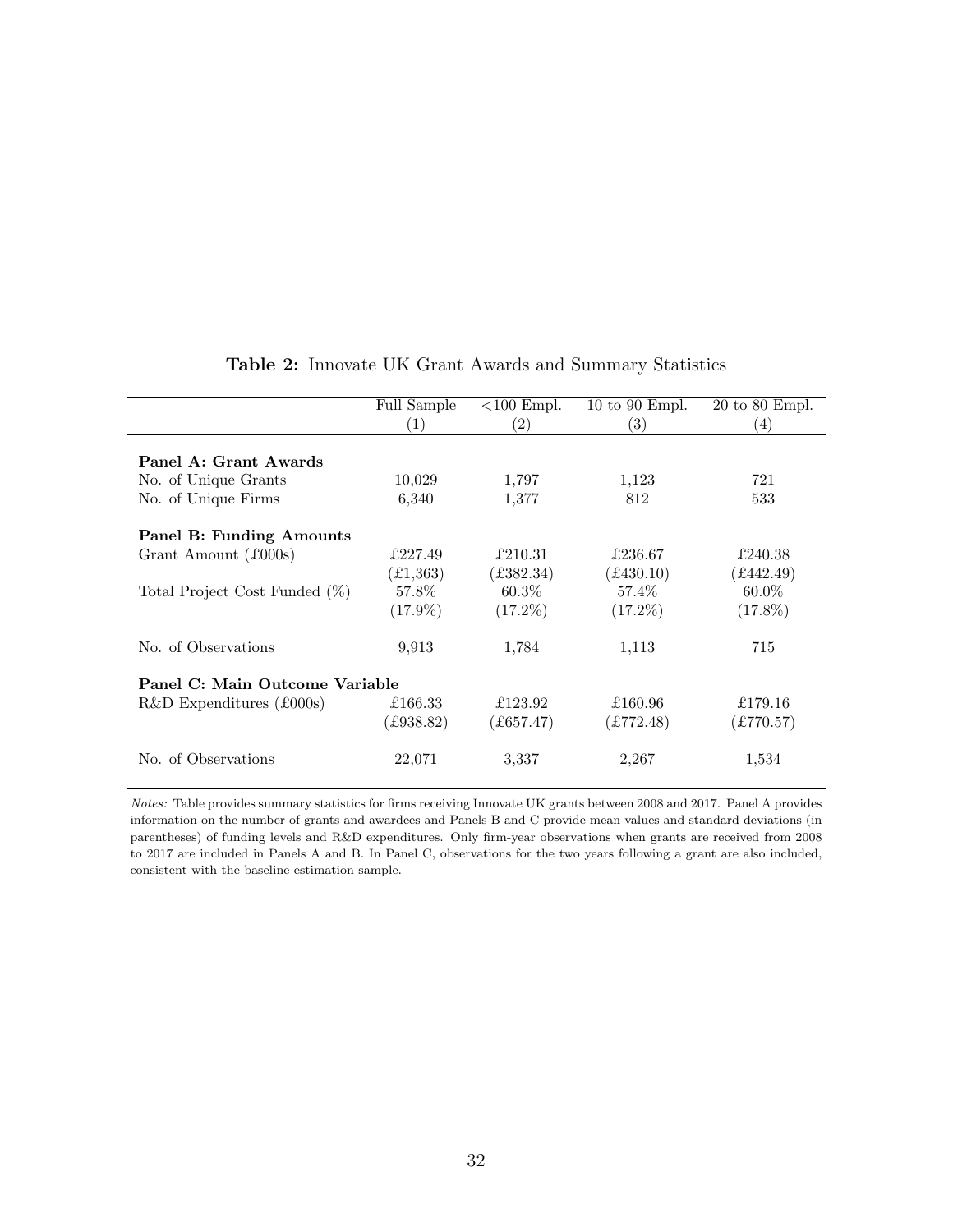| Dependent Variable:   | R&D         | R&D          | R&D               | R&D          |
|-----------------------|-------------|--------------|-------------------|--------------|
|                       | (1)         | (2)          | $\left( 3\right)$ | (4)          |
|                       |             |              |                   |              |
| Treated $*$ Post 2012 | $366.11*$   | $356.75*$    | $383.00**$        | $429.43**$   |
|                       | (187.47)    | (183.42)     | (183.73)          | (183.51)     |
| Treated               | $-130.66$   | $-101.30$    | 94.07             | 56.36        |
|                       | (334.79)    | (329.81)     | (283.53)          | (285.90)     |
| Post 2012             | $465.76**$  |              |                   |              |
|                       | (231.44)    |              |                   |              |
| Firm FEs              | $\mathbf x$ | $\mathbf{x}$ | $\mathbf{x}$      | X            |
| Year FEs              |             | $\mathbf{x}$ | $\mathbf x$       | $\mathbf x$  |
| Year x Industry FEs   |             |              | X                 | $\mathbf{x}$ |
| Controls              |             |              |                   | X            |
| Observations          | 1,375       | 1,375        | 1,230             | 1,208        |
| No. of Firms          | 443         | 443          | 401               | 394          |
| Mean Dep. Var.        | 196.49      | 196.49       | 216.01            | 218.02       |

<span id="page-33-0"></span>Table 3: Main Results: Effect of Grant and Tax Credit Interactions on R&D

Notes: Dependent variable is total R&D expenditures ( $\pounds 000s$ ). Sample includes observations for the grant year and the two years that follow for firms with 20 to 80 employees in the year before they win a grant (conditional on meeting the total assets or turnover criteria as well). Treatment and running variables are defined based on employment in the year before they win the grant. Additional controls include (real) total assets and current liabilities. Standard errors are clustered by industry. Asterisks denote  $*_p$  <0.10,  $**_p$  <0.05, \*\*\*p <0.01.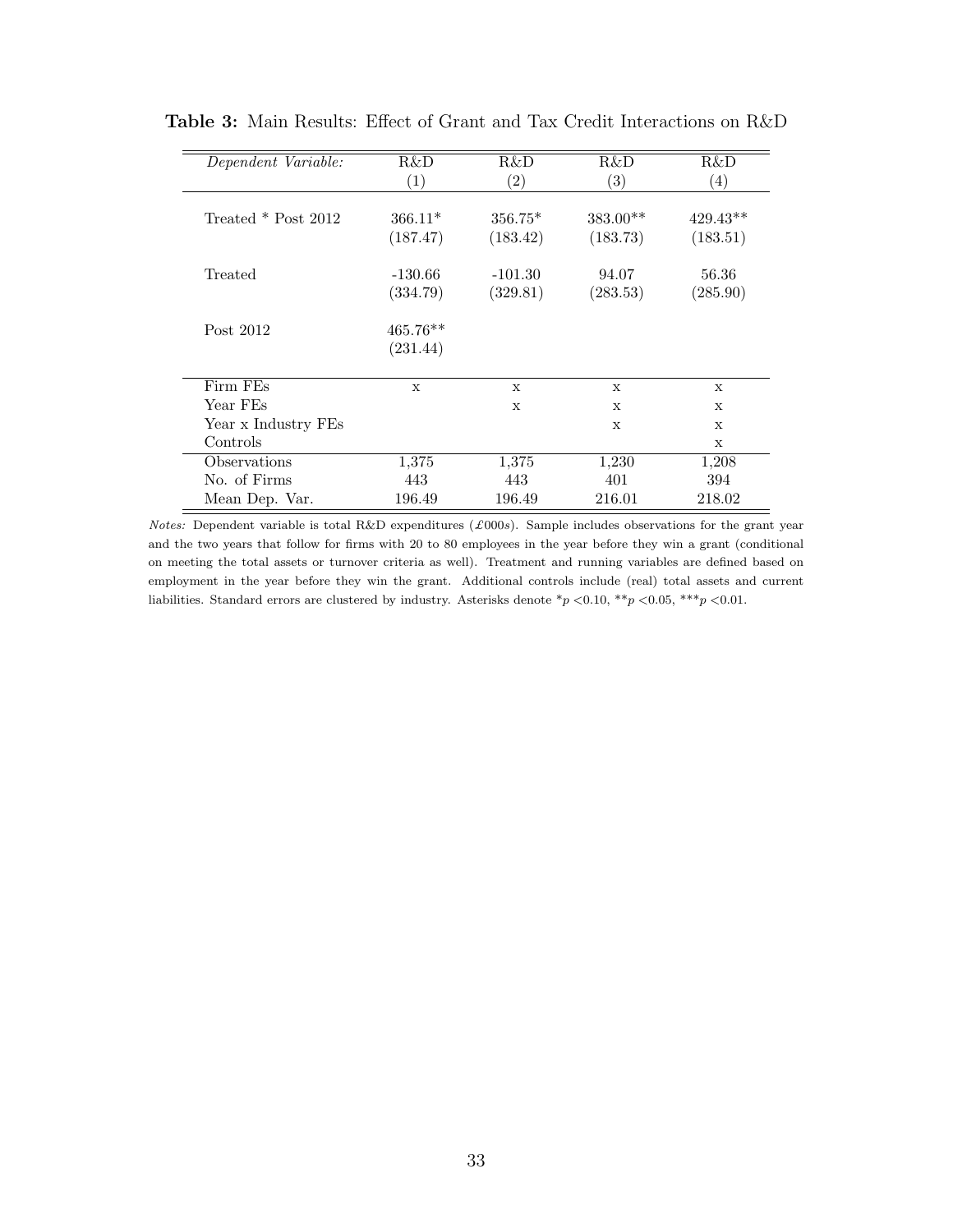<span id="page-34-0"></span>

| Dependent Variable:   | log(Project Cost) | R&D               | Feasibility       | Prototype         | Received     | R&D          |
|-----------------------|-------------------|-------------------|-------------------|-------------------|--------------|--------------|
|                       | $\left( 1\right)$ | $\left( 2\right)$ | $\left( 3\right)$ | $\left( 4\right)$ | (5)          | (6)          |
|                       |                   |                   |                   |                   |              |              |
| Treated $*$ Post 2012 | $-0.30$           | $585.39***$       | 0.00              | $-0.05$           | $-0.18$      | $818.34**$   |
|                       | (0.37)            | (207.43)          | (0.13)            | (0.07)            | (0.31)       | (309.92)     |
| Treated               | $-0.33$           | 116.51            | $-0.08$           | $-0.10$           | $-0.21$      | 210.58       |
|                       | (0.44)            | (320.75)          | (0.20)            | (0.09)            | (0.28)       | (306.64)     |
|                       |                   |                   |                   |                   |              |              |
| Firm FEs              | X                 | X                 | $\mathbf{x}$      | X                 | $\mathbf{x}$ | $\mathbf{x}$ |
| Year FEs              | $\mathbf x$       | X                 | $\mathbf{x}$      | X                 | $\mathbf{x}$ | $\mathbf{x}$ |
| Year x Industry FEs   | $\mathbf x$       | $\mathbf{x}$      | $\mathbf{x}$      | $\mathbf{x}$      | $\mathbf{x}$ | $\mathbf{x}$ |
| Controls              | X                 | X                 | X                 | X                 | X            | $\mathbf x$  |
| Observations          | 1,208             | 1,208             | 1,208             | 1,208             | 894          | 1,208        |
| No. of Firms          | 394               | 394               | 394               | 394               | 326          | 394          |
| Mean Dep. Var.        | 4.02              | 218.02            | 0.16              | 0.09              | 0.33         | 218.02       |

Table 4: Unlikely Mechanisms: Proposed Project Costs, Type of Research, and Preferential Treatment of Previous Winners

Notes: Dependent variable is log(project) cost in Column 1 and R&D in Columns 2 and 6. In Columns 3 and 4, the dependent variables are indicators equal to one if the project is a feasibility study or for developing a prototype, respectively. In Column 5, it's an indicator equal to one if the firm received a grant. Sample includes observations for the grant year and the two years that follow for firms with 20 to 80 employees in the year before they win a grant (conditional on meeting the total assets or turnover criteria as well). Treatment and running variables are defined based on employment in the year before they win the grant. Additional controls include (real) total assets and current liabilities. Standard errors are clustered by industry. Asterisks denote  $*_{p}$  < 0.10,  $*_{p}$  < 0.05,  $*_{p}$  < 0.01.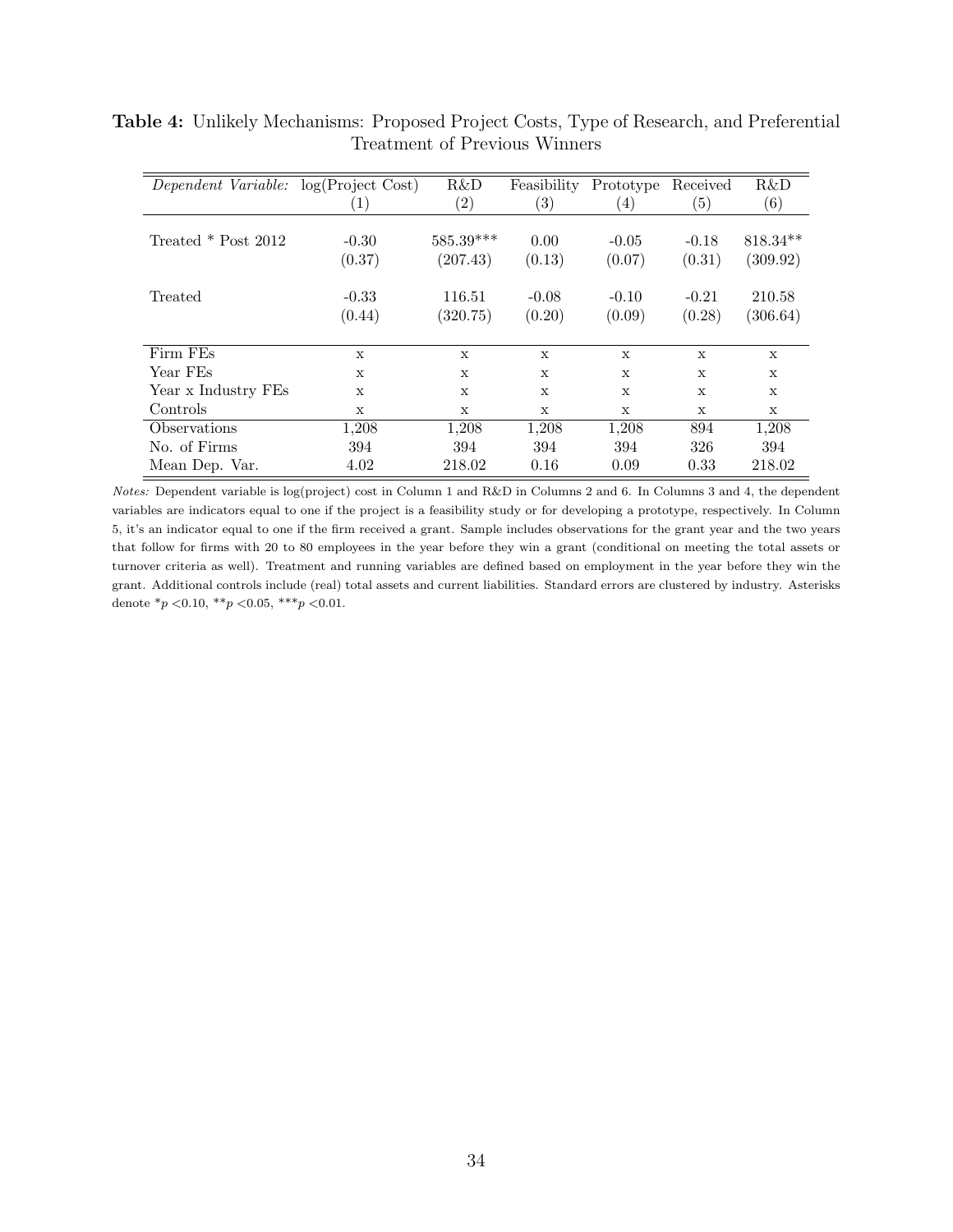<span id="page-35-0"></span>

| Outcome Variable:     | Short Term Debt       |                   |                       | Operating Profit |                       | Available Funds |
|-----------------------|-----------------------|-------------------|-----------------------|------------------|-----------------------|-----------------|
|                       | Constrained Unconstr. |                   | Constrained Unconstr. |                  | Constrained Unconstr. |                 |
|                       | (1)                   | $\left( 2\right)$ | $\left( 3\right)$     | (4)              | (5)                   | (6)             |
|                       |                       |                   |                       |                  |                       |                 |
| Treated $*$ Post 2012 | $1037.32**$           | $-672.11$         | $1337.24***$          | 196.17           | $1284.39***$          | 414.53          |
|                       | (414.98)              | (461.21)          | (322.68)              | (323.17)         | (278.25)              | (397.26)        |
|                       |                       |                   |                       |                  |                       |                 |
| Treated               | $-20.82$              | $1027.92**$       | 37.46                 | $-227.01$        | 156.89                | $-897.52$       |
|                       | (644.85)              | (457.85)          | (506.08)              | (282.12)         | (507.91)              | (630.00)        |
|                       |                       |                   |                       |                  |                       |                 |
| Firm FEs              | $\mathbf{x}$          | $\mathbf{x}$      | $\mathbf{x}$          | $\mathbf{x}$     | $\mathbf x$           | $\mathbf{x}$    |
| Year FEs              | $\mathbf{x}$          | $\mathbf x$       | $\mathbf x$           | $\mathbf{x}$     | $\mathbf x$           | $\mathbf{x}$    |
| Year x Industry FEs   | $\mathbf x$           | X                 | $\mathbf{x}$          | X                | $\mathbf x$           | X               |
| Controls              | X                     | $\mathbf{x}$      | $\mathbf{x}$          | $\mathbf{x}$     | $\mathbf x$           | $\mathbf x$     |
| Observations          | 372                   | 721               | 402                   | 681              | 433                   | 657             |
| No. of Firms          | 123                   | 254               | 129                   | 246              | 139                   | 239             |
| Mean Dep. Var.        | 243.25                | 214.65            | 464.47                | 96.48            | 441.99                | 102.44          |

Table 5: Effects of Subsidy Interactions on Constrained vs. Unconstrained Firms

Notes: Dependent variable is R&D expenditures ( $\pounds000s$ ). Table provides results from estimating the subsidy interaction effects separately for firms under and over the median value of financing constraint proxies in the baseline estimation sample (short-term debt, operating profits, and available funds). Constrained firms are included in the odd-numbered columns and less constrained firms are in even-numbered columns. Sample includes observations for the grant year and the two years that follow for firms with 20 to 80 employees in the year before they win a grant (conditional on meeting the total assets or turnover criteria as well). Additional controls include (real) total assets and current liabilities. Standard errors are clustered by industry. Asterisks denote  $*_{p}$  < 0.10,  $*_{p}$  < 0.05,  $*_{p}$  < 0.01.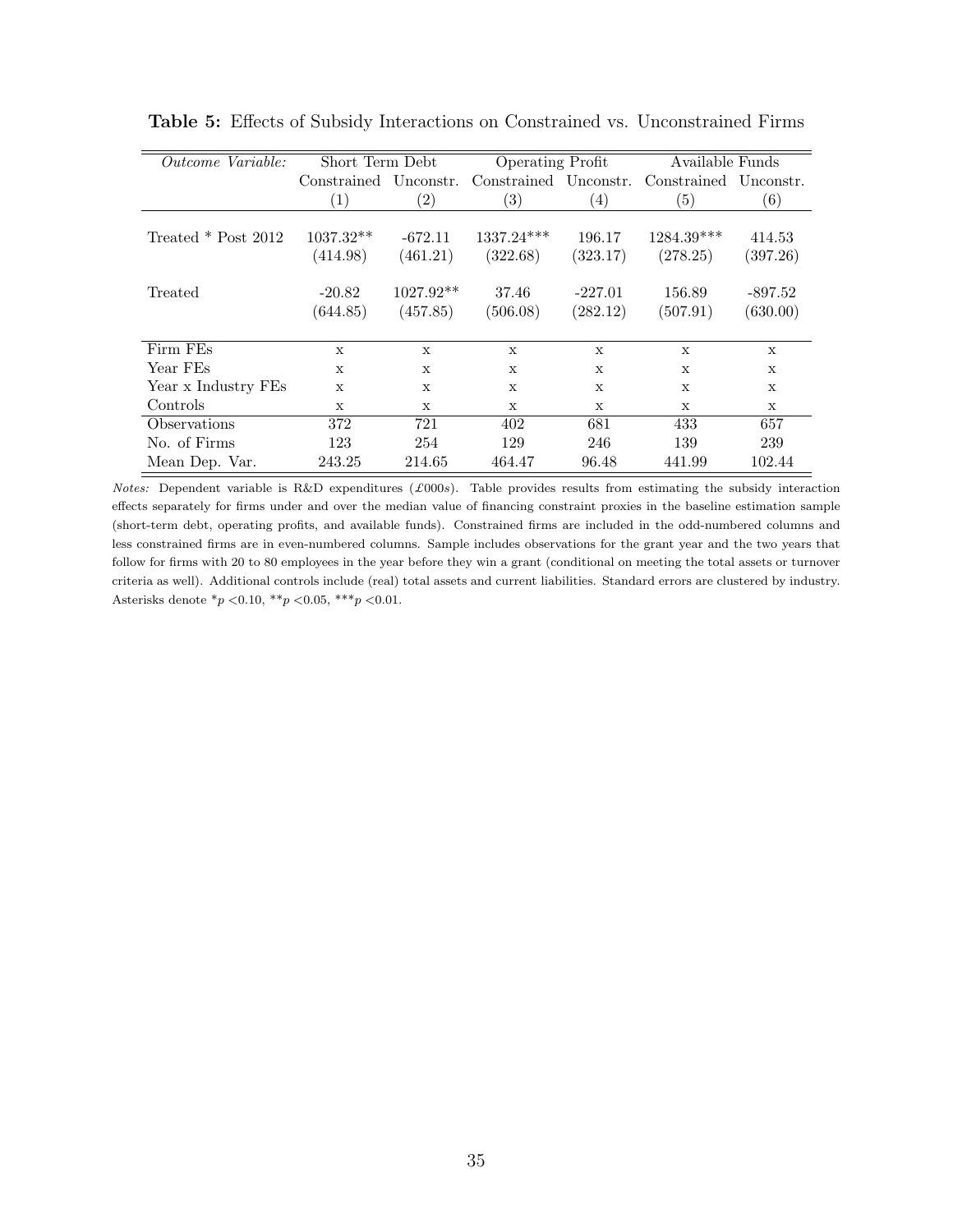<span id="page-36-0"></span>

| Difference at Threshold         | $-4.371***$       |                               | $-3.381**$ |                               | $-5.614***$ |                               |
|---------------------------------|-------------------|-------------------------------|------------|-------------------------------|-------------|-------------------------------|
|                                 | (1.585)           |                               | (1.495)    |                               | (1.868)     |                               |
| No. of Observations             | 1,506             | 761                           | 848        | 635                           | 488         | 409                           |
| Direct Subsidies (£000s)        | $2.539***$        | $6.910***$                    | $3.229***$ | $6.610***$                    | $2.287***$  | $7.901***$                    |
|                                 | (0.400)           | (1.534)                       | (0.607)    | (1.366)                       | (0.220)     | (1.855)                       |
| <i><u>Outcome Variable:</u></i> | R&D               | $R\&D$                        | R&D        | R&D                           | R&D         | R&D                           |
|                                 | $\left( 1\right)$ | (2)                           | (3)        | (4)                           | (5)         | (6)                           |
| <i>Sample:</i>                  | $500$             | $150$ to $850$ empl.<br>> 500 | $500$      | $250$ to $750$ empl.<br>> 500 | $500$       | $350$ to $650$ empl.<br>> 500 |

Table 6: Grant and Tax Credit Interaction Effects on R&D for Larger Firms

Notes: Dependent variable is R&D expenditures (£000s). The first row of each column reports the effect of direct funding using OLS in separate regressions for firms below (odd-numbered columns) and above (even-numbered columns) the tax credit generosity threshold while using an increasingly narrow window around the cutoff. All specifications also include controls for employment, age, distance to funding agency HQ, total value of subsidies allocated to each industry-year, and fixed effects for year, business structure, product group, and industry. Standard errors are clustered by industry. Asterisks denote  $*_p$  <0.10,  $*_p$  <0.05,  $**_p$  <0.01.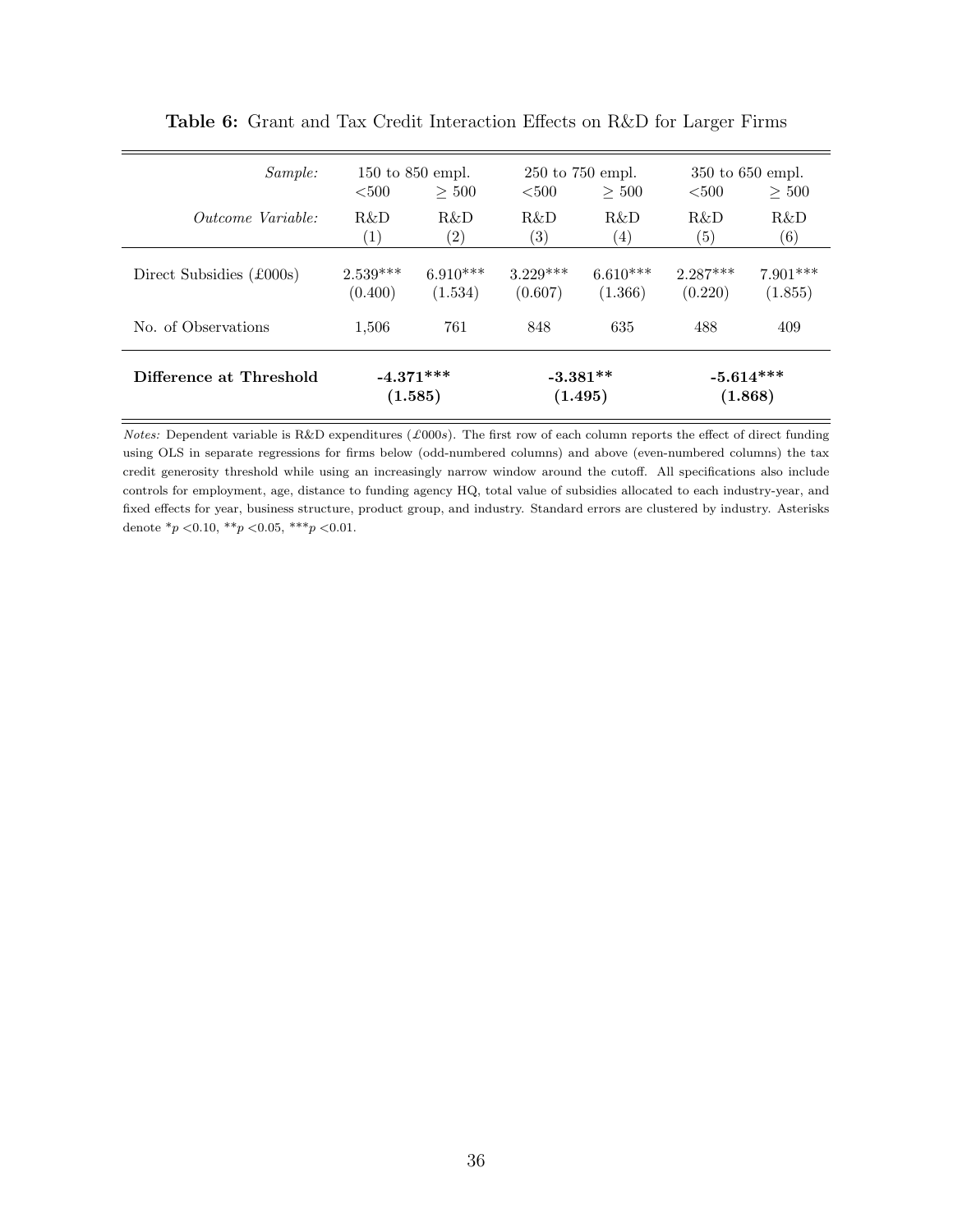<span id="page-37-0"></span>

| Outcome Variable:        |                             | Capital $R&D$<br>Expenditures | Non-Capital R&D<br>Expenditures |                       |  |
|--------------------------|-----------------------------|-------------------------------|---------------------------------|-----------------------|--|
|                          | $>500$ Empl.<br>$500$ Empl. |                               | $500$ Empl.                     | $>500$ Empl.          |  |
|                          | (1)                         | $\left( 2\right)$             | $\left( 3\right)$               | $\left( 4\right)$     |  |
| Direct Subsidies (£000s) | $0.137***$<br>(0.026)       | 0.155<br>(0.177)              | $3.092***$<br>(0.581)           | $6.455***$<br>(1.221) |  |
| No. of Observations      | 848                         | 635                           | 848                             | 635                   |  |
| Difference at Threshold  | $-0.018$<br>(0.179)         |                               |                                 | $-3.363**$<br>(1.352) |  |

Table 7: Effects on Capital vs. Non-Capital R&D Expenditures for Larger Firms

Notes: Dependent variables are capital (Columns 1-2) and non-capital (Columns 3-4) R&D expenditures (£000s). Capital expenditures include those on land, buildings, equipment, and machinery. Non-capital expenditures mostly include salaries for R&D workers. The first row of each column reports the effect of direct funding for firms below and above the tax credit generosity threshold for those with 250 to 750 employees. The final row shows the difference in effects. All specifications include controls for employment, age, distance to funding agency HQ, total value of subsidies allocated to each industry-year, and fixed effects for year, business structure, product group, and industry. Standard errors are clustered by industry. Asterisks denote  $\binom{*}{p}$  <0.10,  $\binom{**}{p}$  <0.05,  $\binom{**}{p}$  <0.01.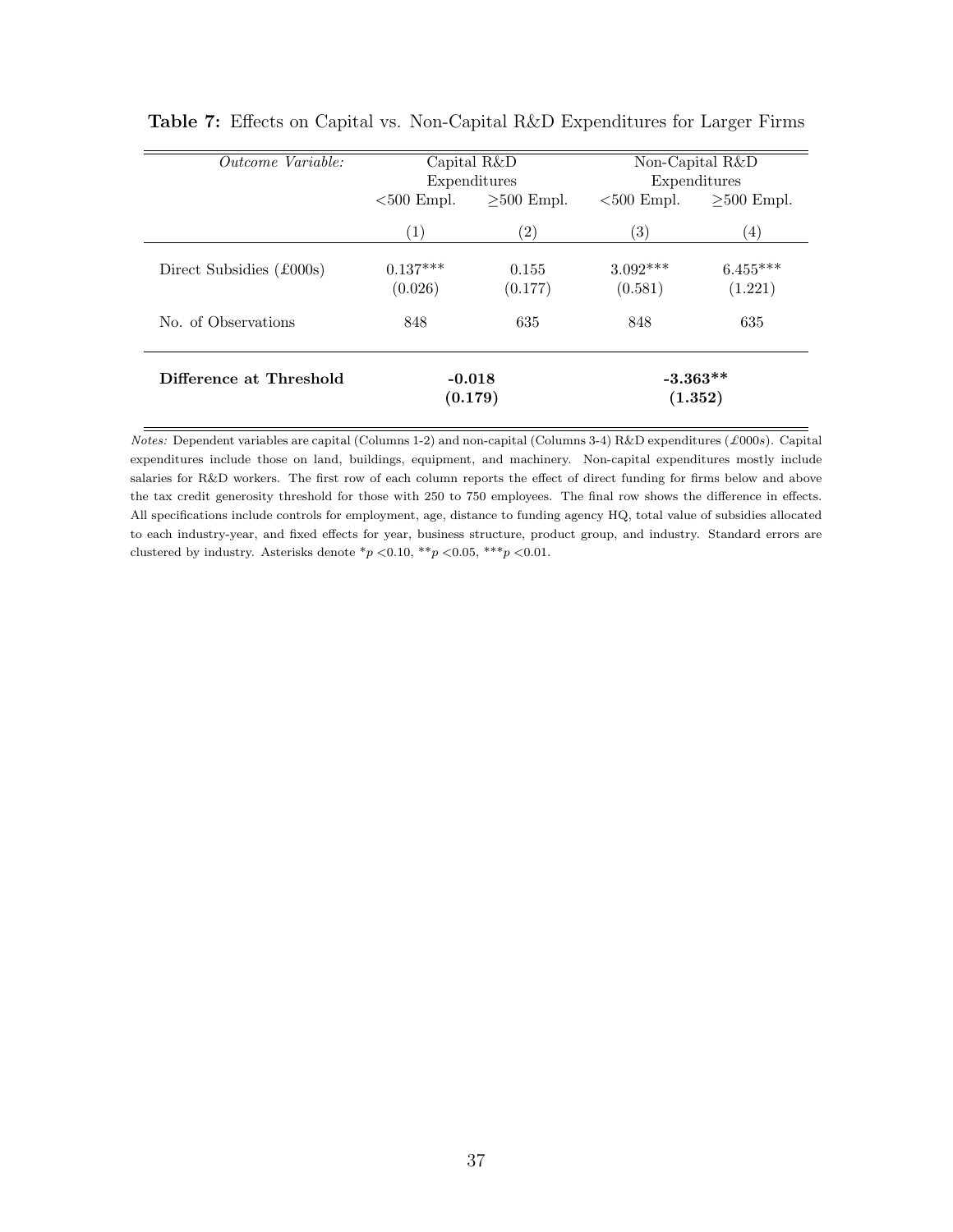# MAIN TEXT FIGURES



<span id="page-38-0"></span>

Note: Created using data from the OECD Main Science and Technology Indicators database.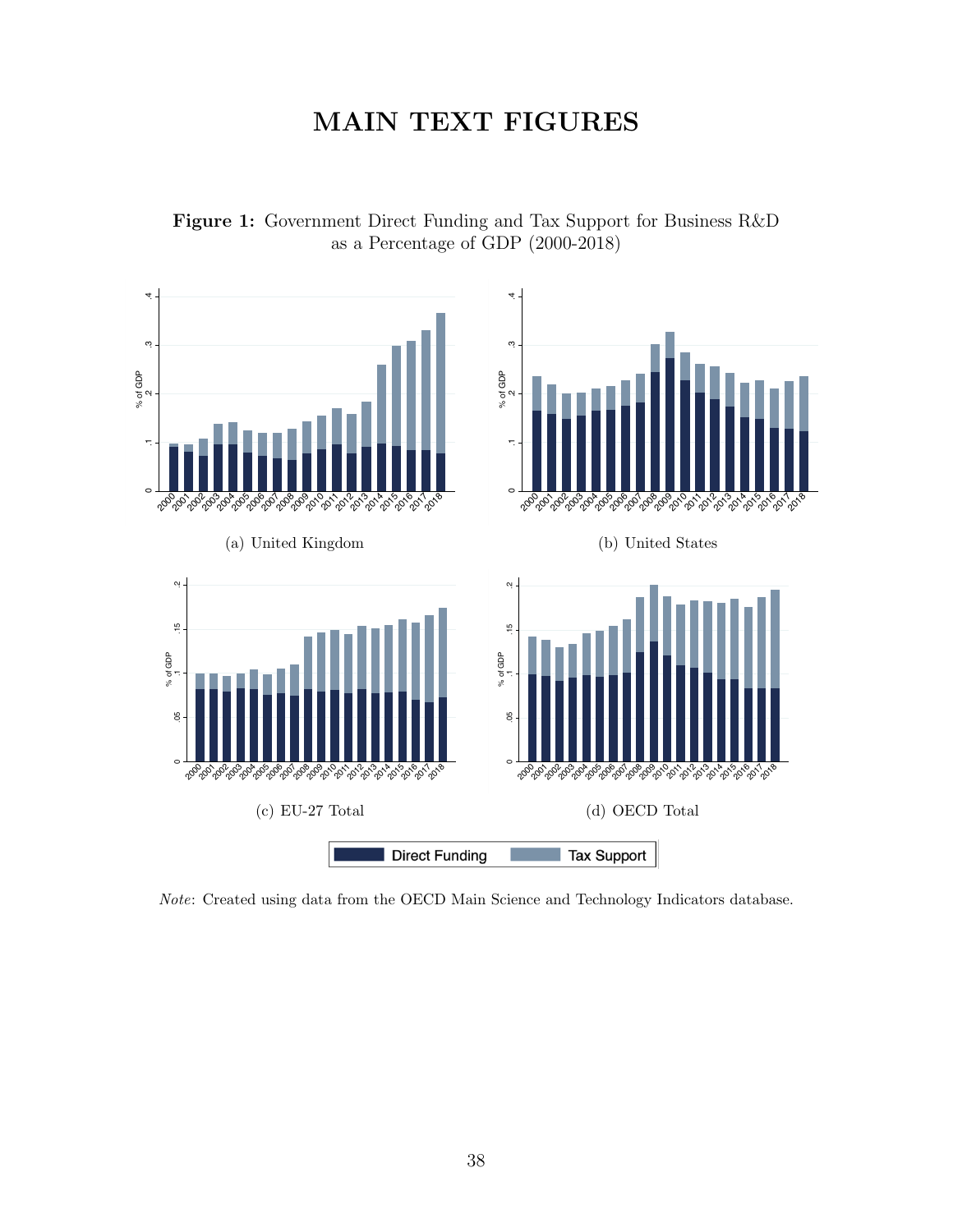<span id="page-39-0"></span>



Note: Firm size distributions before the tax credit increased (Panels A and C) and after (Panels B and D). Includes firms in estimation sample with fewer than 100 employees. When carrying out formal McCrary tests, the log difference in the density height is 0.491 with a standard error of 0.283 in Panel C and -0.112 with a standard error of 0.145 in Panel D. Neither difference is statistically significant, and they are not statistically from each other (t-statistic for the difference is 0.266).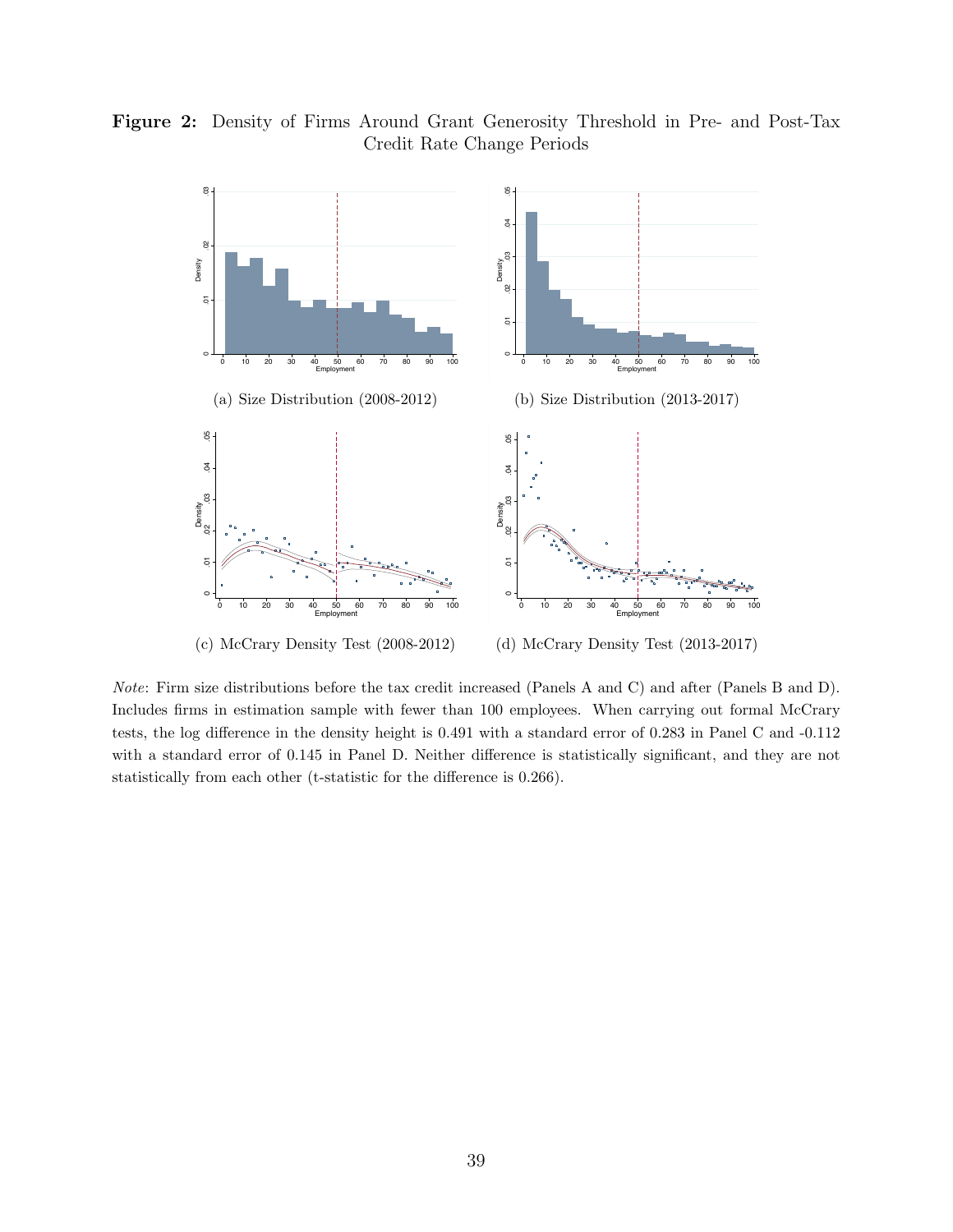<span id="page-40-0"></span>



Note: Average R&D expenditures for groups of firms using the baseline estimating sample. Panel A includes years before tax credits increased and Panel B includes years after.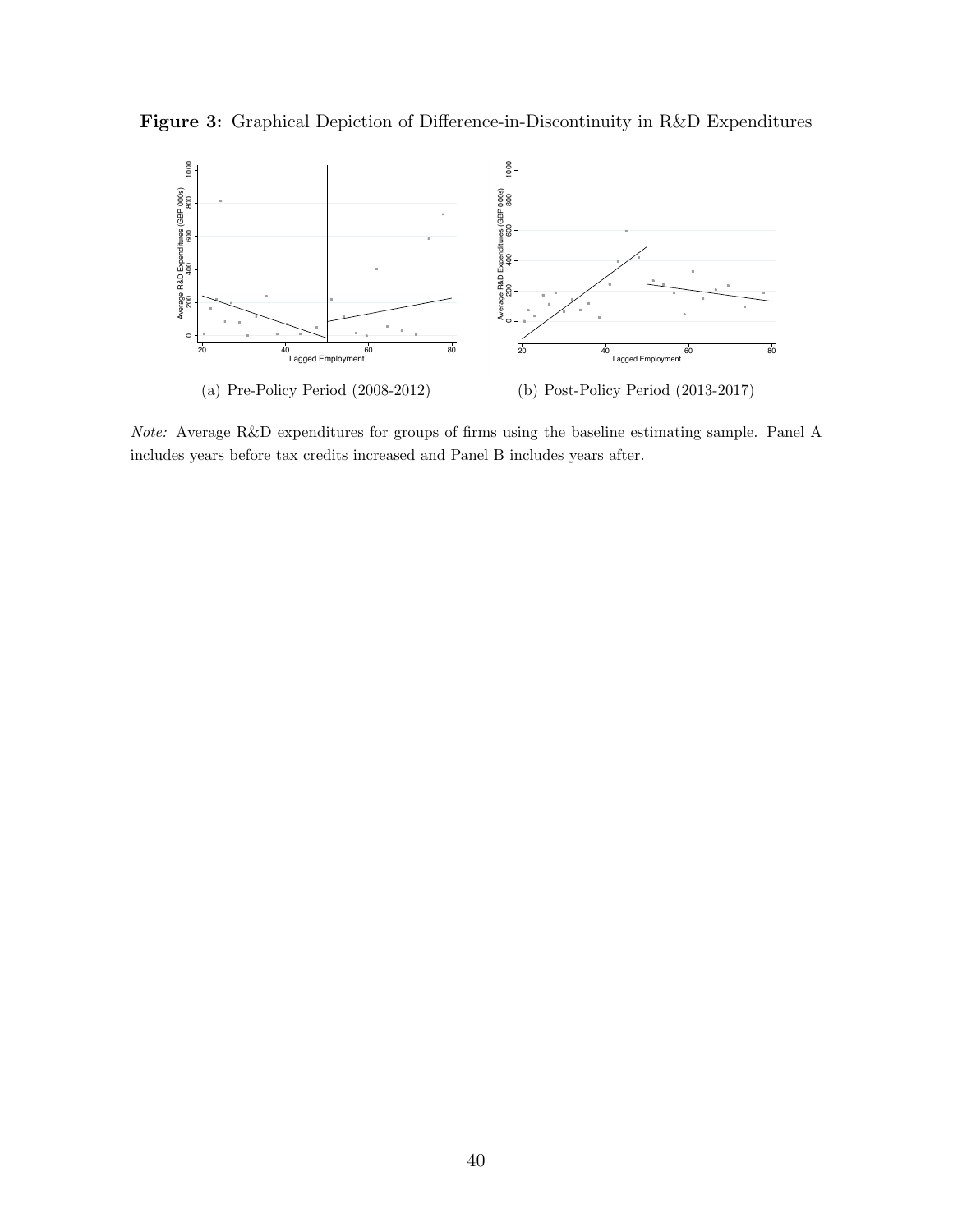# <span id="page-41-0"></span>A Appendix: Data Preparation—For Online Publication Only

This appendix details the process I followed for preparing the data sets and the notable results associated with the matching.

## A.1 Data Preparation for Small Firm Analysis

Direct Grants for  $R\&D$ .—To study small firms, I examine those that receive grants from Innovate UK, the largest public funding body for private sector innovation in the UK. I start by gathering the public database of all grants provided by the program from 2005 to 2017 from Innovate UK's Transparency Database This contains grant information since the program's inception, providing details on the grant amount award, total proposed project costs, and grant year. Most importantly, it includes unique company registration numbers (CRNs) so that firms can be uniquely identified and matched to other data sets that also provide CRNs.

Each observation in the starting data set coincides with a grant, and firms can receive multiple grants, both within a year if they apply to different competitions and over time. I drop observations that are indicated as having been withdrawn, and any case for which the enterprise type is labeled as academic, non-UK, or sole trader, as they would not be eligible for claiming an R&D tax credit. I assume any case in which the grant amount offer or total proposed cost is zero to be missing data, as they cannot be zero in practice and this can be just treated as data that is not entered. I drop cases in which the CRN is missing. I also manually examine the data to drop observations for which the CRN is in a format that does not follow the standard format and consider these to be data entry errors, which is only about 30 observations. I omit grants that are provided as "vouchers", as these are given through a process that does not align with the features that are important for identification in my research design (i.e., all vouchers have the same value). The final step is dropping just a few observations that clearly contain data entry errors, such as those when the listed grant funding amount exceeds total project costs as well as any duplicate observations.

The resulting grant-level data set contains 14,497 grants allocated to 6,737 unique firms from 2005 through 2017. Once collapsing to the firm-year level to match the data to the financial data, there are 10,787 observations, and only 353 do not match (a 97% match rate). I then limit the sample to 2008-2017 because the program was only providing a small number of grants in its first few years. The final sample includes 22,071 observations with 10,029 grants across 6,340 unique firms.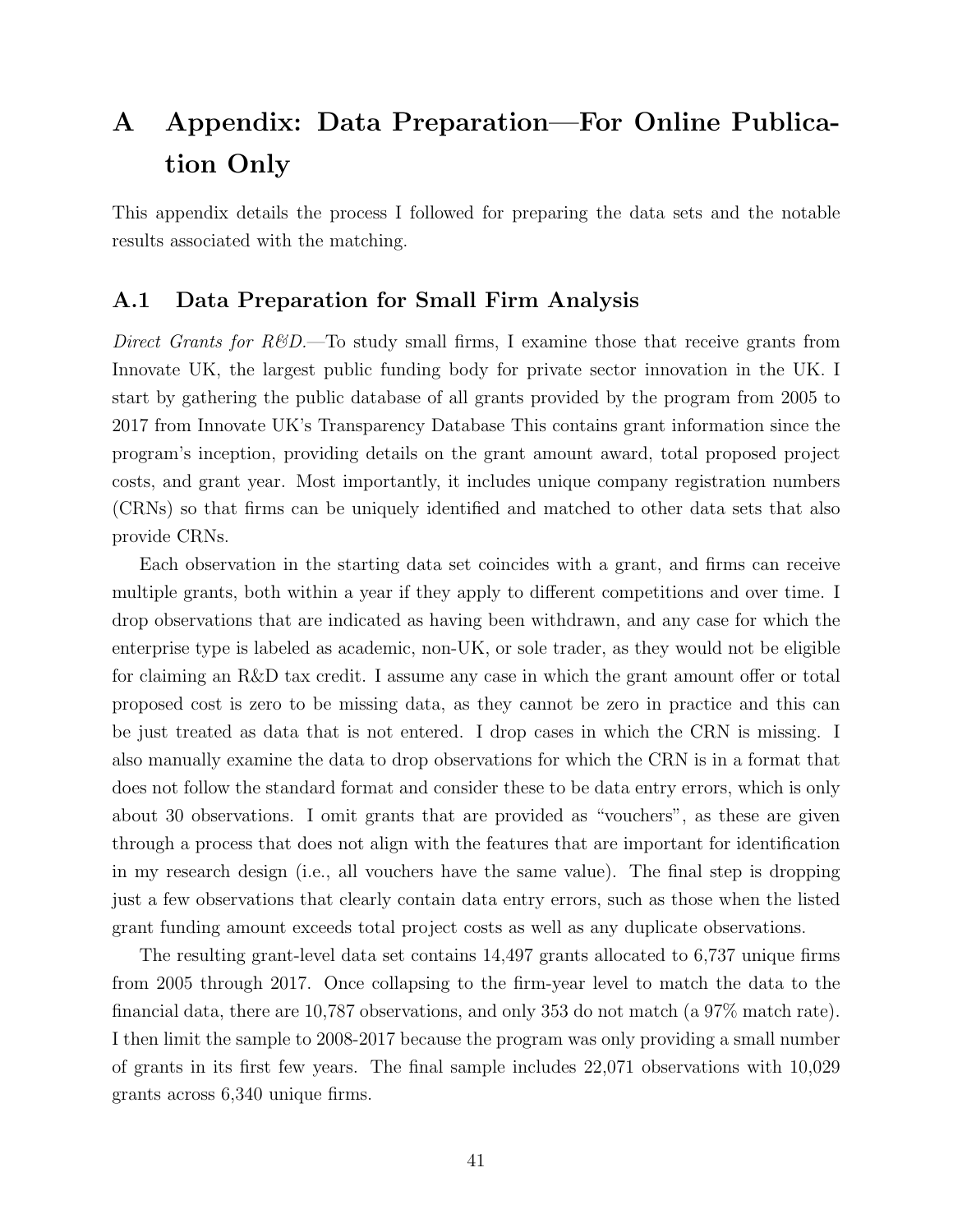Firm R&D Expenditures and Other Balance Sheet Information.—Firm-level R&D expenditures data are obtained from Burean van Dijk's Financial Analysis Made Easy (FAME) Database, which is a commercial data set containing detailed administrative data on companies and unincorporated businesses in the UK and Ireland. It includes official filings content from the UK's Companies House and is enriched with additional efforts to ensure accuracy and providing some additional information. It covers over 11 million companies, including 2 million that are in a detailed format, 1.3 million companies that are active but have not yet filed accounts or are not required to file, and 6 million companies that are no longer active. In addition to including R&D expenditures and the variables required for defining grant rate eligibility (employees, total assets, and turnover), it includes other balance sheet details such as liabilities, cash flows, profits and losses, debt, industrial classification codes, and more.

In the UK, all limited, PLC, LLP and LP companies are required to file accounts, which represent about 1 million companies as of 2015 in FAME [\(Kalemli-Ozcan and Yesiltas](#page-29-12) [2015\)](#page-29-12). All companies in the UK must keep accounting records of all money received and expended, assets, and liabilities and file their accounts at Companies House. Small firms can prepare less detailed accounts, however they must still report a profit and loss account and a balance sheet. Although small firms are not required to report R&D expenditures, they must report expenditures beyond their grant-funded R&D in order to claim tax credits. The form is a simple addition to their standard required filings, and thus I assume that firms investing in R&D that is eligible for tax credits report their R&D.

The FAME data provides the latest account date, but some firms report quarterly whereas others report annually. I follow [Kalemli-Ozcan and Yesiltas](#page-29-12) [\(2015\)](#page-29-12) and define the filing year based on the year of the latest filing date if the date is June 1 or later of that year and otherwise I use the prior year.

Matching Innovate UK Data to FAME.—Of the 10,787 firm-year observations in the final Innovate UK data set, only 353 do not match. This is a 97% match rate and results in 10,434 observations across 6,479 firms. Each firm receives 1.60 grants on average.

Final variable construction.—I take a few final steps to prepare the data set. I omit observations for which the founding year is lower than the current year as well as cases for which R&D, total assets, turnover, employees, the amount of grant offered, the proposed project costs, and actual spending are negative, as these cases reflect data entry error. This results in only 20 observations being dropped. All monetary variables are converted into real 2010 terms using the World Bank's CPI for GBP, and I convert total assets and turnover into euros using each year's average exchange rate, as the Innovate UK generosity thresholds are defined by euros.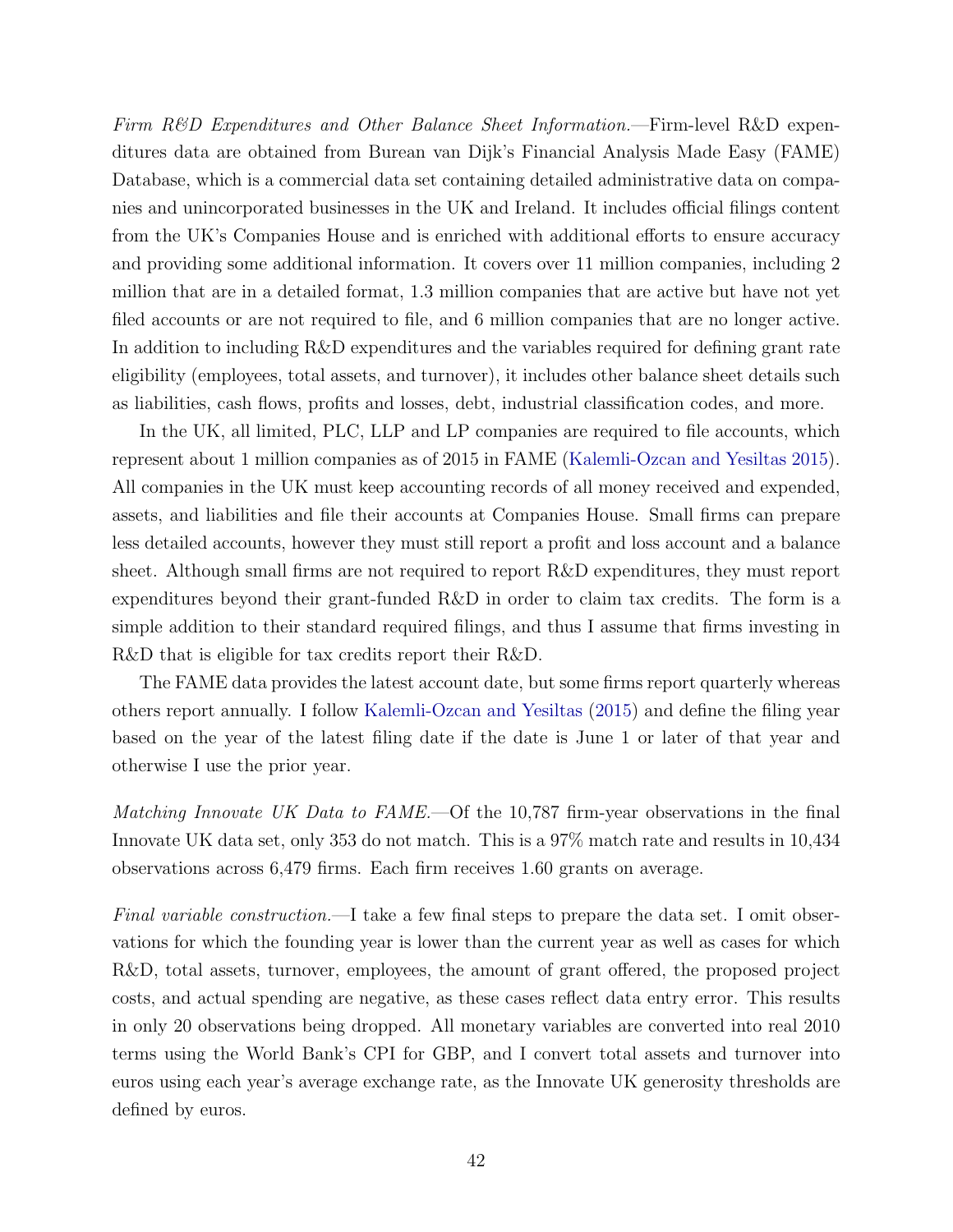I use two alternative measures of R&D expenditures throughout the analysis. In the baseline estimations, I consider all missing R&D data to be zeros since firms must report R&D in order to receive tax credits. I also construct a second measure that considers expenditures missing if the firm never reports R&D at all. Although it is highly unlikely that firms would not report R&D if they are eligible, this alternative measure accounts for any cases in which the marginal benefit of reporting does not exceed the marginal cost.

Throughout the analysis, I include observations in the year that the firm receives a grant and two years afterwards to capture longer-lasting effects on the firm's R&D activity. Eligibility for higher grant award rates depends on the employment, total assets, and turnover in the year the firm's proposal is evaluated, though. To define whether the firm is treated by the higher grant rate, I use the values of the year prior to receiving a grant. Innovate UK competitions carry through over two calendar years, and thus I take the first year of the competition year to assess eligibility, assuming that the grant is dispersed during the ending year of the competition. I then assign these lagged values to each year that I include for the firm. That is, if a firm receives a grant in 2015, I use the 2014 values to define treatment and consider the firm treated in 2015, 2016, and 2017. If the firm receives another grant during those years, I then apply the same procedure, and the new values displace the previous ones. These rules then carry through when defining the running variables as well.

To be eligible for the higher grant award rates, they must have fewer than 50 employees and either their total assets or turnover must be lower than 10m euros. I thus include only firms that meet the latter criteria throughout the analysis, and then define a treated firm as those that have fewer than 50 employees. This allows me to take all three eligibility criteria into account, using employment as the running variable since it is the binding criteria. If both turnover and total assets data are missing in the preceding year, I assume that the firm meets the criteria. Conditional on meeting the turnover and assets criteria following this procedure, the panel contains 7,455 observations across 4,849 firms. Firms thus receive 1.54 grants on average, which is just slightly lower than the overall average of 1.60.

## A.2 Data Preparation for Larger Firm Analysis

UK Data Services Secure Lab.—The regression analysis for large firms entails linking several microbusiness datasets that are legally protected and held by the UK's Office of National Statistics (ONS). Accessing the data requires a special procedure, which begins with training and taking an exam regarding the use and protection of sensitive data to become a UK Accredited Researcher. A research proposal then must be submitted and approved, justifying the use of the datasets and providing the reasons that they must be accessed and linked in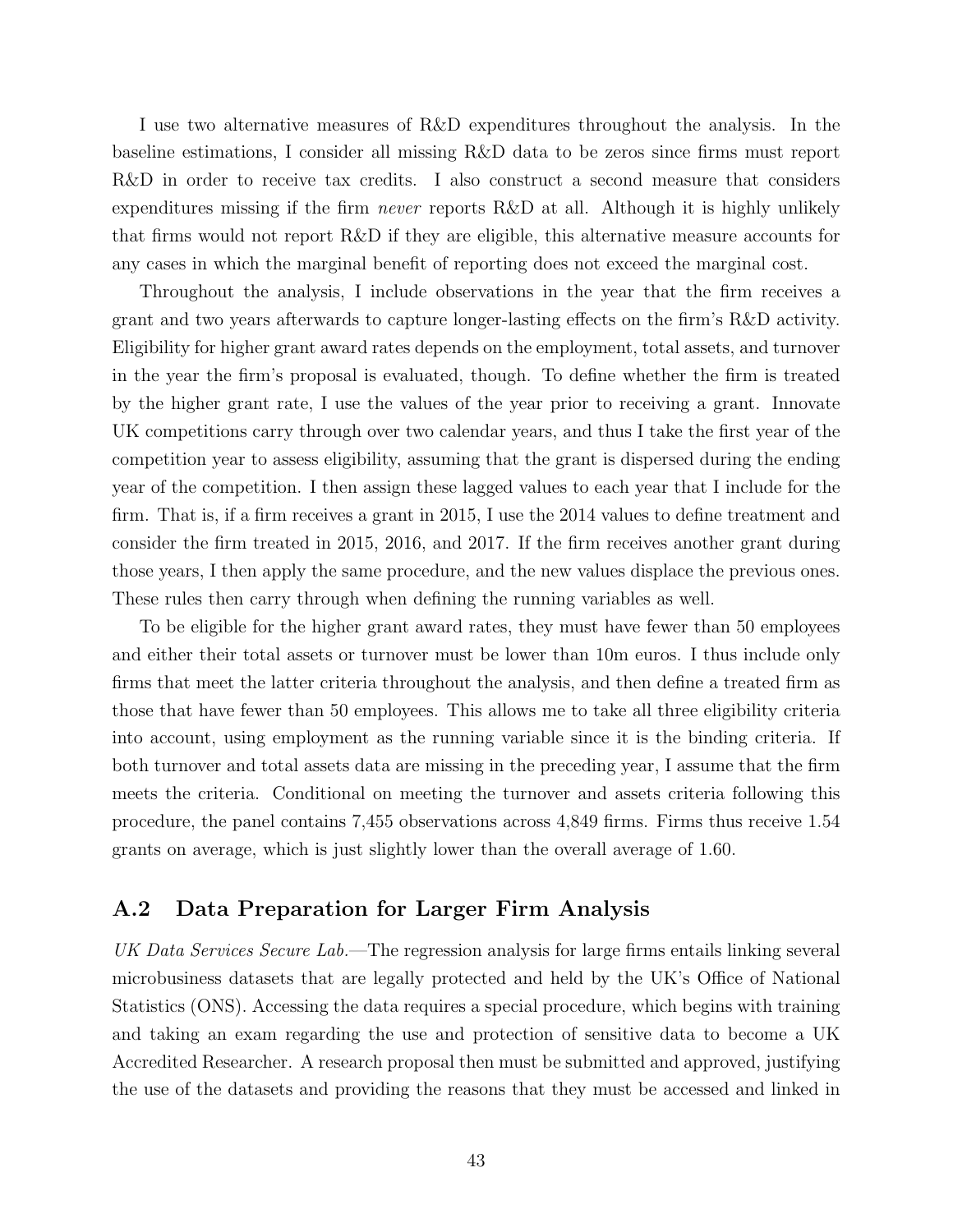order to answer a question that is relevant for the UK's public good. Once approved, all data use and analysis must be conducted in the UK Data Services Secure Lab environment.

Firm  $R\&D$  Expenditures.—The primary dataset I use to examine firm-level R&D expenditures is the Business Enterprise Research and Development (BERD) survey. The BERD survey is conducted by the ONS following the Frascati Manual methodology (OECD 2002). It collects data on R&D expenditures and other characteristics of firms identified as actively performing R&D. A stratified sampling approach is employed to select which enterprises will receive a BERD questionnaire. The ONS primarily uses the Annual Business Survey (ABS) to identify R&D-performing firms as well some other data sources such as the UK Community Innovation Survey and HMRC data on firms claiming R&D tax credits.

I start by collecting BERD data from 2000 through 2014 and omit defense-related R&D investments, as these represent a different type of innovation process and such projects likely receive government support in ways that systematically differ from civil-related R&D projects. All questionnaire forms sent to those identified in the stratified sampling include a minimum set of questions on total R&D spending and R&D employment. The largest spenders on R&D receive "long form" questionnaires and the remainder receive a "short form". The short form asks for basic information related to R&D, such as in-house and extramural expenditures and total headcount of R&D employees. The long form covers more detailed information, such as how R&D expenditures are spent based upon capital and non-capital expenditures. Enterprises not included in the stratified sampling, and responses to questions on the long form from firms that were just sent a short form, have imputed values. These are the mean values of the variable as a share of employment in the firm's size band-sector group.

The full BERD datasets begin with about 30,000 observations per year. I take a number of steps to prepare the data for analysis. First, I do not use imputed values in order to avoid introducing measurement error. Omitting observations with imputed responses for the key outcome variable of interest (R&D expenditures) reduces the sample size to about 2,500 observations per year. Next, I omit observations where the Inter-Departmental Business Registrar (IDBR) reporting unit number seems as though it was recorded incorrectly due to taking on the wrong format. I also drop observations where the IDBR is duplicated, as there is no consistent way of understanding which entry is correct when the responses do not align. In total, this process results in dropping  $\leq 0.01$  percent of the observations.

Finally, the BERD responses are observed at the IDBR reporting-unit level, but funding and tax credit eligibility rules are determined by firm characteristics at the "enterprise group" level, which is a larger statistical unit. The EU Regulation on Statistical Units defines enterprise groups as "an association of enterprises bound together by legal and/or financial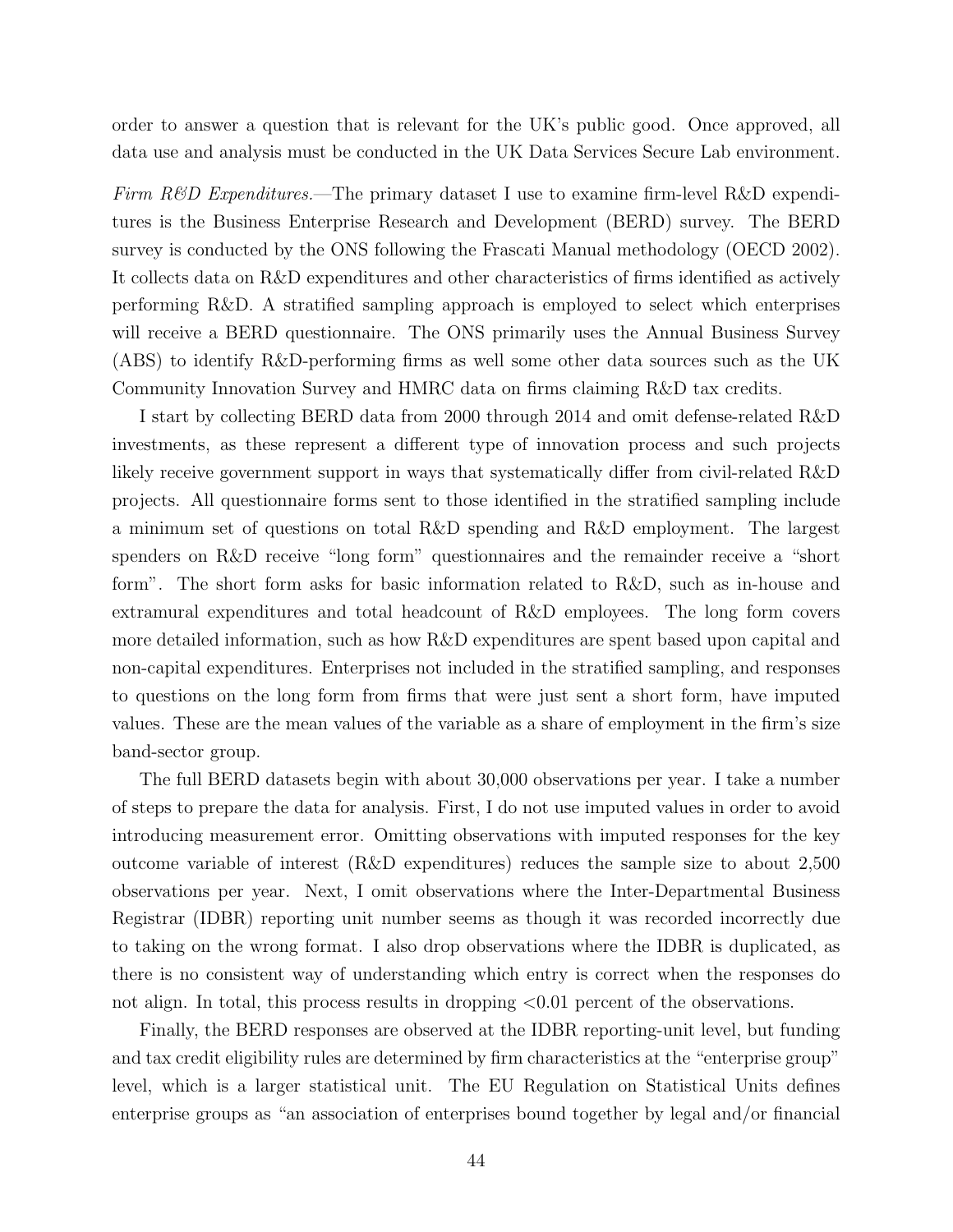links" (EEC 696/93). The reporting unit level is associated with a geographical unit, whereas enterprise groups capture all reporting units associated with an enterprise.

The BERD datasets for each year include all reporting unit-year observations that were identified by ONS as firms performing R&D in the UK, yet the assignment to treatment in this analysis depends on whether the enterprise group satisfies the eligibility criteria. I aggregate the BERD data to the enterprise group level so that it can be matched to the Business Structure Database (BSD), which provides data on the enterprise group's total employment, and so that the R&D expenditure data captures the entire enterprise group's R&D investment levels. Furthermore, the location where R&D funds are allocated to an enterprise might not be the same local-level reporting level that is observed in BERD.

This aggregation process results in only a very small further reduction in the sample size. For instance, for the year 2014, the sample goes from 2,544 observations to 2,497. The final step is matching firms in BERD over time from 2000 to 2014. The final BERD dataset used in this analysis prior to matching to other datasets consist of about 2,000 to 2,500 enterprise groups per year.

Determining Funding Level Eligibility.—I use the UK's Business Structure Database (BSD) to determine each enterprise group's tax credit rate eligibility. The BSD is also held securely by the ONS and requires UK Data Services Secure Lab access. It includes information on a small set of variables for nearly all businesses in the UK, and since it allows for one to observe a reporting unit's enterprise group, I use this to determine each enterprise group's employment level and thus tax credit rate eligibility. The data are derived mostly from the IDBR, which is a live register of administrative data collected by HM Revenue and Customs including all businesses that are liable for VAT and/or has at least one member of staff registered for the Pay As You Earn (PAYE) tax collection system. The BSD only misses very small businesses, such as those that are self-employed, and covers almost 99 percent of the UK's economic activity.

The BSD annual datasets include variables such as local unit-level and enterprise-level employment, turnover, company start-up date, postcodes, and the Standard Industrial Classification (SIC). I aggregate variables to the enterprise group level. If the observation is missing an enterprise number and does not belong to a larger enterprise group, I use the given observation's values for each variable. There are about 3 million observations per year. The enterprise group numbers are anonymous but unique so that they can be linked to other data sets held by the ONS.

Final Data Sample Preparation.—An additional control variable that I construct is the firm's distance from the UK's primary funding agency's headquarters in London. This helps control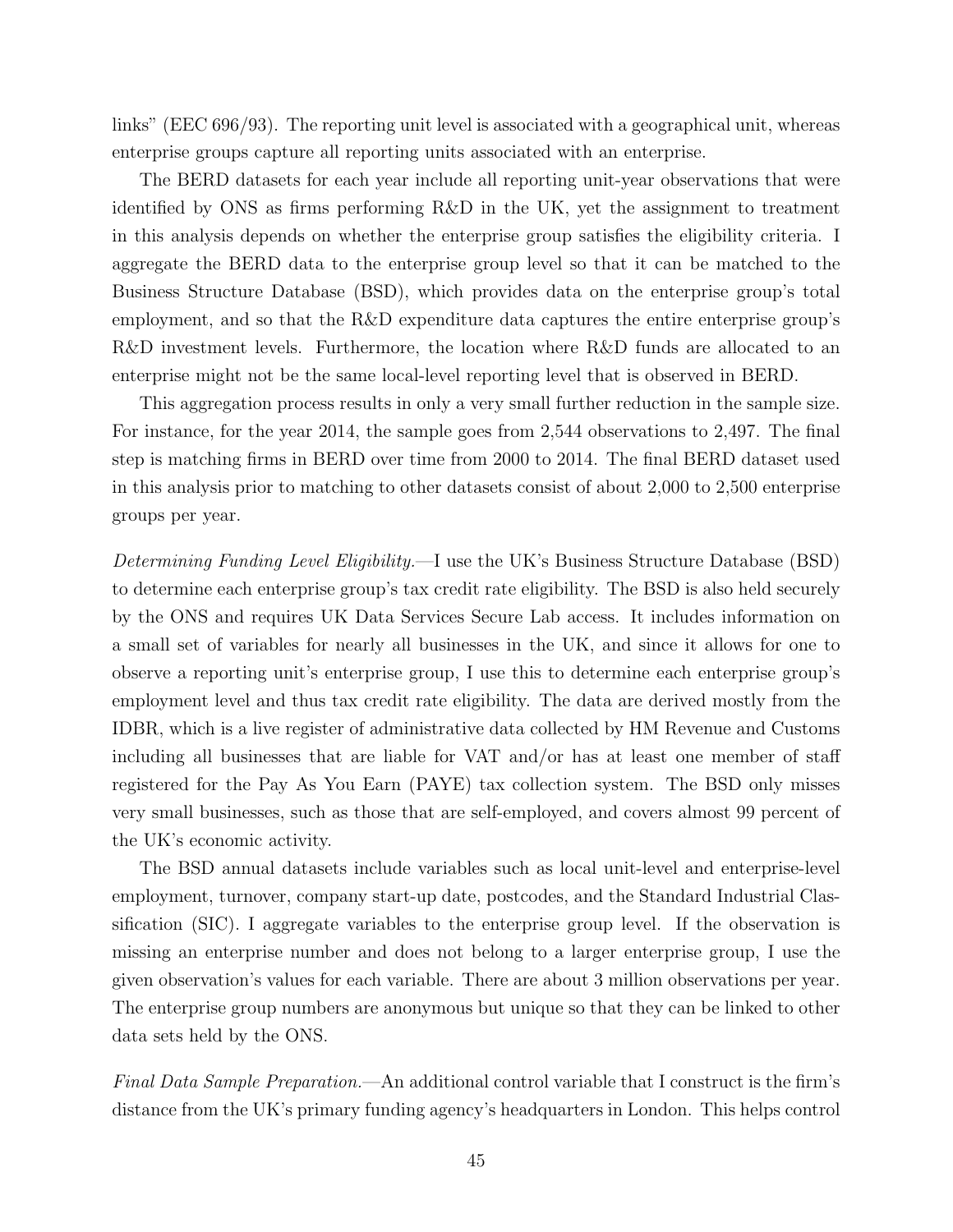for knowledge spillovers, since the vast majority of R&D in the UK happens in or near London. To do this, I obtained a full list of the UK's postcodes that included their latitudes and longitudes. I take just the outward code plus the first character of the inward code to identify the neighborhood of the postcode (due to limitations on the geocoding package that I use) and average the latitudes and longitudes for each modified postcode. I then find the travel distances, measured in kilometers and driving minutes, of each modified postcode to the London headquarters of the UK's funding agency's latitude and longitude. Applying this procedure using post codes from BERD and BSD provide distance measures for all but 0.1 percent of the BERD data. For those that do not match, I interpolate the missing values with the average values of the distance variables within postal areas (the first two characters of the firm's postcode).

A few final steps are taken to prepare the data. First, all expenditure and financial variables are converted into real 2010 terms using the World Bank's Consumer Price Index. Observations associated with inactive firms are dropped from the sample, which results in dropping only 72 observations. I omit outliers based upon a 1% winsorization rule based upon the R&D expenditure distribution in the years from 2008 through 2014. The final sub-sample of the data used includes about 2,000 to 2,500 firms per year from 2000 through 2014.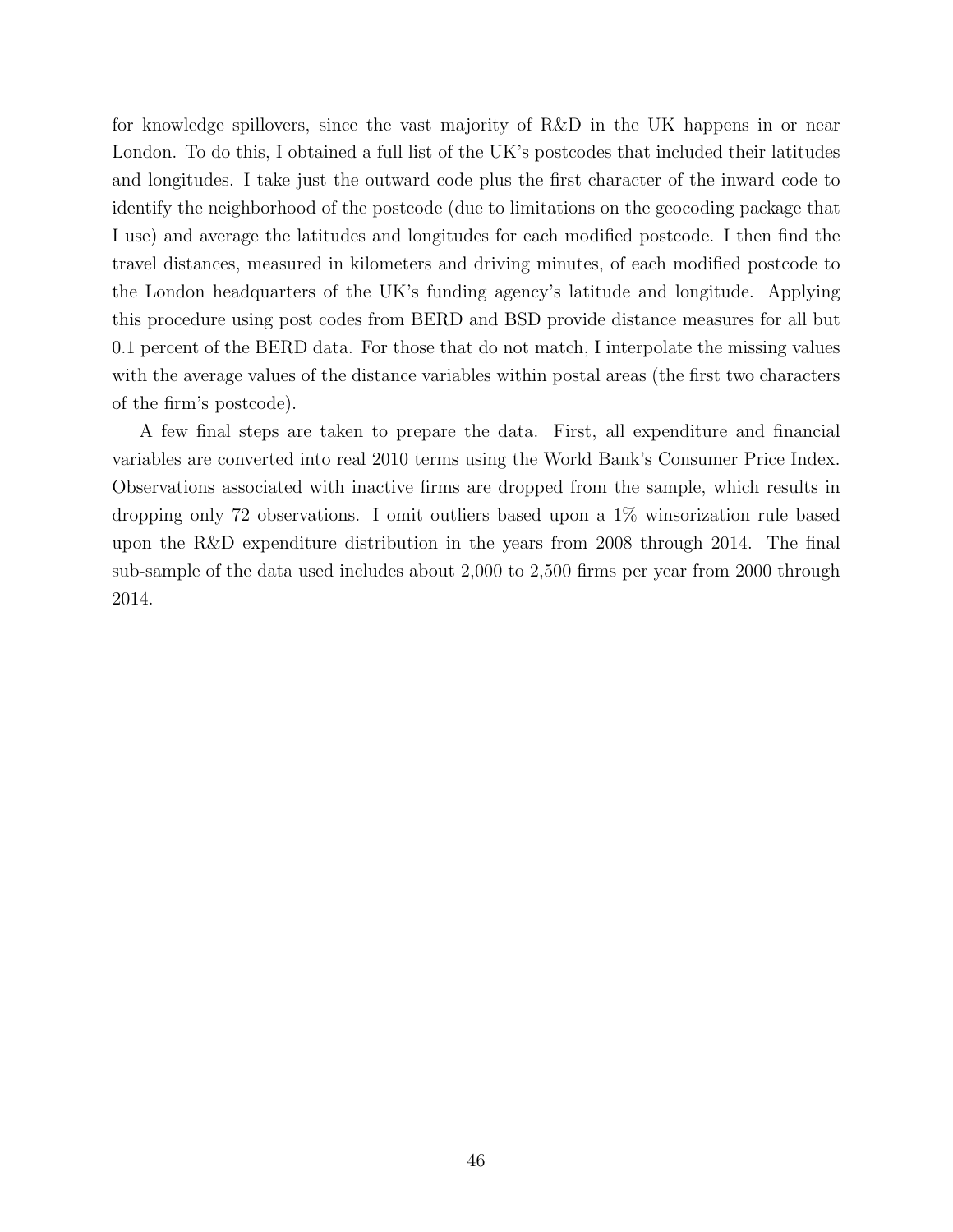# B Appendix: Additional Figures—For Online Publication Only

<span id="page-47-0"></span>



Note: Firm size distribution (Panel A) and McCrary test (Panel B) for a discontinuity in the distribution density of employment at the small firm employment threshold for all years in sample. Includes sample used in main regressions when including firms with fewer than 100 employees. The log difference in the density height is 0.121 with a standard error of 0.163, which is not statistically significant.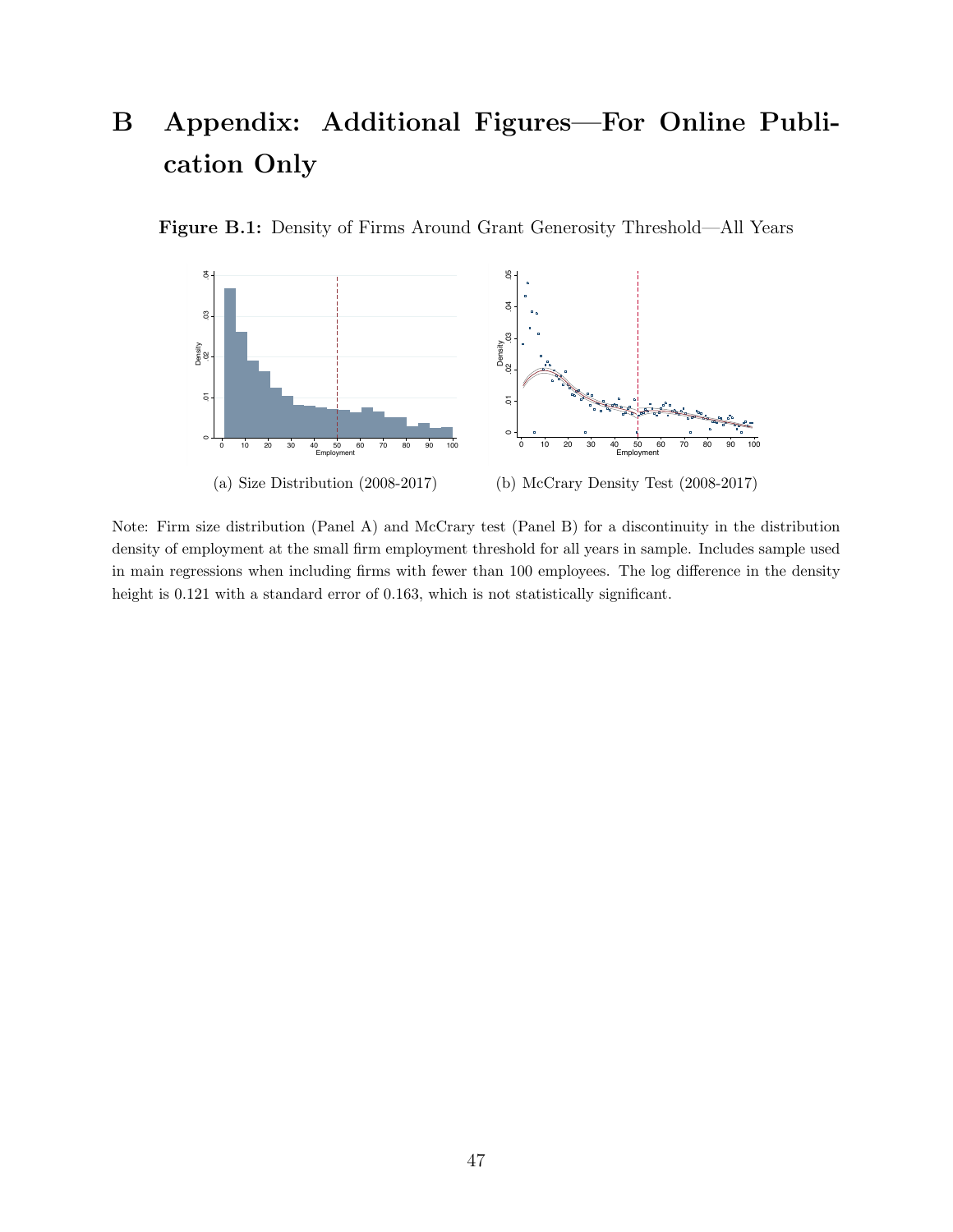<span id="page-48-0"></span>Figure B.2: Density of Firms Around Tax Credit Threshold (Larger Firms)



Note: McCrary test for a discontinuity in the distribution density of total employment at the threshold for firms to receive a more generous tax credit. Sample includes firms with 250 to 750 employees. Log difference in density height of -0.1082 with a standard error of 0.3226.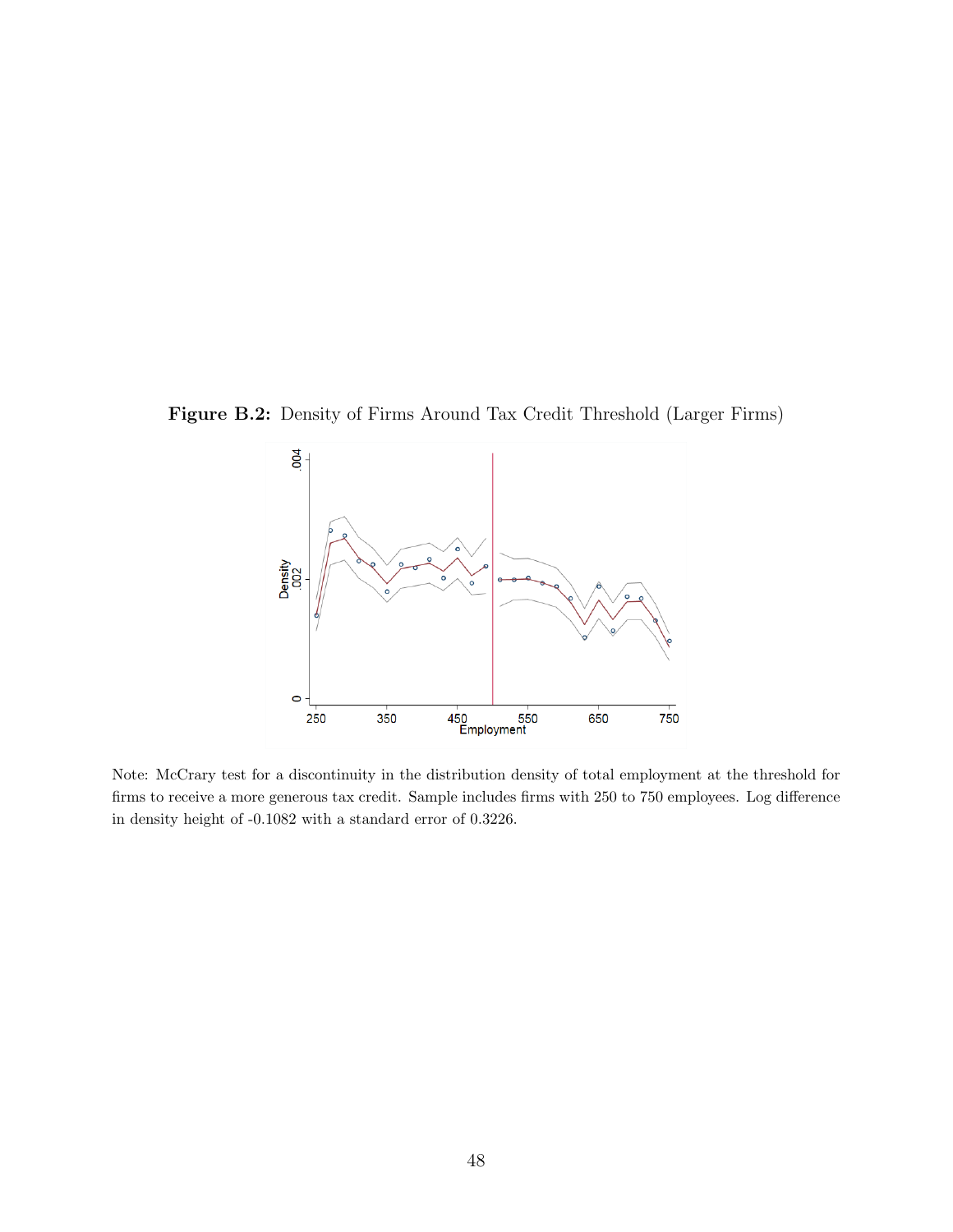# C Appendix: Additional Tables—For Online Publication Only

<span id="page-49-0"></span>

|      | Ŧ.               | $^{\prime}2)$ | $\left(3\right)$ | $\overline{4}$                           |
|------|------------------|---------------|------------------|------------------------------------------|
| Year | Enhancement Rate | Corp. Tax     | $%$ Benefit      | Percentage Point<br>Difference from SMEs |
| 2008 | 0.3              | 0.28          | 0.084            | $-0.13$                                  |
| 2009 | 0.3              | 0.28          | 0.084            | $-0.13$                                  |
| 2010 | 0.3              | 0.28          | 0.084            | $-0.13$                                  |
| 2011 | 0.3              | 0.26          | 0.078            | $-0.18$                                  |
| 2012 | 0.3              | 0.24          | 0.072            | $-0.23$                                  |
| 2013 | 0.3              | 0.23          | 0.069            | $-0.22$                                  |
| 2014 | 0.3              | 0.21          | 0.063            | $-0.20$                                  |

Table C.1: R&D Tax Credit Rates for Large Firms

Notes: Table provides R&D enhancement rates for firms with more than 500 employees, the main corporate tax rate, the percent R&D tax credit benefit that this translates into, and the percentage point difference in benefits relative to SMEs paying the main corporate tax rate. The tax credit rate is the product of the enhancement and corporate tax rates.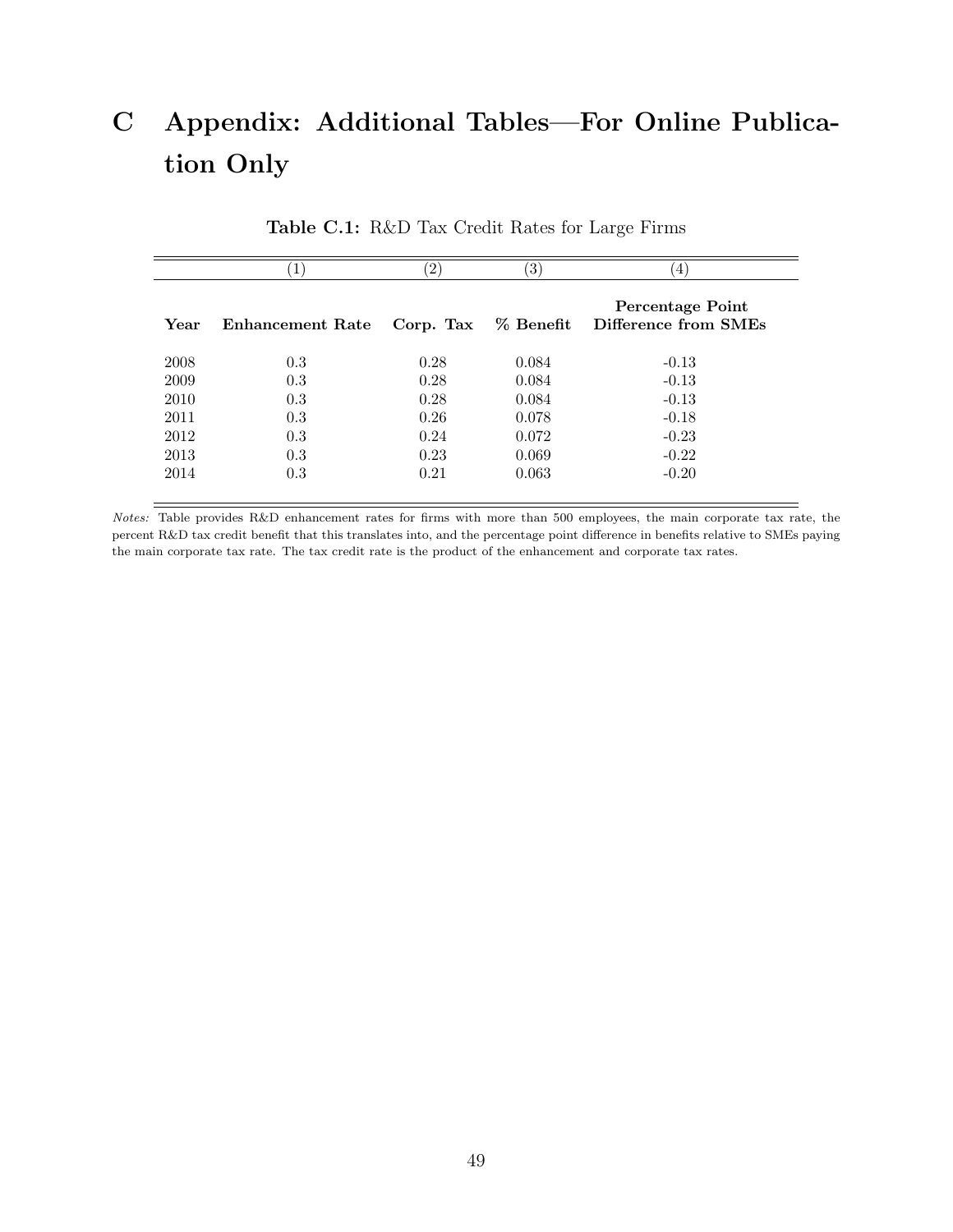<span id="page-50-0"></span>

| Dependent Variable: | Age               |                   |                   | Oper. Cash        |              | Received Grant    |  |
|---------------------|-------------------|-------------------|-------------------|-------------------|--------------|-------------------|--|
|                     | $\left( 1\right)$ | $\left( 2\right)$ | $\left( 3\right)$ | $\left( 4\right)$ | (5)          | $\left( 6\right)$ |  |
|                     |                   |                   |                   |                   |              |                   |  |
| Treated * Post 2012 |                   | $-0.197$          |                   | 14.612            |              | $-0.239$          |  |
|                     |                   | (0.584)           |                   | (594.399)         |              | (0.327)           |  |
|                     |                   |                   |                   |                   |              |                   |  |
| Treated             | $-0.596$          | $-0.444$          | $-149.4$          | $-209.3$          | $-0.344$     | $-0.169$          |  |
|                     | (0.398)           | (0.559)           | (262.530)         | (643.683)         | (0.236)      | (0.310)           |  |
|                     |                   |                   |                   |                   |              |                   |  |
| Firm FEs            | X                 | $\mathbf{x}$      | $\mathbf x$       | $\mathbf x$       | $\mathbf x$  | X                 |  |
| Year FEs            | X                 | X                 | X                 | X                 | X            | X                 |  |
| Year x Industry FEs | $\mathbf x$       | X                 | X                 | X                 | $\mathbf{x}$ | X                 |  |
| Controls            | X                 | $\mathbf{x}$      | $\mathbf{x}$      | $\mathbf{x}$      | $\mathbf{x}$ | $\mathbf{x}$      |  |
| Observations        | 1,208             | 1,208             | 421               | 421               | 1,208        | 1,208             |  |
| No. of Firms        | 394               | 394               | 131               | 131               | 394          | 394               |  |
| Mean Dep. Var.      | 20.9              | 20.9              | $-194.1$          | $-194.1$          | 0.442        | 0.442             |  |

Table C.2: Balance in Baseline Covariates and Likelihood of Winning a Grant

Notes: In Columns 1-4, dependent variables are age and operating cash in the year before winning a grant. In Columns 5-6, the dependent variable is an indicator equal to one if the firm received a grant that year. Sample includes observations for the grant year and the two years that follow for firms with 20 to 80 employees in the year before they win a grant (conditional on meeting the total assets or turnover criteria as well). Treatment and running variables are defined based on employment in the year before they win the grant. Standard errors are clustered by industry. Asterisks denote  $p$  < 0.10, \*\*p < 0.05, \*\*\*p < 0.01.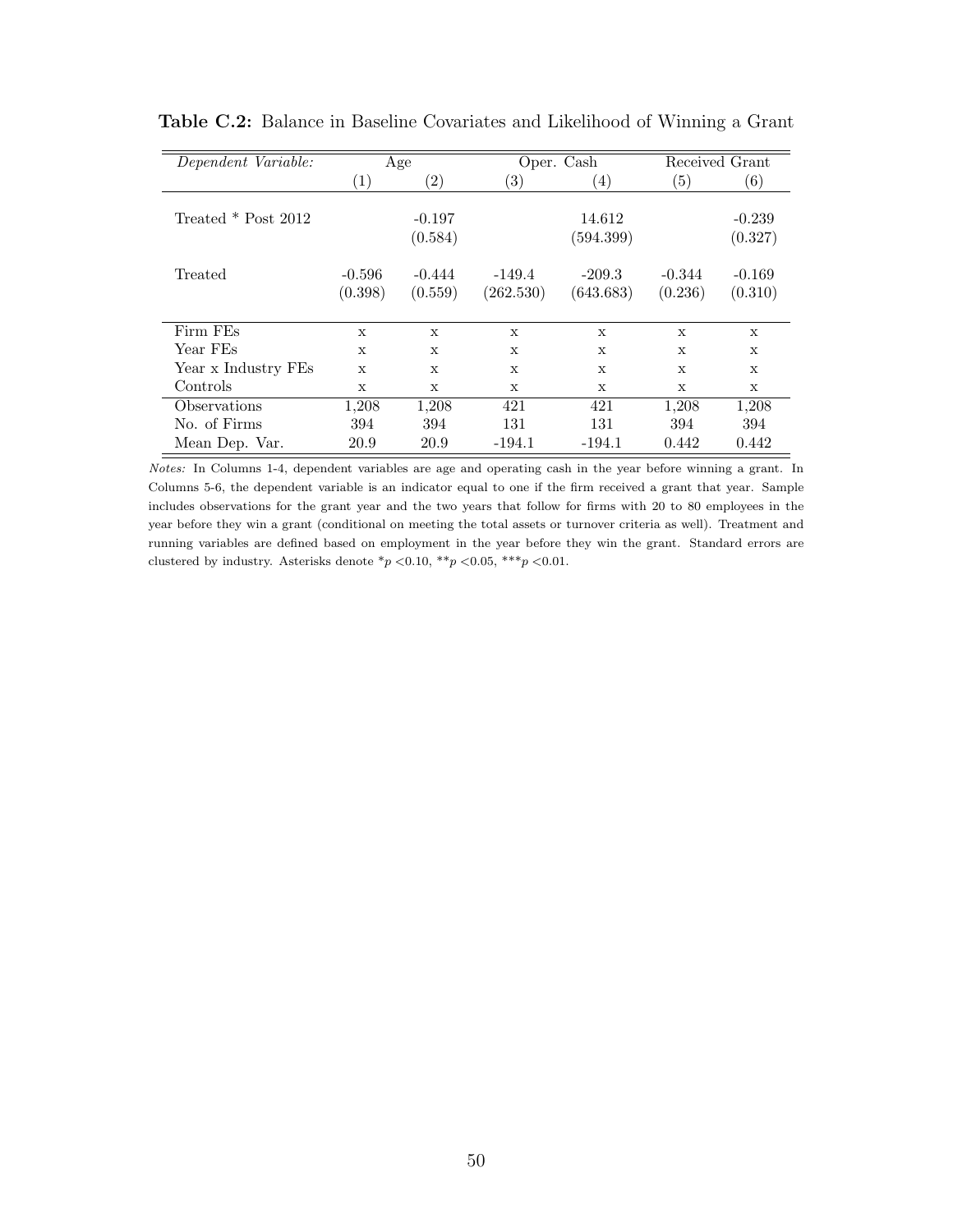<span id="page-51-0"></span>

| $\overline{Policy/Program}$       | Description                                                       | Firms Affected                                                     |  |  |
|-----------------------------------|-------------------------------------------------------------------|--------------------------------------------------------------------|--|--|
|                                   |                                                                   | Relief from property business Firms with rateable value less than  |  |  |
| Small Business Rate Relief        | rates charged on non-domestic                                     | £15 $k$ or business uses only one prop-                            |  |  |
|                                   | properties.                                                       | erty.                                                              |  |  |
| Corporate Taxes                   |                                                                   | Single Corporation Tax rate of Determined by profits as opposed to |  |  |
|                                   | 20% for non-ring fence profits.                                   | turnover, employment, or total assets.                             |  |  |
| Employment Allowance              | Discount on National Insurance<br>bill.                           | Any business paying employers' Class 1<br>National Insurance       |  |  |
| Venture Capital Schemes: Enter-   | Tax relief provided to investors of                               |                                                                    |  |  |
| prise Investment Scheme, Seed     | venture capital schemes. Relief                                   | Tax relief is provided to investors as op-                         |  |  |
| Enterprise Investment Scheme,     | provided against income tax or                                    | posed to firms.                                                    |  |  |
| and Social Investment Tax Relief  | capital gains tax.                                                |                                                                    |  |  |
|                                   |                                                                   | Firms must not have gross assets worth                             |  |  |
| Enterprise Investment Scheme      | A venture capital scheme that                                     | more than £15m before shares are is-                               |  |  |
|                                   | helps companies raise money.                                      | sued (and £16m afterwards), and must                               |  |  |
|                                   |                                                                   | have fewer than 250 employees.                                     |  |  |
|                                   |                                                                   | Firms must not have gross assets worth                             |  |  |
| Seed Enterprise Investment Scheme | A venture capital scheme that                                     | more than £200k at the time when                                   |  |  |
|                                   | helps companies raise money.                                      | shares are issued, and must have fewer                             |  |  |
|                                   | Commitment to help small busi-                                    | than 25 employees.<br>No firm size definitions that align with     |  |  |
| Small Business: GREAT Ambition    |                                                                   | the Innovate UK definitions.                                       |  |  |
|                                   | nesses grow.                                                      | Support programs for start-ups and                                 |  |  |
|                                   | A business development bank                                       | small businesses in general with no no-                            |  |  |
| <b>British Business Bank</b>      | committed to making finance                                       | ticeable advantages to firms that align                            |  |  |
|                                   | markets work better for small                                     | with the firm size definitions for grant                           |  |  |
|                                   | businesses.                                                       | generosity.                                                        |  |  |
|                                   | Employers pay secondary na-                                       | Rates are determined by profits as op-                             |  |  |
| <b>Employer NI Contributions</b>  | tional insurance contributions to                                 | posed to employment, turnover, or total                            |  |  |
|                                   | HMRC.                                                             | assets.                                                            |  |  |
| Value Added Tax                   | VAT registration is required for                                  | The threshold for VAT registration is                              |  |  |
|                                   | firms of a certain size.                                          | £85k.                                                              |  |  |
|                                   | Payment by employers as part of                                   | Income tax rates depend on how much                                |  |  |
| Pay As You Earn                   | the payroll so that the HMRC                                      | of taxable income is above personal al-                            |  |  |
|                                   | can collect income tax and na-                                    | lowance, and rates are determined by                               |  |  |
|                                   | tional insurance.                                                 | earnings.                                                          |  |  |
|                                   | Encourages exports by SMEs by                                     | Applies to all SMEs, not just small                                |  |  |
| Export Credits Guarantee Scheme   | ensuring successful implementa-                                   | firms.                                                             |  |  |
|                                   | tion of scheme.                                                   |                                                                    |  |  |
|                                   | Government<br>agreement<br>with<br>large banks to extend loans to |                                                                    |  |  |
| Loan Guarantees for SMEs          | small businesses in the UK,                                       | Applies to all SMEs, not just small                                |  |  |
|                                   | increasing the availability of                                    | firms.                                                             |  |  |
|                                   | finance.                                                          |                                                                    |  |  |
|                                   | Financial schemes to address the                                  |                                                                    |  |  |
|                                   | provision of equity finance to cer-                               | Applies to all SMEs, not just small                                |  |  |
| Enterprise Capital Funds          | tain firms and to invest in high firms.                           |                                                                    |  |  |
|                                   | growth businesses.                                                |                                                                    |  |  |
|                                   |                                                                   | A £100M investment fund for Applies to all SMEs, not just small    |  |  |
| Business Angel Co-Investment Fund | UK businesses.                                                    | firms.                                                             |  |  |
|                                   |                                                                   |                                                                    |  |  |

|  | Table C.3: Sample of UK Policies Providing Benefits for Smaller Firms |  |  |  |  |  |  |
|--|-----------------------------------------------------------------------|--|--|--|--|--|--|
|--|-----------------------------------------------------------------------|--|--|--|--|--|--|

Notes: Table provides information on a sample of other policies in the UK that provide incentives for small businesses. No policies that could confound the diff-in-disc estiamtes for small firms are found.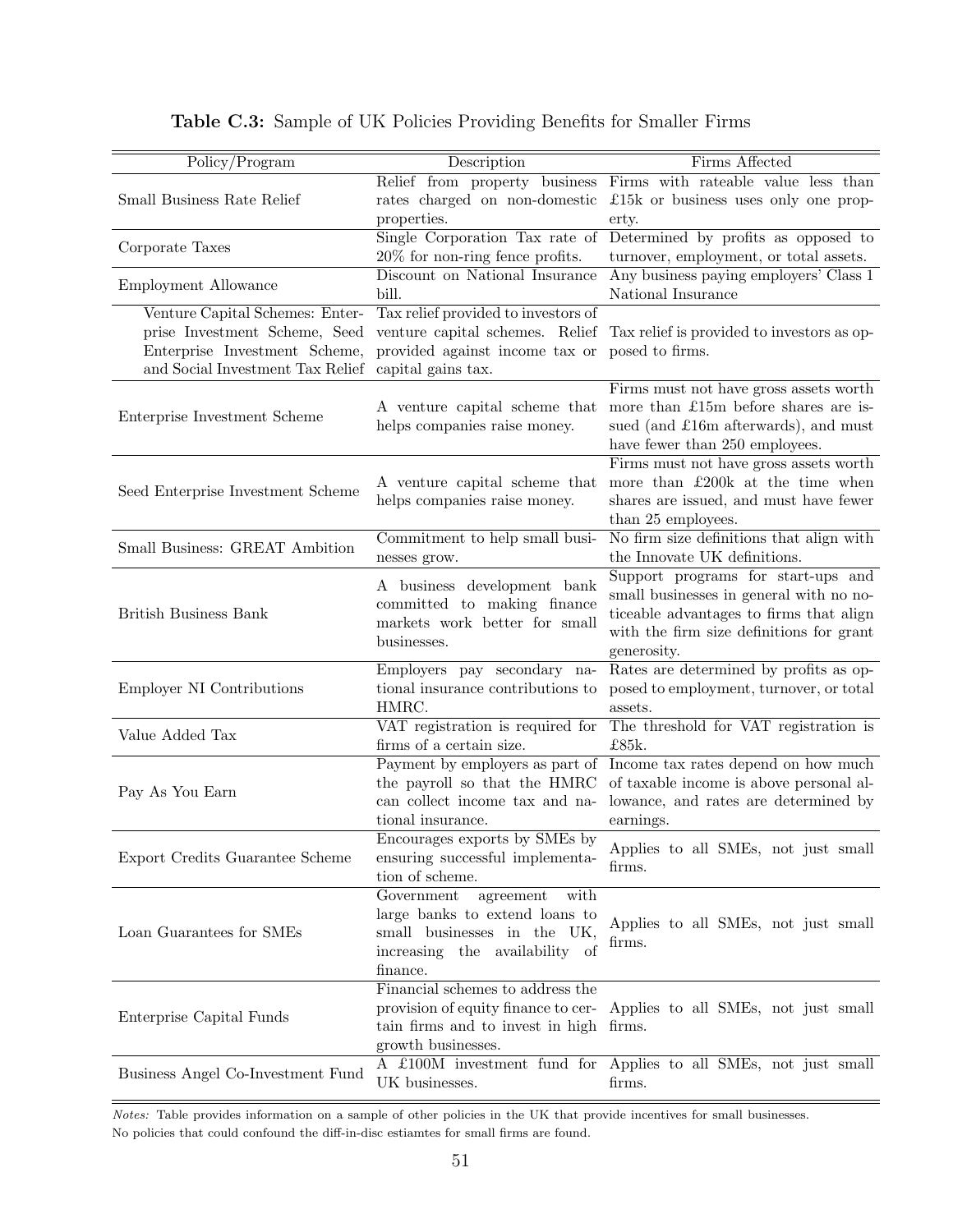<span id="page-52-0"></span>

| Dependent Variable: | Ord Inv.               | $\overline{Ord}$ Inv. | $i\text{hs}(\text{Ord}\text{Inv.})$ | $i\text{hs}(\text{Ord}\text{Inv.})$ |
|---------------------|------------------------|-----------------------|-------------------------------------|-------------------------------------|
|                     | (incl. deprec.)        | (excl. deprec.)       | (incl. deprec.)                     | (excl. deprec.)                     |
|                     | $\left 1\right\rangle$ | $\left( 2\right)$     | (3)                                 | $\left(4\right)$                    |
|                     |                        |                       |                                     |                                     |
| Treated * Post 2012 | 766.91                 | 971.91                | 1.38                                | 2.66                                |
|                     | (511.38)               | (618.35)              | (1.33)                              | (3.04)                              |
| Treated             | $-659.23$              | -782.44               | 0.27                                | $-0.85$                             |
|                     | (506.13)               | (558.05)              | (2.09)                              | (2.73)                              |
| Firm FEs            | X                      | X                     | X                                   | $\mathbf x$                         |
| Year FEs            | X                      | $\mathbf x$           | X                                   | $\mathbf x$                         |
| Year x Industry FEs | $\mathbf x$            | $\mathbf{x}$          | $\mathbf x$                         | $\mathbf x$                         |
| Controls            | X                      | X                     | X                                   | X                                   |
| Observations        | 1,134                  | 1,158                 | 1,134                               | 1,158                               |
| No. of Firms        | 378                    | 381                   | 378                                 | 381                                 |
| Mean Dep. Var.      | 302.26                 | 111.73                | 4.21                                | $-0.21$                             |

Table C.4: Effect of Grant and Tax Credit Interactions on Ordinary Investment

Notes: Dependent variables are measures of non-R&D investment as described in Section [4.3.1.](#page-17-1) Sample includes observations for the grant year and the two years that follow for firms with 20 to 80 employees in the year before they win a grant (conditional on meeting the total assets or turnover criteria as well). Treatment and running variables are defined based on employment in the year before they win the grant. Additional controls include (real) total assets and current liabilities. Standard errors are clustered by industry. Asterisks denote  $\frac{*p}{0.10}$ ,  $\frac{**p}{0.05}$ ,  $\frac{***p}{0.01}$ .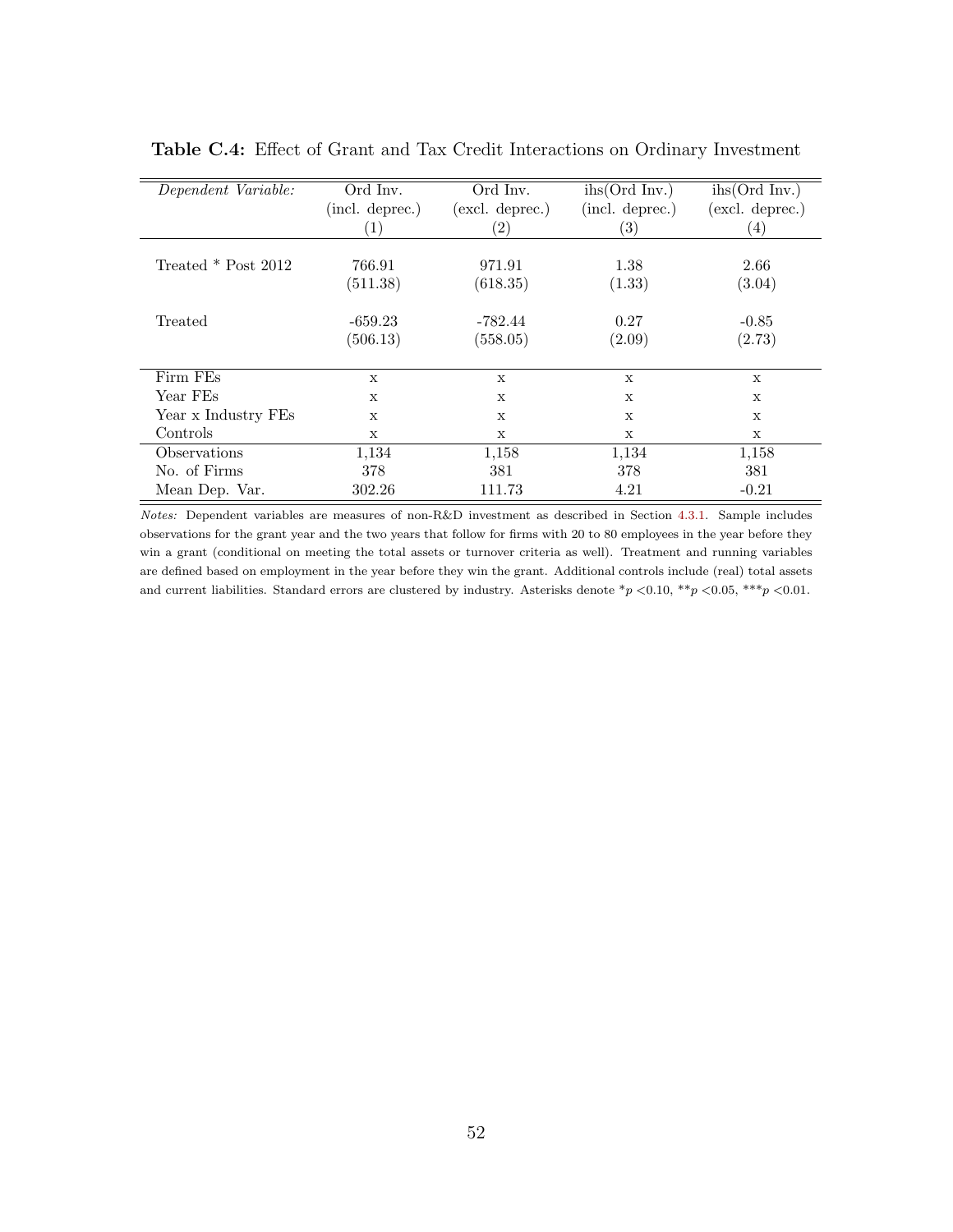<span id="page-53-0"></span>

| Dependent Variable: | Reported     | Reported          | Reported          | Reported    | Reported    | Reported    |
|---------------------|--------------|-------------------|-------------------|-------------|-------------|-------------|
|                     | (1)          | $\left( 2\right)$ | $\left( 3\right)$ | (4)         | (5)         | (6)         |
|                     |              |                   |                   |             |             |             |
| Treated * Post 2012 |              |                   |                   | 0.065       | 0.005       | 0.155       |
|                     |              |                   |                   | (0.107)     | (0.006)     | (0.170)     |
|                     |              |                   |                   |             |             |             |
| Treated             | 0.034        | $-0.001$          | 0.062             | $-0.012$    | $-0.004$    | $-0.046$    |
|                     | (0.072)      | (0.001)           | (0.070)           | (0.072)     | (0.005)     | (0.117)     |
|                     |              |                   |                   |             |             |             |
| Reported Variable:  |              |                   |                   |             |             |             |
| Profits             | $\mathbf x$  |                   |                   | X           |             |             |
| Shareholder Funds   |              | $\mathbf x$       |                   |             | X           |             |
| Cost of sales       |              |                   | X                 |             |             | X           |
| Firm FEs            | $\mathbf{x}$ | $\mathbf x$       | X                 | $\mathbf x$ | $\mathbf x$ | X           |
| Year FEs            | $\mathbf x$  | $\mathbf x$       | X                 | $\mathbf x$ | $\mathbf x$ | $\mathbf x$ |
| Year x Industry FEs | X            | X                 | X                 | X           | X           | X           |
| Controls            | X            | X                 | $\mathbf x$       | X           | X           | $\mathbf x$ |
| Observations        | 1,208        | 1,208             | 1,208             | 1,208       | 1,208       | 1,208       |
| No. of Firms        | 394          | 394               | 394               | 394         | 394         | 394         |
| Mean Dep. Var.      | 0.855        | 0.999             | 0.692             | 0.855       | 0.999       | 0.692       |

Table C.5: Effects on Probability of Reporting Other Financial Variables

Notes: Dependent variables are indicators equal to one if the firm reported profits, shareholder funds, or cost of sales. Sample includes observations for the grant year and the two years that follow for firms with 20 to 80 employees in the year before they win a grant (conditional on meeting the total assets or turnover criteria as well). Treatment and running variables are defined based on employment in the year before they win the grant. Additional controls include (real) total assets and current liabilities. Standard errors are clustered by industry. Asterisks denote  $*_p$  < 0.10,  $*_p$  < 0.05,  $**_p$  < 0.01.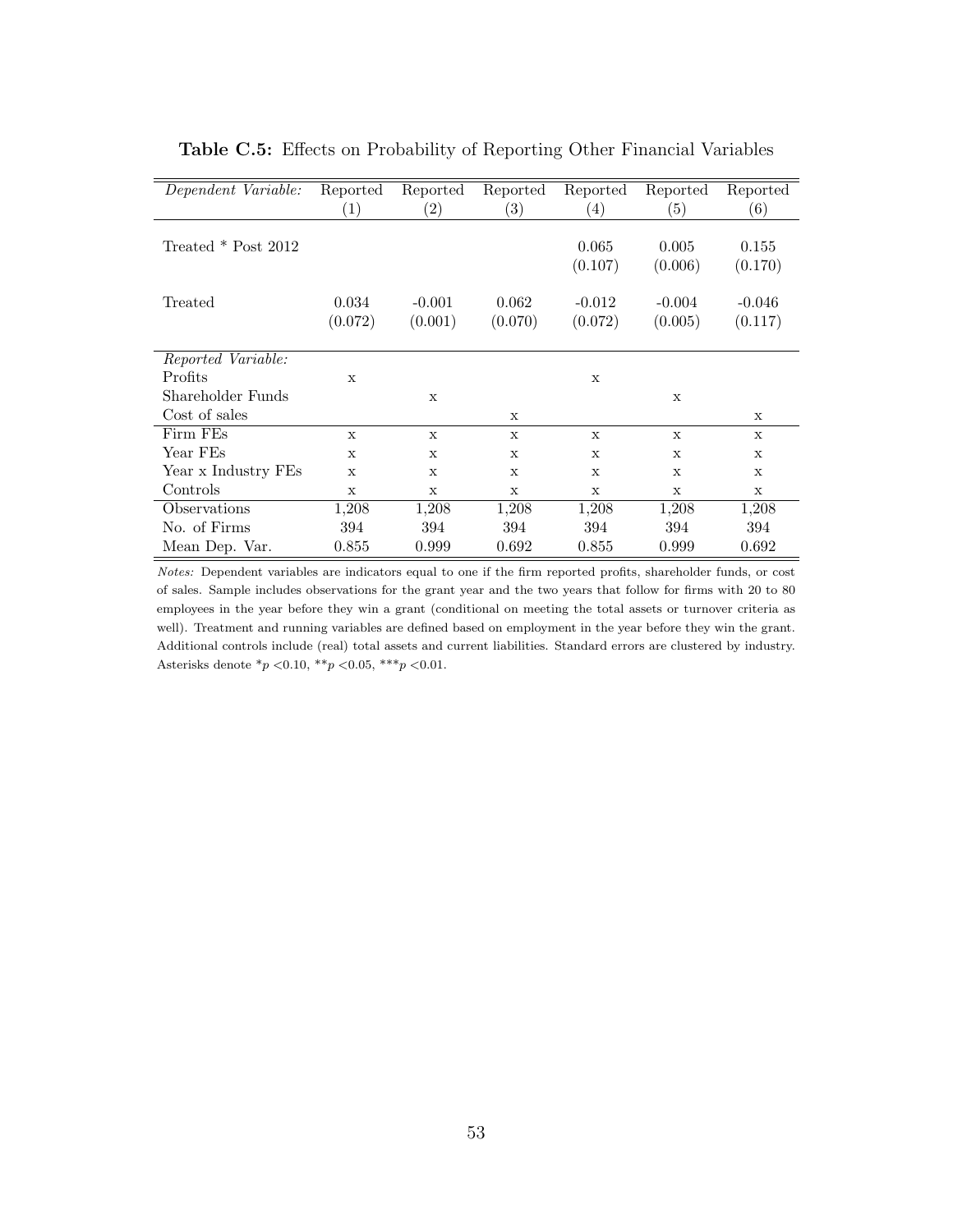<span id="page-54-0"></span>

| Dependent Variable:                              | R&D                                                         | R&D                  | R&D                | R&D                              | R&D                   | R&D                      |
|--------------------------------------------------|-------------------------------------------------------------|----------------------|--------------------|----------------------------------|-----------------------|--------------------------|
|                                                  | Sample: 10 to 90 Empl. $\langle 100 \text{ Empl.}$ Baseline |                      |                    | <b>Baseline</b>                  |                       | <b>Baseline</b> Baseline |
|                                                  | (1)                                                         | (2)                  | (3)                | (4)                              | (5)                   | (6)                      |
| Panel A: Window Width and Polynomial Flexibility |                                                             |                      |                    |                                  |                       |                          |
| Treated * Post 2012                              | $405.65***$<br>(143.32)                                     | 296.12**<br>(146.51) | (205.83)           | $412.29* 1472.63***$<br>(480.60) |                       |                          |
| Treated                                          | 93.97<br>(183.50)                                           | 127.23<br>(166.61)   | 252.25<br>(261.50) | $-162.79$<br>(857.02)            |                       |                          |
| Panel B: Effects at Pseudo-Thresholds            |                                                             |                      |                    |                                  |                       |                          |
| Pseudo-Thresh $(30)$ * Post 2012                 |                                                             |                      |                    |                                  | $-21.59$<br>(218.61)  |                          |
| Pseudo-Thresh (30)                               |                                                             |                      |                    |                                  | $-164.12$<br>(475.69) |                          |
| Pseudo-Thresh $(70)$ * Post 2012                 |                                                             |                      |                    |                                  |                       | $-98.33$<br>(305.88)     |
| Pseudo-Thresh (70)                               |                                                             |                      |                    |                                  |                       | 331.97<br>(203.73)       |
| Polynomial Flexibility:                          |                                                             |                      |                    |                                  |                       |                          |
| Linear (baseline)                                | $\mathbf X$                                                 | $\mathbf X$          |                    |                                  | $\mathbf X$           | $\mathbf X$              |
| Quadratic                                        |                                                             |                      | $\mathbf X$        |                                  |                       |                          |
| Cubic                                            |                                                             |                      |                    | X                                |                       |                          |
| Firm FEs                                         | $\mathbf X$                                                 | $\mathbf X$          | $\mathbf X$        | $\mathbf X$                      | $\mathbf X$           | $\mathbf X$              |
| Year FEs                                         | X                                                           | X                    | X                  | $\mathbf X$                      | $\mathbf X$           | X                        |
| Year x Industry FEs                              | $\mathbf X$                                                 | $\mathbf x$          | $\mathbf x$        | $\mathbf x$                      | $\mathbf x$           | $\mathbf X$              |
| Controls                                         | $\mathbf x$                                                 | $\mathbf X$          | $\mathbf x$        | $\mathbf X$                      | $\mathbf x$           | $\mathbf X$              |
| Observations                                     | 1,868                                                       | 2,587                | 1,208              | 1,208                            | 1,803                 | 1,248                    |
| No. of Firms                                     | 613                                                         | 879                  | 394                | 394                              | 646                   | $397\,$                  |
| Mean Dep. Var.                                   | 201.54                                                      | 190.94               | 218.02             | 218.02                           | 174.61                | 286.73                   |

Table C.6: Additional Robustness Checks of Main Results and Falsification Tests

Notes: Dependent variable is R&D expenditures (£000s). Sample includes observations for the grant year and the two years that follow, and in Columns 1-2, the window around the cutoff is extended to include firms with 10-90 employees and fewer than 100 employees in the year before they receive a grant. The baseline window of 20 to 80 employees is used in Columns 3-6. In Columns 3 and 4, increasingly flexible polynomials are used for the running variable controls. Columns 5 and 6 provide results for falsification tests that impose pseudo-thresholds at 30 and 70 employees rather than the real cutoff of 50 employees. Treatment and running variables are defined based on employment in the year before they win the grant. Additional controls include (real) total assets and current liabilities. Standard errors are clustered by industry. Asterisks denote  $p$  < 0.10, \*\*p < 0.05, \*\*\*p < 0.01.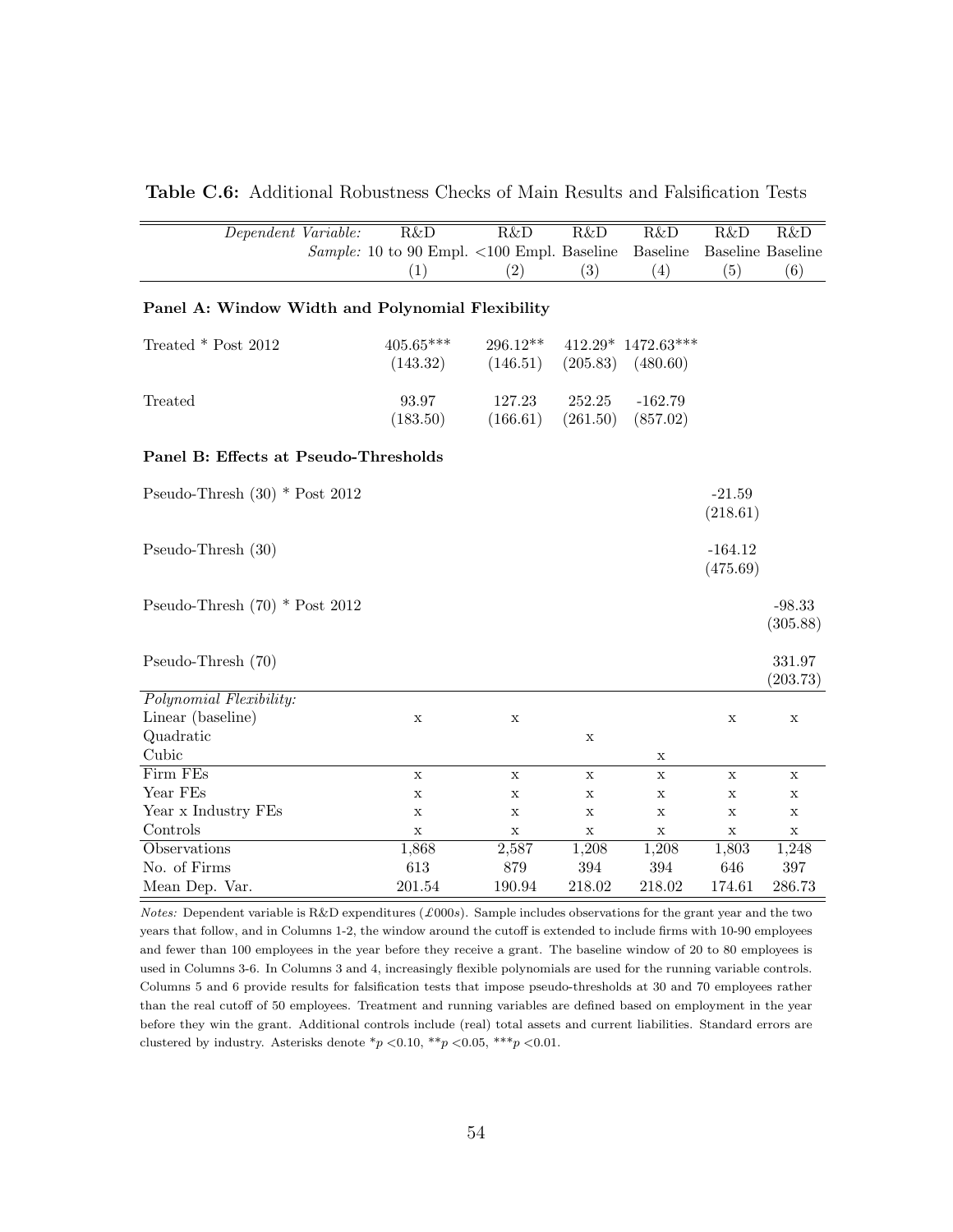<span id="page-55-0"></span>

|                               | Wide Window             | Midrange Window         | Narrow Window           |
|-------------------------------|-------------------------|-------------------------|-------------------------|
|                               | $(150 \text{ to } 850)$ | $(250 \text{ to } 750)$ | $(350 \text{ to } 650)$ |
|                               | (1)                     | $\left( 2\right)$       | $\left( 3\right)$       |
| $R&D$ Expenditures (£000s)    | £1,293                  | £1,357                  | £1,366                  |
|                               | (£2,647)                | (E2, 732)               | (£2, 839)               |
| Direct Subsidy Amount (£000s) | £81                     | £77                     | £87                     |
|                               | (£431)                  | (£369)                  | (£432)                  |
| Prop. of R&D Funded $(\%)$    | $5.5\%$                 | $5.5\%$                 | $5.6\%$                 |
|                               | $(9.1\%)$               | $(9.2\%)$               | $(9.4\%)$               |
| No. of Observations           | 2,699                   | 1,754                   | 1,051                   |

Table C.7: Direct Subsidy and Outcome Descriptive Statistics, Larger Firms

Notes: Descriptive statistics of subsidy and outcome variables for sub-samples of varying window sizes around the R&D tax credit generosity threshold. Standard deviations in parentheses. Data include 2009 through 2014 for firms receiving direct subsidies.

<span id="page-55-1"></span>

|                                                                                                                                                                            | Means                                                                  |                                                                               |                                                                         | Observations                              |                                 |  |
|----------------------------------------------------------------------------------------------------------------------------------------------------------------------------|------------------------------------------------------------------------|-------------------------------------------------------------------------------|-------------------------------------------------------------------------|-------------------------------------------|---------------------------------|--|
|                                                                                                                                                                            | $500$                                                                  | > 500                                                                         | <b>Difference</b>                                                       | < 500                                     | >500                            |  |
|                                                                                                                                                                            | $\left( 1\right)$                                                      | $\left( 2\right)$                                                             | (3)                                                                     | (4)                                       | $\left( 5\right)$               |  |
| $R&D$ Expenditures (£000s)<br>Proportion of R&D Expenditures Funded<br>Turnover (£000s per employee)<br>Expenditures on Applied Research<br>Expenditures on Basic Research | £1,141.79<br>$4.0\%$<br>$\pounds$ 197.01<br>$\pounds 400.90$<br>£84.60 | £986.54<br>$4.0\%$<br>$\pounds$ 154.91<br>$\pounds$ 350.51<br>$\pounds$ 58.55 | $\pounds$ 155.25<br>0.0<br>$\pounds$ 42.10<br>£50.39<br>$\pounds 26.05$ | 1,350<br>1,350<br>1,350<br>1,350<br>1,350 | 924<br>924<br>924<br>924<br>924 |  |

Table C.8: Pre-Policy Covariate Balance for Larger Firms

Notes: Table provides mean values of covariates during the pre-policy period for firms around the tax credit generosity threshold. Only firms with 250 to 750 employees and receiving direct subsidies are included. There are no statistically significant differences in the means between firms just below and above the tax credit generosity threshold.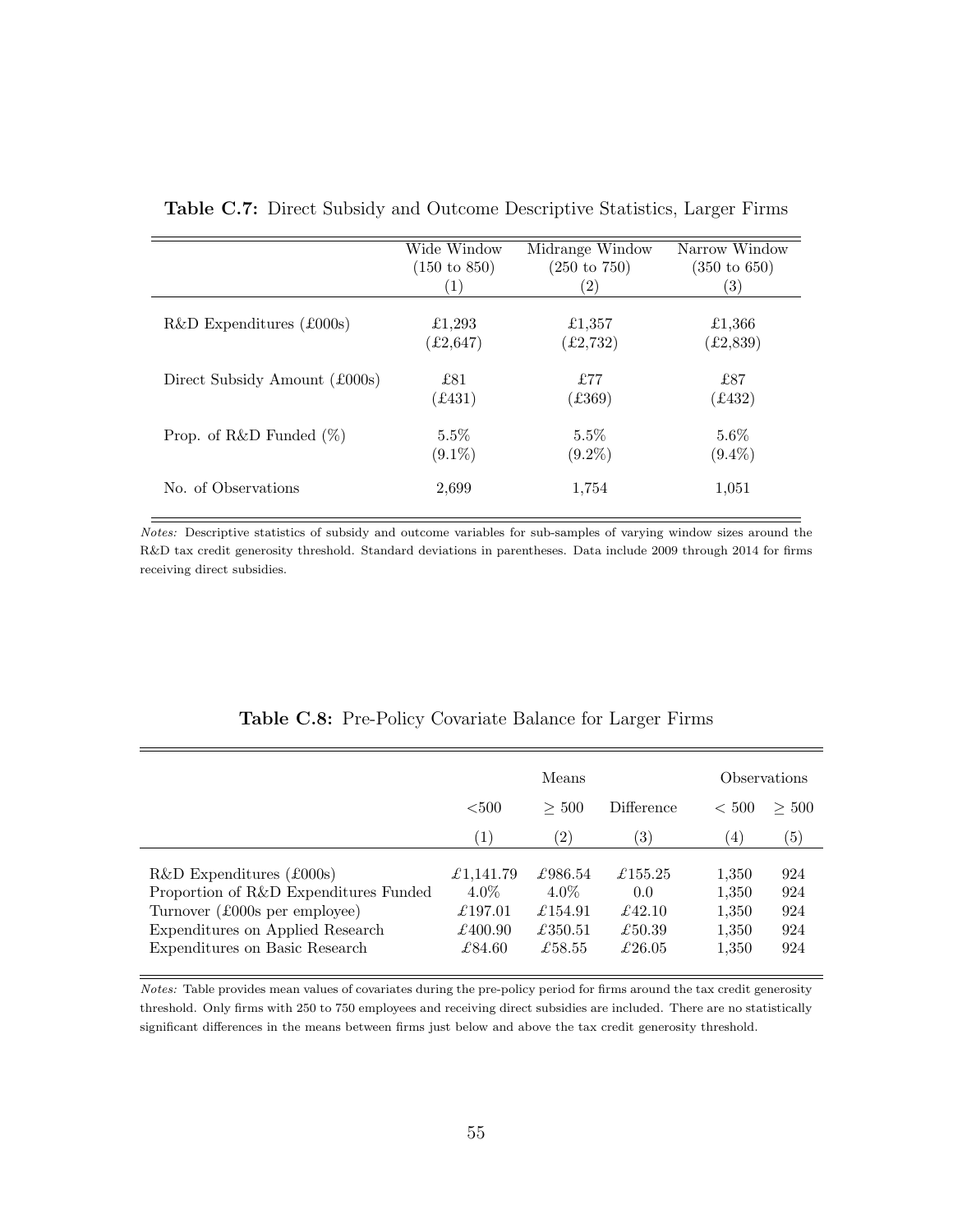<span id="page-56-0"></span>

|                                         | <b>Below Threshold</b> | <b>Above Threshold</b> |  |  |
|-----------------------------------------|------------------------|------------------------|--|--|
|                                         | (1)                    | (2)                    |  |  |
|                                         |                        |                        |  |  |
| A. Pseudo Threshold of 200              |                        |                        |  |  |
| Direct Subsidies (£000s)                | $2.717***$             | $1.891***$             |  |  |
|                                         | (0.084)                | (0.622)                |  |  |
| No. of Observations                     | 5,385                  | 766                    |  |  |
| Difference at Threshold                 | 0.826                  |                        |  |  |
|                                         | (0.628)                |                        |  |  |
|                                         |                        |                        |  |  |
| B. Pseudo Threshold of 250              |                        |                        |  |  |
| Direct Subsidies $(\text{\pounds}000s)$ | $2.058***$             | $2.654***$             |  |  |
|                                         | (0.370)                | (0.360)                |  |  |
| No. of Observations                     | 2,011                  | 688                    |  |  |
|                                         |                        |                        |  |  |
| Difference at Threshold                 | $-0.596$               |                        |  |  |
|                                         | (0.516)                |                        |  |  |
| C. Pseudo Threshold of 750              |                        |                        |  |  |
| Direct Subsidies $(\text{\pounds}000s)$ | $7.142***$             | $6.615*$               |  |  |
|                                         | (1.338)                | (3.437)                |  |  |
| No. of Observations                     | 493                    | 278                    |  |  |
|                                         |                        |                        |  |  |
| Difference at Threshold                 | 0.527                  |                        |  |  |
|                                         | (3.688)                |                        |  |  |
|                                         |                        |                        |  |  |
| D. Pseudo Threshold of 800              |                        |                        |  |  |
| Direct Subsidies $(\text{\pounds}000s)$ | $6.465***$             | $8.232**$              |  |  |
|                                         | (1.175)                | (3.854)                |  |  |
| No. of Observations                     | 407                    | 276                    |  |  |
|                                         |                        |                        |  |  |
| Difference at Threshold                 | $-1.767$               |                        |  |  |
|                                         | $\left( 4.029\right)$  |                        |  |  |

|  |  |  |  | Table C.9: Pseudo Threshold Falsification Tests for Larger Firms |  |  |  |  |
|--|--|--|--|------------------------------------------------------------------|--|--|--|--|
|--|--|--|--|------------------------------------------------------------------|--|--|--|--|

Notes: Dependent variable is R&D expenditures (£000s). Estimates report the effect of direct funding from separate regressions for firms below and above arbitrary thresholds. Firms with 0 to 400 employees are included in Panel A. Firms with 50 to 450 employees are included in Panel B. Firms with 550 to 950 employees are included in Panel C. Firms with 600 to 1000 employees are included in Panel D. All specifications include controls for employment, age, distance to funding agency HQ, total value of subsidies allocated to each industry-year, and fixed effects for year, business structure, product group, and industry. Standard errors are clustered by industry. Asterisks denote  $^{\ast}p$  <0.10,  $^{\ast\ast}p$  <0.05,  $^{\ast\ast\ast}p$  <0.01.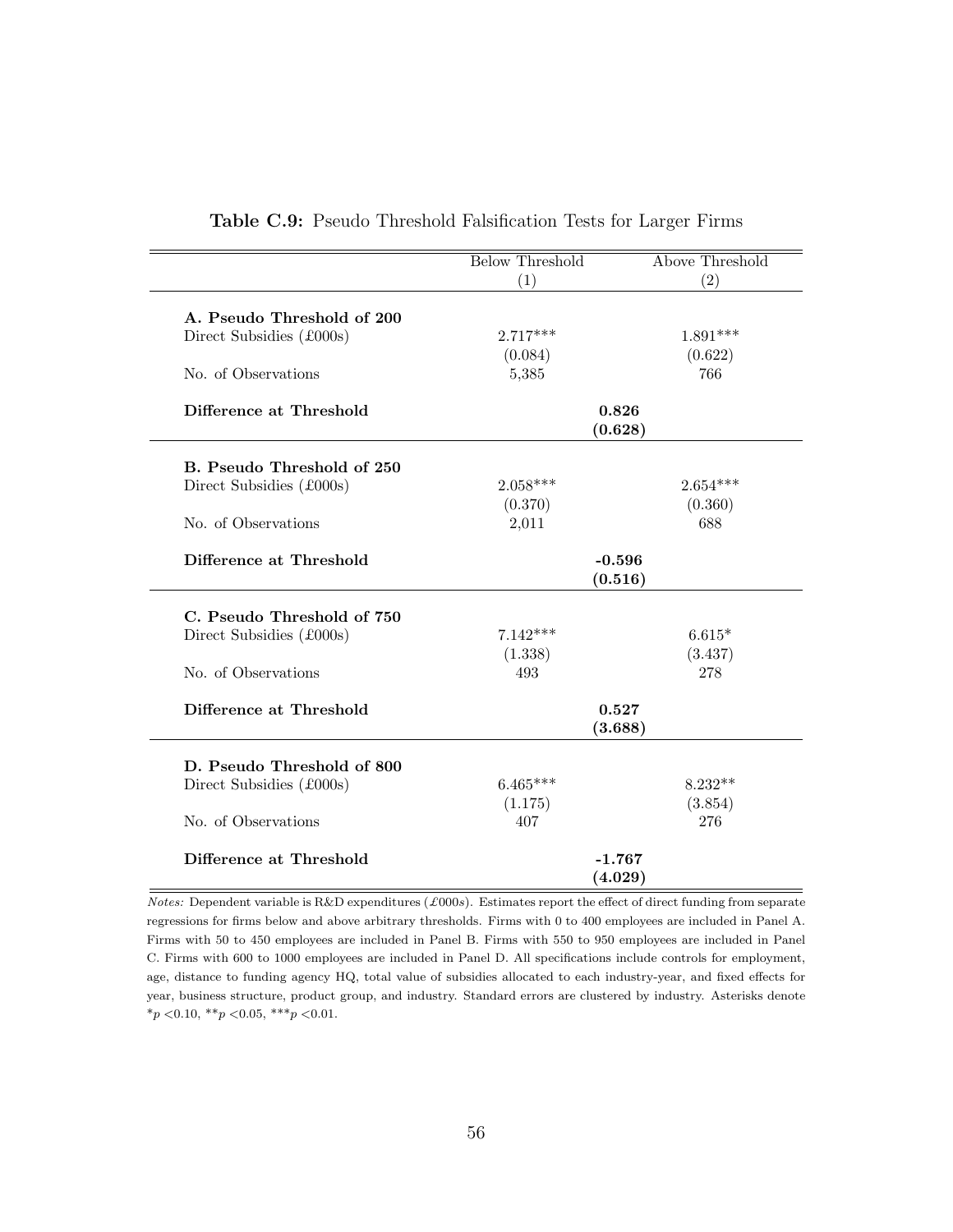<span id="page-57-0"></span>

| $Emplogment\; year(s) \; used\; to$<br>define tax credit treatment |                         | One Year Lag          |                       | $Current + One$<br>Year Lag | $Current + Two$<br>Year Lags |                       |
|--------------------------------------------------------------------|-------------------------|-----------------------|-----------------------|-----------------------------|------------------------------|-----------------------|
|                                                                    | < 500<br>< 500<br>> 500 |                       |                       | > 500                       | ${<}500$                     | >500                  |
|                                                                    | $\left(1\right)$        | $\left( 2\right)$     | (3)                   | $\left( 4\right)$           | (5)                          | (6)                   |
| Direct Subsidies (£000s)                                           | $2.786***$<br>(0.619)   | $8.691***$<br>(2.007) | $2.505***$<br>(0.369) | $6.772***$<br>(1.748)       | $2.689***$<br>(0.479)        | $7.508***$<br>(2.088) |
| No. of Observations                                                | 860                     | 588                   | 657                   | 440                         | 510                          | 300                   |
| Difference at Threshold                                            | $-5.905***$<br>(2.100)  |                       | $-4.267**$<br>(1.787) |                             | $-4.819**$<br>(2.142)        |                       |

Table C.10: Robustness of Larger Firm Results When Using Lagged Employment

Notes: Dependent variable is R&D expenditures  $(\text{\pounds}000s)$ . The first row of each column reports the effect of direct funding using OLS in separate regressions for firms below and above the tax credit generosity threshold with 250 to 750 employees. Columns 1 & 2 define tax credit treatment based upon the firm's preceding year's employment level being less than 500. Columns 3 & 4 define it based upon both the current and preceding year's employment level meeting the requirement, and in Columns 5 & 6, treatment is defined based upon the current and two preceding years' employment. All specifications also include controls for employment, age, distance to funding agency HQ, total value of subsidies allocated to each industry-year, and fixed effects for year, business structure, product group, and industry. Standard errors are clustered by industry. Asterisks denote  $\binom{*}{p}$  <0.10,  $\binom{**}{p}$  <0.05, \*\*\*p <0.01.